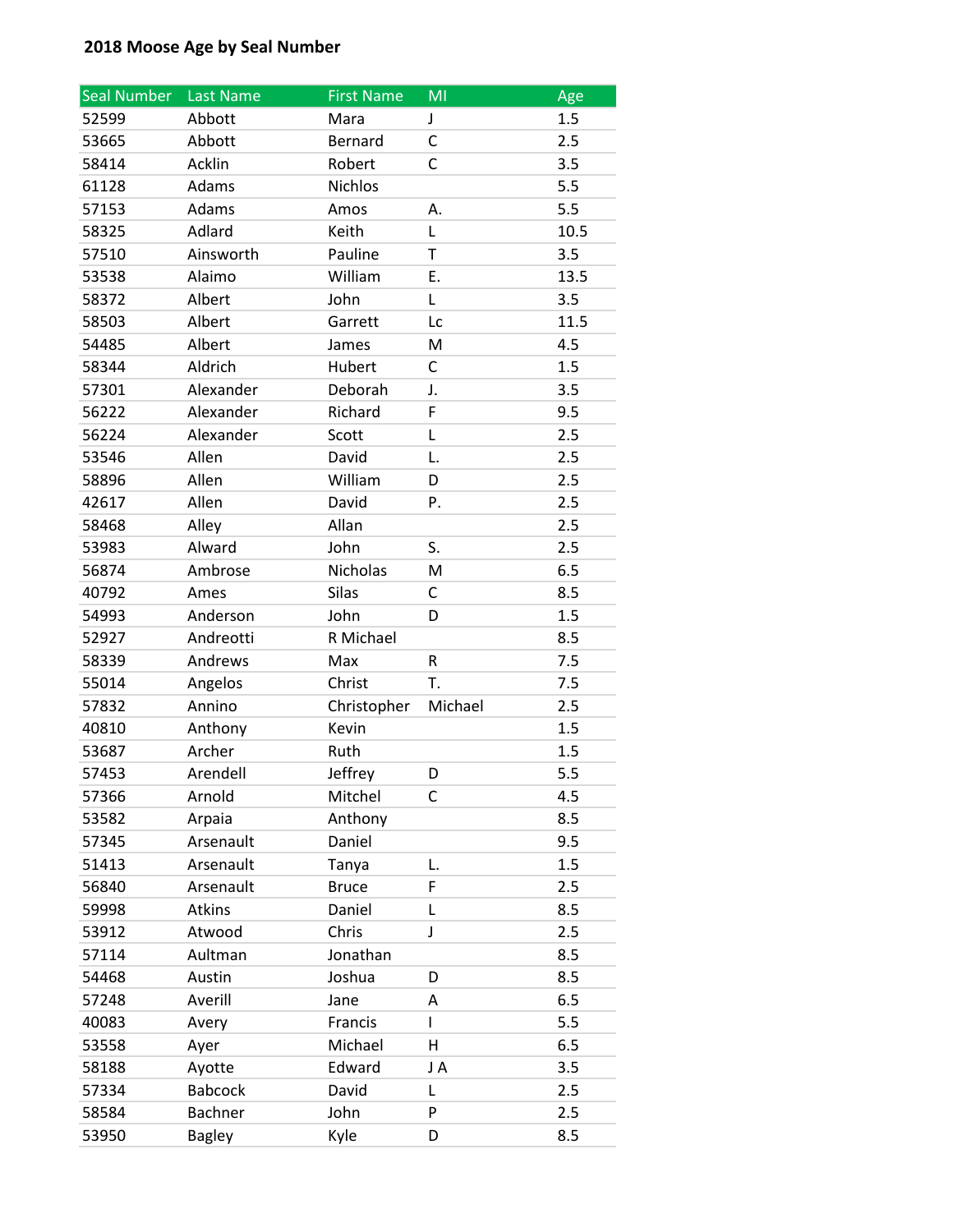| <b>Seal Number</b> | Last Name       | <b>First Name</b> | MI           | Age  |
|--------------------|-----------------|-------------------|--------------|------|
| 10620              | <b>Bagley</b>   | Robert            | Г            | 2.5  |
| 59791              | Bagliani        | Vincent           | C.           | 1.5  |
| 52921              | <b>Bailey</b>   | Richard           | А.           | 1.5  |
| 52938              | <b>Baker</b>    | Jarrett           | M            | 3.5  |
| 58436              | <b>Baker</b>    | Christine         | E            | 8.5  |
| 57241              | <b>Baker</b>    | Joseph            | E            | 3.5  |
| 52916              | <b>Baker</b>    | Rachael           | J            | 2.5  |
| 58499              | <b>Baker</b>    | Jonathan          | P            | 1.5  |
| 56214              | <b>Baker</b>    | Dean              | Α            | 4.5  |
| 54997              | <b>Baker</b>    | David             | L            | 2.5  |
| 52586              | Bako            | Peter             | L            | 5.5  |
| 56885              | <b>Barnes</b>   | Danielle          | Louise       | 1.5  |
| 55006              | <b>Barnett</b>  | Courtney          | <b>B.</b>    | 7.5  |
| 58374              | <b>Barrows</b>  | Scott             | K            | 1.5  |
| 57229              | <b>Barrows</b>  | Tommy             |              | 3.5  |
| 58426              | Barry           | Craig             | R            | 1.5  |
| 58370              | Barter          | <b>Brogan</b>     | S            | 4.5  |
| 52580              | <b>Barter</b>   | Alton             | н            | 2.5  |
| 57119              | Barthelman      | Carter            |              | 4.5  |
| 58425              | <b>Barton</b>   | Kelly             | L.           | 3.5  |
| 57354              | <b>Barton</b>   | Gary              | Г            | 6.5  |
| 57219              | Basham          | Julia             |              | 3.5  |
| 40737              | <b>Bate</b>     | Craig             | А            | 14.5 |
| 55029              | <b>Bates</b>    | Ryan              | Α            | 3.5  |
| 54989              | <b>Bates</b>    | Danika            | L            | 2.5  |
| 57372              | <b>Bauer</b>    | Robert            | Α            | 6.5  |
| 53555              | Baughman        | Ryan              | L            | 11.5 |
| 57862              | <b>Baum</b>     | Joseph            | $\mathsf{T}$ | 2.5  |
| 57380              | Baumann         | Erich             | S.           | 1.5  |
| 58187              | Beal            | Randy             | M            | 2.5  |
| 53234              | Beal            | Audrey            | L            | 4.5  |
| 55000              | Bean            | Michael           | R            | 2.5  |
| 54462              | Bean            | Jason             | E            | 9.5  |
| 57851              | Beane           | Warren            | D            | 1.5  |
| 56213              | Beane           | Kenneth           | R            | 3.5  |
| 58895              | <b>Beaulieu</b> | Nicholas          | E            | 4.5  |
| 53685              | Beaulieu        | Parker            | Garrett      | 4.5  |
| 61148              | Becker          | Jacob             | L            | 3.5  |
| 52597              | Beerman         | Frederick         | G            | 8.5  |
| 39901              | <b>Beers</b>    | Ryan              | M            | 2.5  |
| 57362              | Beetz           | Daniel            | R            | 7.5  |
| 57405              | <b>Beetz</b>    | James             | Raymond      | 5.5  |
| 55953              | Beever          | Jason             |              | 1.5  |
| 53692              | Behrenshouser   | Coda              | Alexander    | 3.5  |
| 58218              | Belanger        | Duane             | J            | 1.5  |
| 53924              | Bell            | Gordon            | W.           | 3.5  |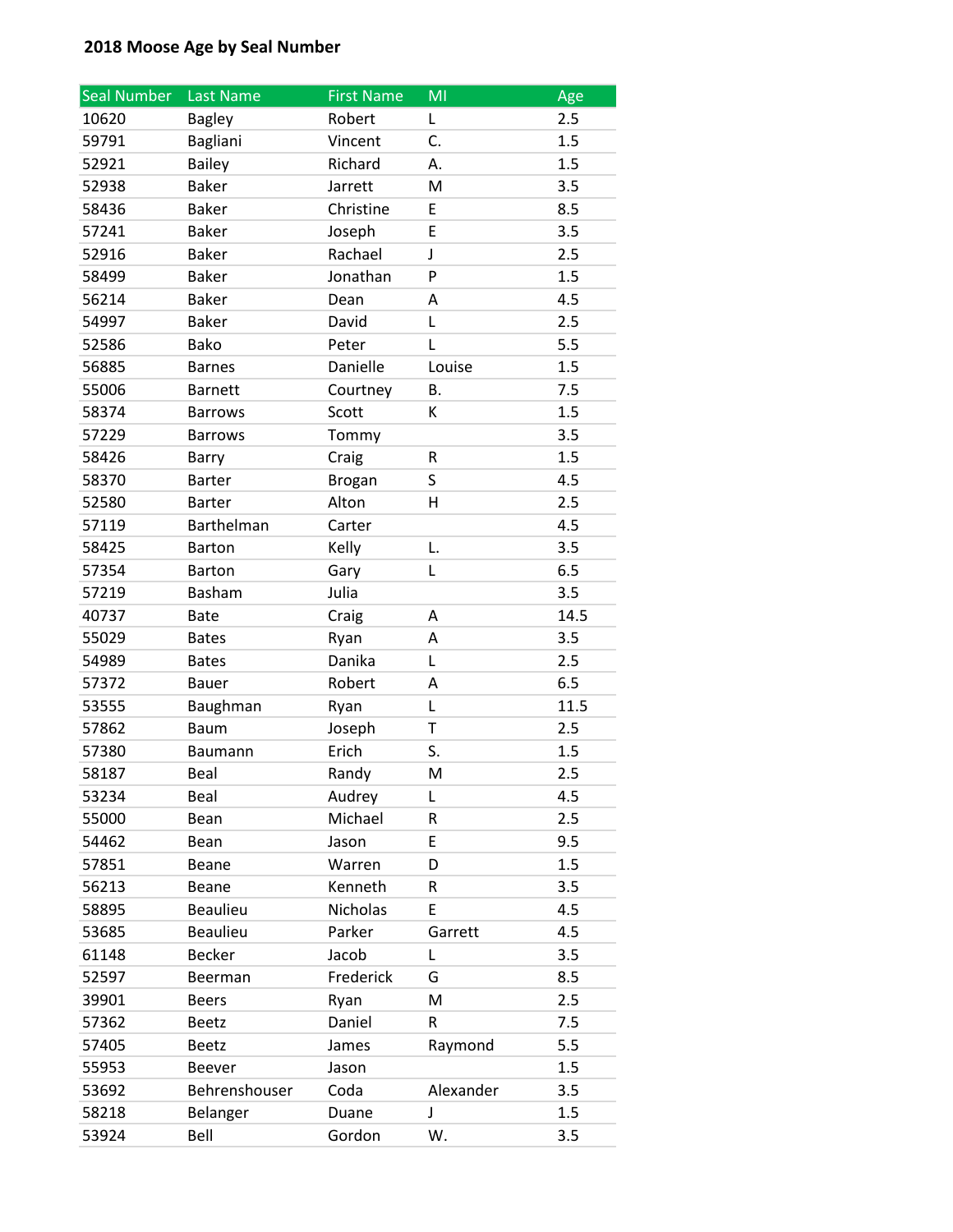| <b>Seal Number</b> | <b>Last Name</b>   | <b>First Name</b> | MI    | Age  |
|--------------------|--------------------|-------------------|-------|------|
| 55958              | Bell               | Evan              | J     | 1.5  |
| 53712              | Bell               | Stephen           | D.    | 1.5  |
| 58388              | Belyea             | William           | R     | 2.5  |
| 57823              | Bender             | Donald            | J.    | 5.5  |
| 58182              | <b>Benhoff</b>     | Tamara            |       | 9.5  |
| 53683              | <b>Bennett</b>     | Glen              | W     | 2.5  |
| 57175              | <b>Bennett</b>     | Aaron             | M.    | 2.5  |
| 57174              | <b>Bernier</b>     | Michael           |       | 2.5  |
| 58313              | <b>Bernier</b>     | Ashton            | D     | 2.5  |
| 53715              | Berry              | Matthew           | M     | 1.5  |
| 53729              | Berry              | Michael           | А.    | 2.5  |
| 55008              | Berry              | Dennis            | A     | 2.5  |
| 57486              | <b>Beverly</b>     | William           | Η.    | 4.5  |
| 24258              | <b>Beverly</b>     | William           | н     | 3.5  |
| 59997              | <b>Bickford</b>    | Roy               | E     | 2.5  |
| 58238              | <b>Billing</b>     | Clyde             | M     | 2.5  |
| 58924              | Bishop             | Eugene            | S     | 3.5  |
| 54994              | Bishop             | Bryon             |       | 2.5  |
| 57312              | Bishop             | Michael           | R     | 3.5  |
| 57829              | <b>Bissonnette</b> | Joey              |       | 6.5  |
| 56849              | <b>Bither</b>      | Joseph            | L.    | 4.5  |
| 57325              | Blackman           | Leon              | O     | 2.5  |
| 56056              | <b>Blais</b>       | Philippe          | P     | 8.5  |
| 54482              | Blaisdell          | Anthony           | S.    | 2.5  |
| 39868              | <b>Blake</b>       | Clayton           | W     | 7.5  |
| 54031              | <b>Blake</b>       | Scott             | M     | 7.5  |
| 54475              | <b>Blake</b>       | Roger             | Г     | 6.5  |
| 53697              | <b>Blake</b>       | Benjamin          |       | 6.5  |
| 57347              | Blakeney           | Nicky             |       | 6.5  |
| 57303              | Blodgett           | Kaylee            | Renee | 3.5  |
| 57277              | Bobowiec           | Walter            | S.    | 2.5  |
| 54479              | Bodemer            | Coleman           | L     | 11.5 |
| 57828              | <b>Boisvert</b>    | Marcel            | L     | 2.5  |
| 58421              | <b>Bolk</b>        | Mike              | C     | 1.5  |
| 53609              | <b>Bond</b>        | John              | О.    | 1.5  |
| 60688              | Bonner             | Michelle          | S     | 2.5  |
| 58513              | Borja              | Michael           |       | 3.5  |
| 56855              | <b>Bossie</b>      | Craig             | A     | 6.5  |
| 53696              | Boston             | Dustin            | W     | 10.5 |
| 56833              | Bosworth           | <b>Bradley</b>    | D     | 5.5  |
| 56217              | Bothwell           | Daniel            | Η.    | 5.5  |
| 58355              | Bouchard           | Judith            |       | 4.5  |
| 53573              | Bouchard           | <b>Brian</b>      |       | 7.5  |
| 58481              | Bouchard           | Leo               | James | 13.5 |
| 56228              | Boucher            | Virginia          |       | 3.5  |
| 58377              | Boucher            | Melinda           | M     | 5.5  |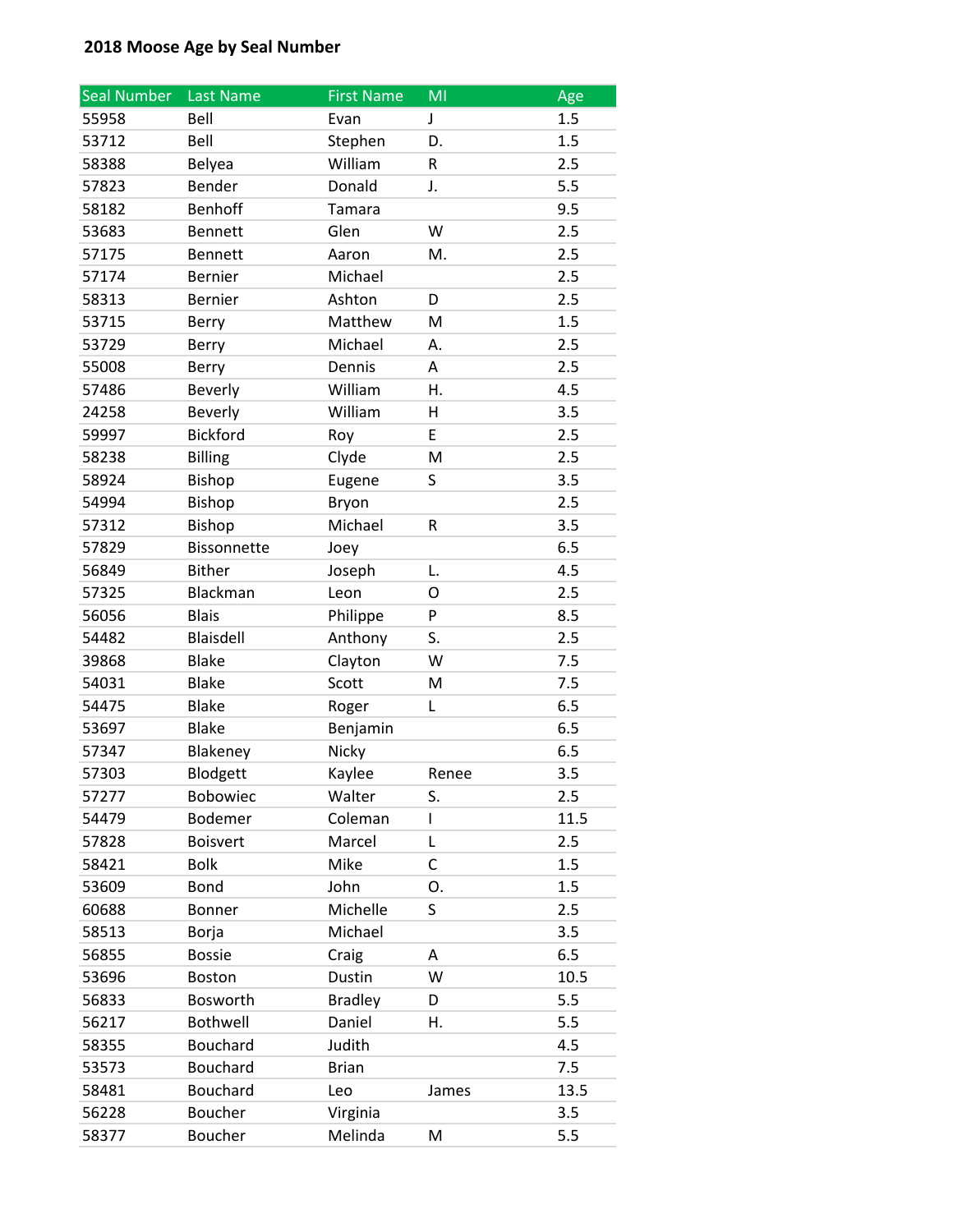| <b>Seal Number</b> | Last Name         | <b>First Name</b> | MI | Age  |
|--------------------|-------------------|-------------------|----|------|
| 51409              | Boucher           | Roger             | А  | 1.5  |
| 58443              | Boucher           | Christopher       | J. | 2.5  |
| 58260              | Bourgoin          | Glenn             | J  | 2.5  |
| 57195              | Bourque           | John              | P  | 2.5  |
| 58296              | Bouthillette      | <b>Brandon</b>    |    | 6.5  |
| 61151              | <b>Boutin</b>     | Jennifer          | S. | 8.5  |
| 61109              | Bowden            | Defaurice         | В  | 1.5  |
| 57255              | Bowen             | <b>Brad</b>       | E  | 2.5  |
| 42601              | Bowen             | Darrell           | E  | 5.5  |
| 53916              | <b>Bowie</b>      | Warren            | E  | 3.5  |
| 58278              | <b>Bowler</b>     | Christopher       | P  | 4.5  |
| 56234              | Bowley            | <b>Brook</b>      | Ε. | 9.5  |
| 52581              | Boyd              | Emily             | J  | 3.5  |
| 52565              | <b>Boyles</b>     | Ashley            | T  | 5.5  |
| 58517              | Boynton           | Elnora            |    | 6.5  |
| 23802              | Boynton           | Gary              | W  | 1.5  |
| 58264              | Boynton           | Robert            | M  | 4.5  |
| 60007              | <b>Bradstreet</b> | Steven            | D  | 6.5  |
| 58303              | <b>Bragdon</b>    | James             | E  | 8.5  |
| 53934              | <b>Bragdon</b>    | Alden             | D  | 4.5  |
| 57363              | <b>Bragg</b>      | Nicholas          | Т  | 10.5 |
| 54986              | <b>Brann</b>      | Cony              | J  | 1.5  |
| 56225              | <b>Breindel</b>   | Jonathon          | Ι. | 5.5  |
| 57297              | <b>Brewer</b>     | Kassidy           | J  | 10.5 |
| 57115              | <b>Brey</b>       | Wyatt             | D  | 5.5  |
| 56231              | <b>Brickett</b>   | Griffin           | J  | 7.5  |
| 52674              | <b>Bridger</b>    | James             | S. | 6.5  |
| 39849              | <b>Bridges</b>    | Myron             | F  | 5.5  |
| 57285              | <b>Brink</b>      | Tony              | R  | 1.5  |
| 53569              | <b>Brochu</b>     | Guy               |    | 5.5  |
| 57296              | <b>Brod</b>       | Steven            | R  | 5.5  |
| 57284              | <b>Bronish</b>    | Michael           | T  | 4.5  |
| 56203              | <b>Brooks</b>     | Derek             | J  | 7.5  |
| 53701              | <b>Brooks</b>     | Jeremy            | C  | 7.5  |
| 40100              | <b>Brooks</b>     | David             | v  | 9.5  |
| 57484              | <b>Brott</b>      | Avery             | R  | 8.5  |
| 55944              | Brown             | Linda             | L. | 5.5  |
| 56798              | <b>Brown</b>      | Vincent           | E  | 3.5  |
| 40808              | <b>Brown</b>      | Joshua            | M. | 1.5  |
| 58369              | Brown             | Teena             |    | 1.5  |
| 58360              | Brown             | <b>Brian</b>      |    | 3.5  |
| 57256              | Brown             | Nathan            | R  | 10.5 |
| 55930              | <b>Bruno</b>      | Carlo             | P  | 1.5  |
| 58880              | <b>Bryant</b>     | Gary              | J  | 4.5  |
| 40786              | <b>Bryer</b>      | Isabelle          | S  | 3.5  |
| 57456              | <b>Bubar</b>      | Hunter            | Β. | 2.5  |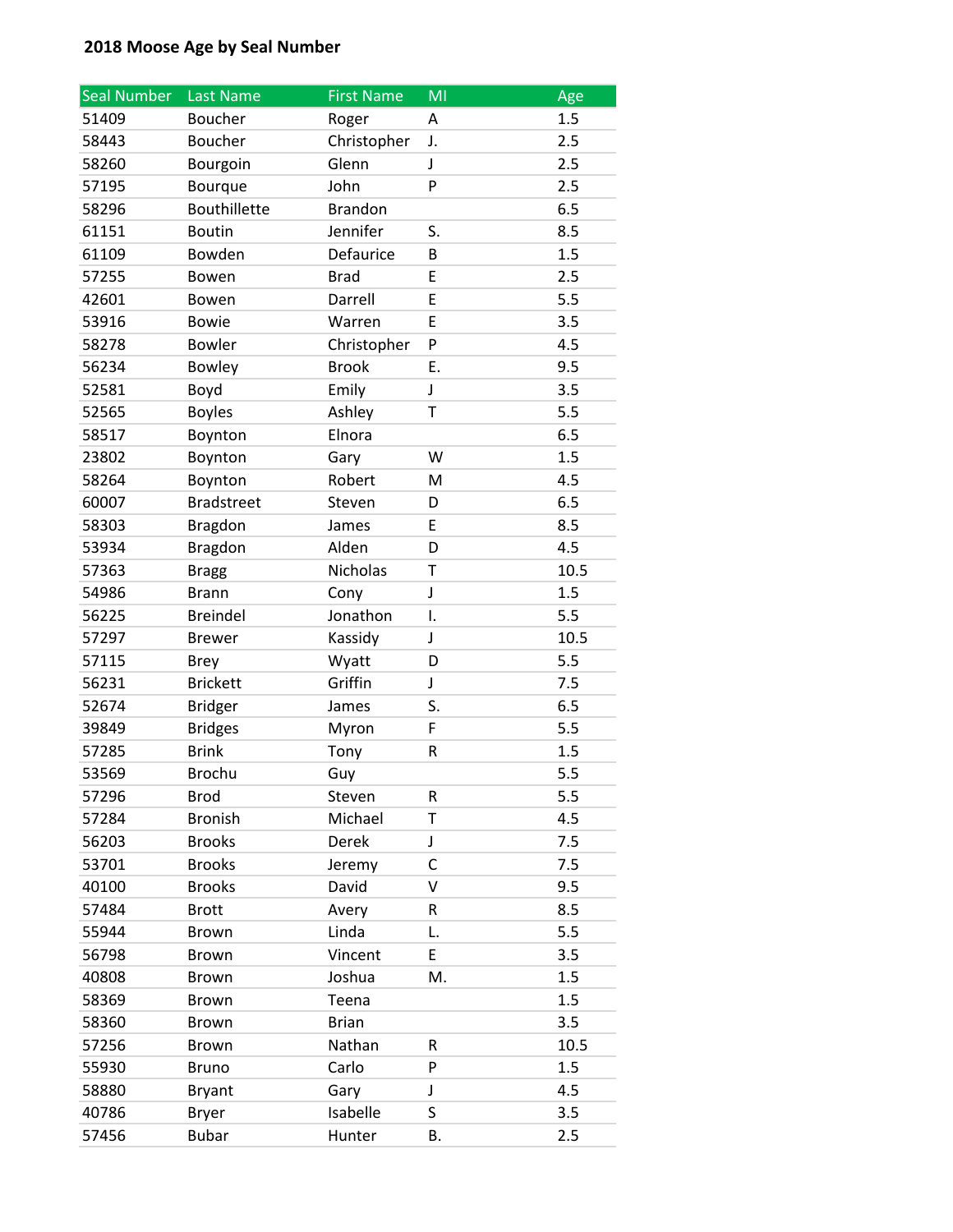| <b>Seal Number</b> | Last Name          | <b>First Name</b> | MI     | Age  |
|--------------------|--------------------|-------------------|--------|------|
| 58500              | <b>Buckley</b>     | Benjamin          | А      | 2.5  |
| 42628              | <b>Buckley</b>     | Randall           | Г      | 2.5  |
| 52911              | <b>Bucknam</b>     | Chelsee           | B      | 2.5  |
| 57316              | <b>Buitenhuys</b>  | Neil              | C      | 6.5  |
| 61132              | <b>Bumford</b>     | Frank             | O      | 1.5  |
| 60683              | <b>Bunker</b>      | Michael           | F      | 4.5  |
| 57196              | <b>Bunker</b>      | Timothy           | J      | 3.5  |
| 57342              | <b>Burby</b>       | Melinda           | S      | 4.5  |
| 57319              | <b>Burgess</b>     | Randall           | L      | 6.5  |
| 57293              | <b>Burnett</b>     | Ryan              | D      | 5.5  |
| 53949              | <b>Burrill</b>     | Dale              | А      | 9.5  |
| 51405              | <b>Burt</b>        | Matthew           | J.     | 1.5  |
| 55936              | <b>Burtchell</b>   | Scott             | J      | 2.5  |
| 57281              | <b>Bushey</b>      | Ryan              | J.     | 10.5 |
| 60347              | <b>Buswell</b>     | <b>Myles</b>      | C      | 2.5  |
| 57234              | Buterbaugh         | Thomas            |        | 2.5  |
| 53615              | <b>Butler</b>      | Christopher       | M.     | 2.5  |
| 60687              | <b>Butler</b>      | Rodney            | Г      | 1.5  |
| 53702              | <b>Butterfield</b> | Philip            |        | 1.5  |
| 58408              | <b>Buttice</b>     | Ryan              | P      | 4.5  |
| 24901              | <b>Buxton</b>      | Tammy             | Г      | 2.5  |
| 57295              | Cahill             | Chase             |        | 5.5  |
| 57152              | Calkins            | Alfred            | G      | 7.5  |
| 53537              | Campbell           | Reid              | H      | 1.5  |
| 60698              | Cannan             | Donald            | C      | 7.5  |
| 57407              | Card               | Jessica           | Lee    | 1.5  |
| 61111              | Carey              | John              | R.     | 2.5  |
| 57111              | Carey              | Jessica           | M      | 2.5  |
| 54488              | Carey              | Carlton           | R.     | 2.5  |
| 54981              | Carlow             | Julie             | E      | 6.5  |
| 57446              | Carlton            | James             | D      | 5.5  |
| 60341              | Carmichael         | Courtney          | L      | 5.5  |
| 57287              | Carney             | Matthew           | R      | 6.5  |
| 58354              | Caron              | Rebecca           | C      | 3.5  |
| 51407              | Carrier            | Mary Ellen        |        | 3.5  |
| 53921              | Carrier            | Roger             | E      | 4.5  |
| 61137              | Carrier            | Raymond           | А      | 2.5  |
| 61104              | Carson             | Kathleen          |        | 7.5  |
| 57280              | Carter             | D                 | Andrew | 1.5  |
| 53593              | Carter             | Preston           | Scott  | 7.5  |
| 58219              | Carter             | Jason             |        | 3.5  |
| 57386              | Carter             | Gunnar            | К      | 7.5  |
| 42609              | Caruso             | Jeremiah          | J      | 8.5  |
| 57232              | Carver             | Cary              | E      | 3.5  |
| 55952              | Casey              | Larry             | M.     | 7.5  |
| 56837              | Caston             | Meaghan           |        | 4.5  |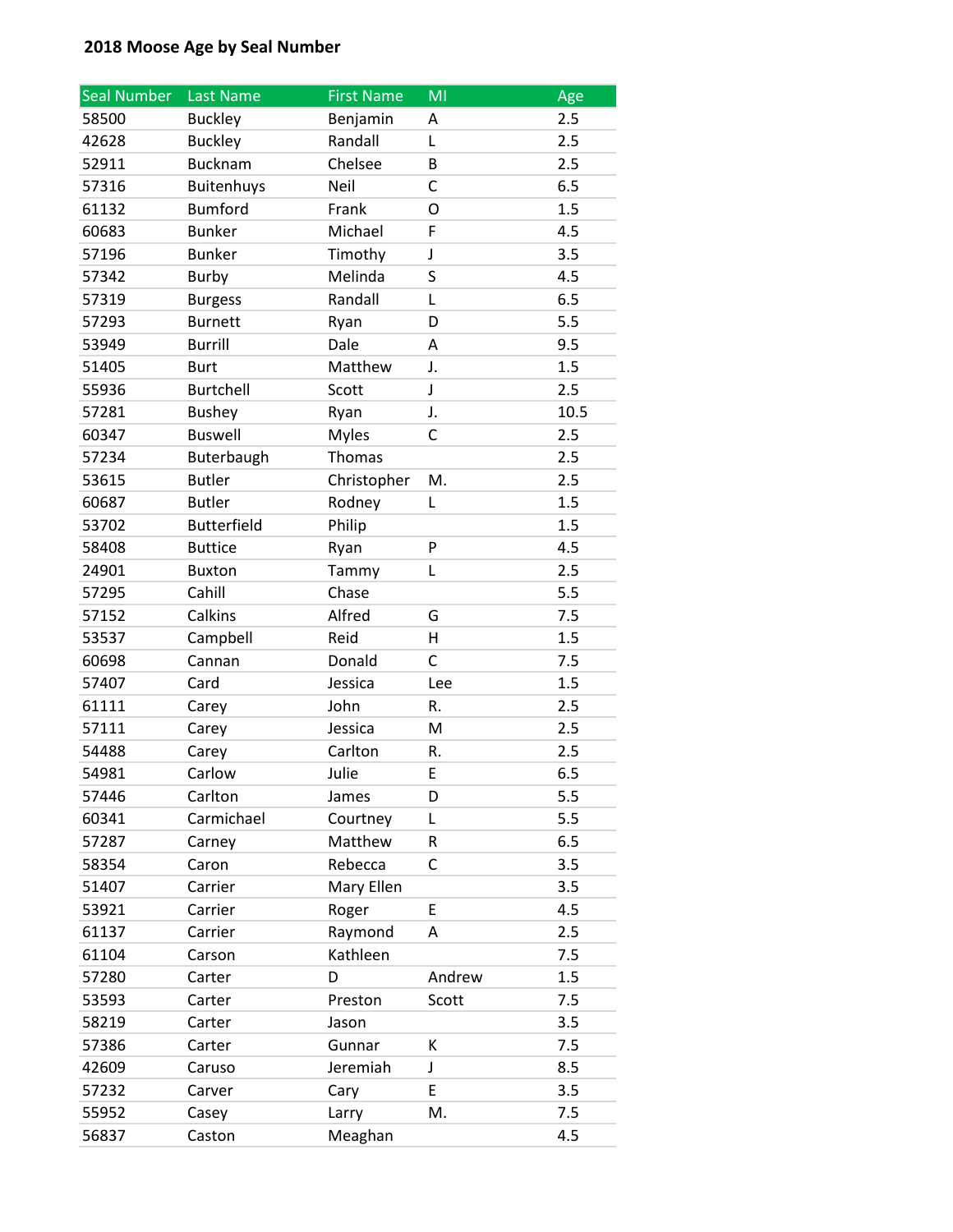| <b>Seal Number</b> | Last Name    | <b>First Name</b> | MI             | Age  |
|--------------------|--------------|-------------------|----------------|------|
| 58240              | Castonguay   | Jason             | W              | 6.5  |
| 53581              | Castonguay   | Levi              |                | 2.5  |
| 56204              | Cavanaugh    | Thomas            | G              | 2.5  |
| 58923              | Chabot       | Shawn             | M.             | 2.5  |
| 60696              | Chagnon      | Scott             | D.             | 7.5  |
| 58373              | Champa       | Steven            | R              | 4.5  |
| 58258              | Champagne    | Roland            | J.             | 2.5  |
| 57321              | Chandler     | Adam              |                | 6.5  |
| 55019              | Chandler     | Joshua            | William-Hilmer | 1.5  |
| 57215              | Chapel       | Alan              | L              | 12.5 |
| 57211              | Chapman      | Kenneth           | S.             | 2.5  |
| 58362              | Chappell     | George            | T.             | 6.5  |
| 54466              | Charity      | William           |                | 2.5  |
| 58342              | Chartrand    | Eric              | С              | 4.5  |
| 61105              | Chase        | Richard           | D              | 1.5  |
| 58507              | Chase        | <b>Nick</b>       |                | 5.5  |
| 56181              | Chase        | David             | A              | 8.5  |
| 52939              | Chase        | Philip            | В.             | 7.5  |
| 57227              | Chenevert    | <b>Travis</b>     |                | 2.5  |
| 53690              | Chesley      | Danielle          | L              | 1.5  |
| 57331              | Chiappone    | Dominic           | А              | 2.5  |
| 57311              | Chickering   | Michael           | D              | 3.5  |
| 61110              | Chicoine     | Benjamin          | R              | 1.5  |
| 57439              | Chicoine     | Jeffrey           |                | 7.5  |
| 57213              | Chouinard    | David             | M              | 8.5  |
| 59775              | Christensen  | Kurt              | W              | 6.5  |
| 59786              | Christensen  | Erik              | D              | 2.5  |
| 57841              | Christianson | Charles           | Т              | 7.5  |
| 52954              | Chudzik      | Christopher       | M              | 8.5  |
| 24900              | Churchill    | Luther            |                | 6.5  |
| 56799              | Churney      | Albert            | A              | 3.5  |
| 54476              | Chute        | Mark              | А.             | 7.5  |
| 58366              | Cimino       | Joseph            | Pierce J       | 6.5  |
| 52569              | Clairmont    | Diane             |                | 5.5  |
| 58300              | Clark        | Stanley           | R              | 2.5  |
| 52653              | Clark        | Timothy           | A              | 6.5  |
| 53550              | Clark        | Julie             | Ε.             | 6.5  |
| 54492              | Clark        | George            | D              | 2.5  |
| 57348              | Clark        | Daryl             | T              | 1.5  |
| 57237              | Clark        | Eric              | J              | 3.5  |
| 55906              | Cleve        | Pascal            |                | 5.5  |
| 57844              | Cluff        | Wilber            | C              | 1.5  |
| 58492              | Clunie       | William           | R              | 4.5  |
| 58882              | Codrey       | Jonathan          | B              | 2.5  |
| 58478              | Coffin       | Kendra            | М              | 1.5  |
| 56202              | Coffren      | Dominic           |                | 2.5  |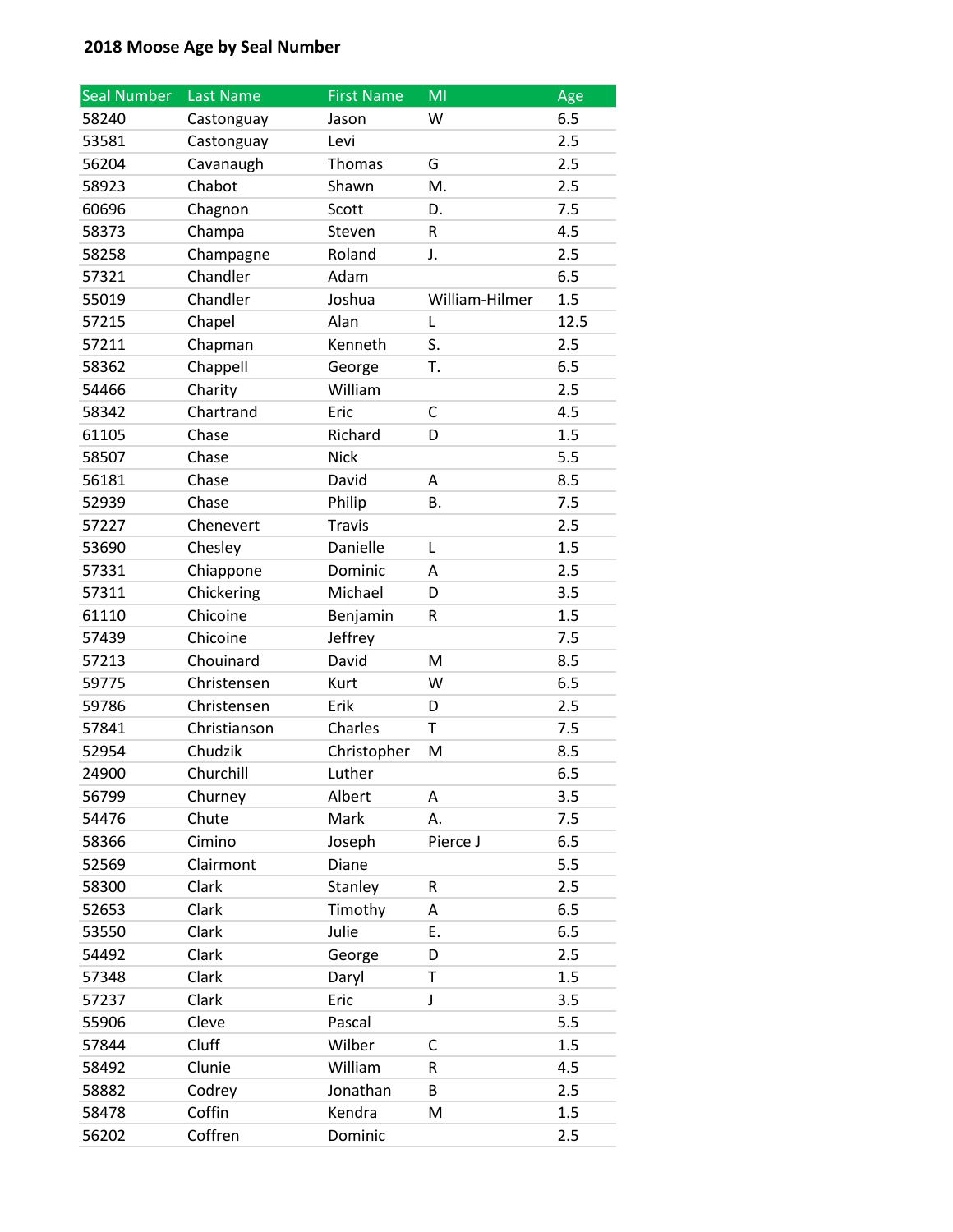| <b>Seal Number</b> | Last Name | <b>First Name</b> | MI           | Age  |
|--------------------|-----------|-------------------|--------------|------|
| 57222              | Collins   | Anthony           | W            | 1.5  |
| 57336              | Collins   | Keith             | R            | 5.5  |
| 56869              | Collodel  | Donna             | J.           | 2.5  |
| 42608              | Colucci   | Angela            | M            | 10.5 |
| 58211              | Combs     | Justin            |              | 8.5  |
| 40736              | Conley    | Dillon            |              | 2.5  |
| 57481              | Conley    | Trudy             | Г            | 5.5  |
| 57300              | Conley    | Matthew           | R            | 8.5  |
| 53619              | Conner    | John              | Ρ.           | 2.5  |
| 57395              | Conners   | Neil              | D.           | 2.5  |
| 57441              | Conrad    | Niron             |              | 0.5  |
| 57128              | Cook      | Clarence          | N.           | 3.5  |
| 12810              | Cooke     | James             | W            | 2.5  |
| 53946              | Coolidge  | Philip            | R            | 3.5  |
| 12814              | Coombs    | Winslow           | А.           | 3.5  |
| 58479              | Coones    | Bryan             | S            | 2.5  |
| 56057              | Cooper    | Isaiah            | B            | 12.5 |
| 54975              | Cordeiro  | William           | D            | 2.5  |
| 60348              | Corriveau | Jamie             | L            | 8.5  |
| 58493              | Corriveau | Dennis            | R            | 5.5  |
| 52579              | Corson    | Patrick           | D.           | 6.5  |
| 51420              | Costa     | Conor             |              | 1.5  |
| 57813              | Cote      | Christine         | А            | 2.5  |
| 58902              | Cote      | Kelly             | J            | 2.5  |
| 57370              | Cote      | Michael           | R            | 0.5  |
| 58401              | Cote      | Denise            |              | 2.5  |
| 58252              | Cote      | Ryan              | J            | 5.5  |
| 55933              | Couillard | Alberta           |              | 2.5  |
| 55946              | Coulombe  | Justin            | R            | 2.5  |
| 57242              | Court     | Joshua            | R            | 2.5  |
| 57444              | Courtnay  | Stan              | David        | 3.5  |
| 61160              | Cox       | Zachary           | $\mathsf{C}$ | 1.5  |
| 53675              | Cox       | Arnold            | W            | 6.5  |
| 53589              | Cram      | Jesse             | M.           | 3.5  |
| 42633              | Cramer    | Lyle              | В            | 2.5  |
| 57394              | Crawford  | Lincoln           | A            | 4.5  |
| 52926              | Crawford  | Walter            | S            | 2.5  |
| 58228              | Creamer   | <b>Travis</b>     |              | 2.5  |
| 56215              | Cressey   | Kurt              | D            | 1.5  |
| 58256              | Crews     | Anita             | M            | 4.5  |
| 58427              | Crocker   | Arthur            | J            | 2.5  |
| 57818              | Crockett  | Daniel            | К            | 1.5  |
| 39862              | Croman    | Dale              | E            | 6.5  |
| 54983              | Crommett  | Shane             | M            | 5.5  |
| 56878              | Crommett  | Kimberly          | Α            | 11.5 |
| 56877              | Crommett  | Karen             | L.           | 2.5  |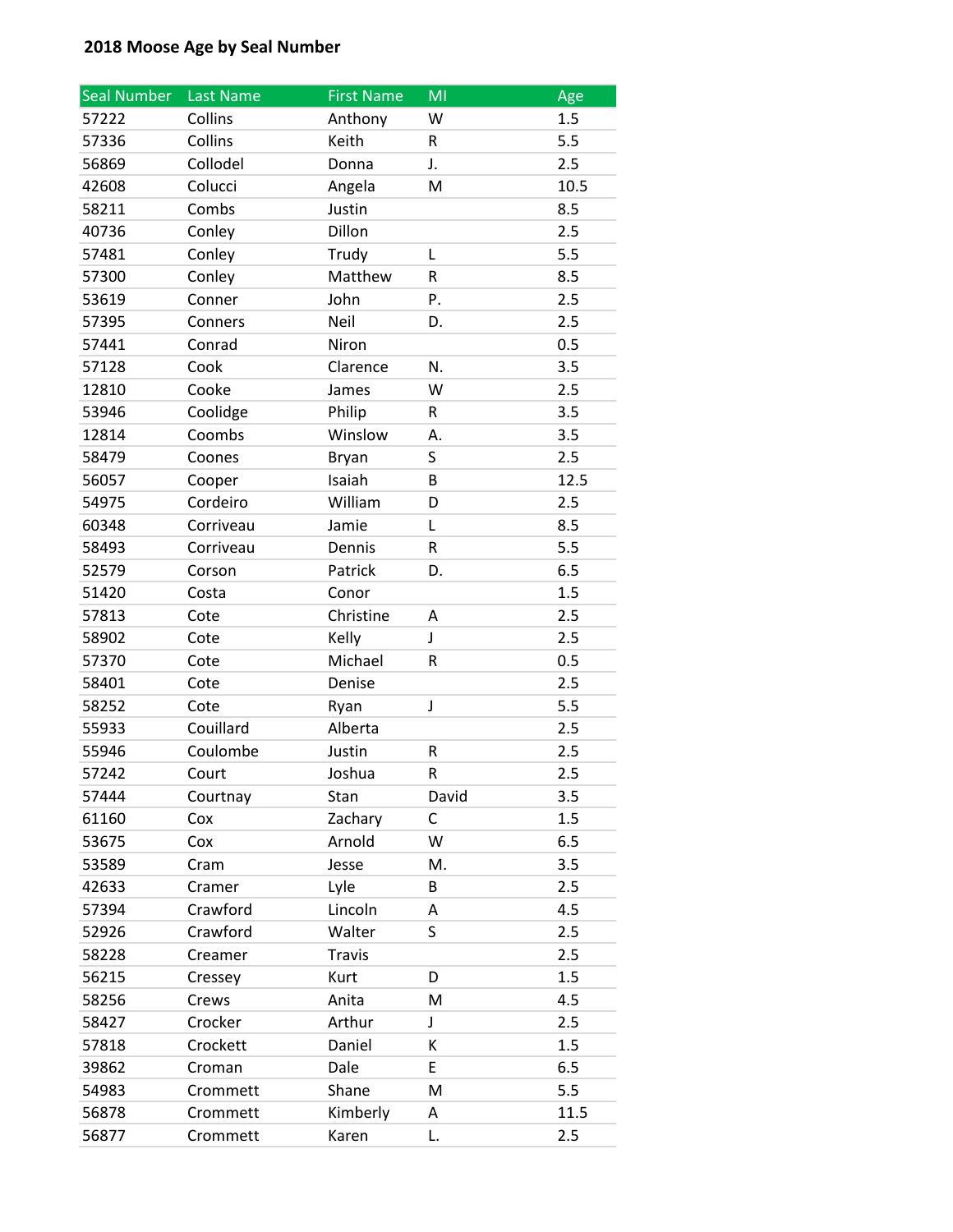| Seal Number | <b>Last Name</b> | <b>First Name</b> | MI     | Age  |
|-------------|------------------|-------------------|--------|------|
| 55919       | Cronin           | Mark              | J      | 1.5  |
| 57490       | Crooker          | Nathan            |        | 5.5  |
| 57313       | Cross            | Morgan            | H      | 2.5  |
| 57279       | Cross            | Laurie            | А.     | 3.5  |
| 57501       | Crossman         | Chase             |        | 3.5  |
| 61113       | Crouanas         | Zackary           | B      | 2.5  |
| 57283       | Crouse           | Eldon             | D      | 4.5  |
| 58465       | Crowell          | Jonathan          | D      | 4.5  |
| 55959       | Crowley          | Tina              |        | 4.5  |
| 53535       | Culp             | David             | A      | 10.5 |
| 53594       | Cummings         | Celia             |        | 1.5  |
| 56926       | Cummings         | Malachi           |        | 12.5 |
| 53079       | Cummings         | Cody              | H      | 3.5  |
| 57825       | Cummings         | Chad              | R      | 3.5  |
| 39860       | <b>Cummins</b>   | <b>Bryce</b>      | D      | 3.5  |
| 57148       | Cunningham       | Lance             | D.     | 8.5  |
| 58922       | Cunrod           | Ray               | Г      | 3.5  |
| 39903       | Curlik           | Rodger            | V      | 1.5  |
| 57247       | Currier          | Colby             | С      | 3.5  |
| 58270       | Currier          | Tori              | L      | 2.5  |
| 56871       | Curtis           | Wendall           |        | 7.5  |
| 24254       | Curtis           | Alan              | L      | 2.5  |
| 15202       | Curtis           | Frederick         | G.     | 2.5  |
| 57246       | Curtis           | Eric              | S.     | 2.5  |
| 39848       | Curtis           | Keith             | J      | 9.5  |
| 57426       | Cusack           | Nicholas          | R.     | 6.5  |
| 57433       | Cusack           | Justin            | L      | 3.5  |
| 58406       | Cushing          | John              |        | 3.5  |
| 57320       | Cushman          | Thomas            | G.     | 2.5  |
| 58285       | Cutting          | Gregory           | S      | 5.5  |
| 57822       | Cyr              | Ricky             | Dustin | 7.5  |
| 58311       | Cyr              | Richard           | J      | 2.5  |
| 58919       | Cyr              | Charles           |        | 1.5  |
| 57458       | Cyr              | Shane             | н      | 9.5  |
| 57361       | Cyr              | Hunter            |        | 2.5  |
| 58186       | Cyr              | Roland            | Τ      | 2.5  |
| 57819       | Cyr              | Ricky             | Ρ.     | 3.5  |
| 57130       | D'Andrea         | Joseph            |        | 5.5  |
| 58437       | Daigle           | Danielle          | L      | 1.5  |
| 61121       | Daigle           | Tammky            |        | 2.5  |
| 58209       | Daigle           | Mitchell          | M      | 3.5  |
| 58913       | Daigle           | Megan             |        | 2.5  |
| 57129       | Daigle           | Adam              | н      | 2.5  |
| 57307       | Damon            | William           |        | 1.5  |
| 58518       | Damone           | John              | P      | 8.5  |
| 56220       | Damren           | Malisa            |        | 3.5  |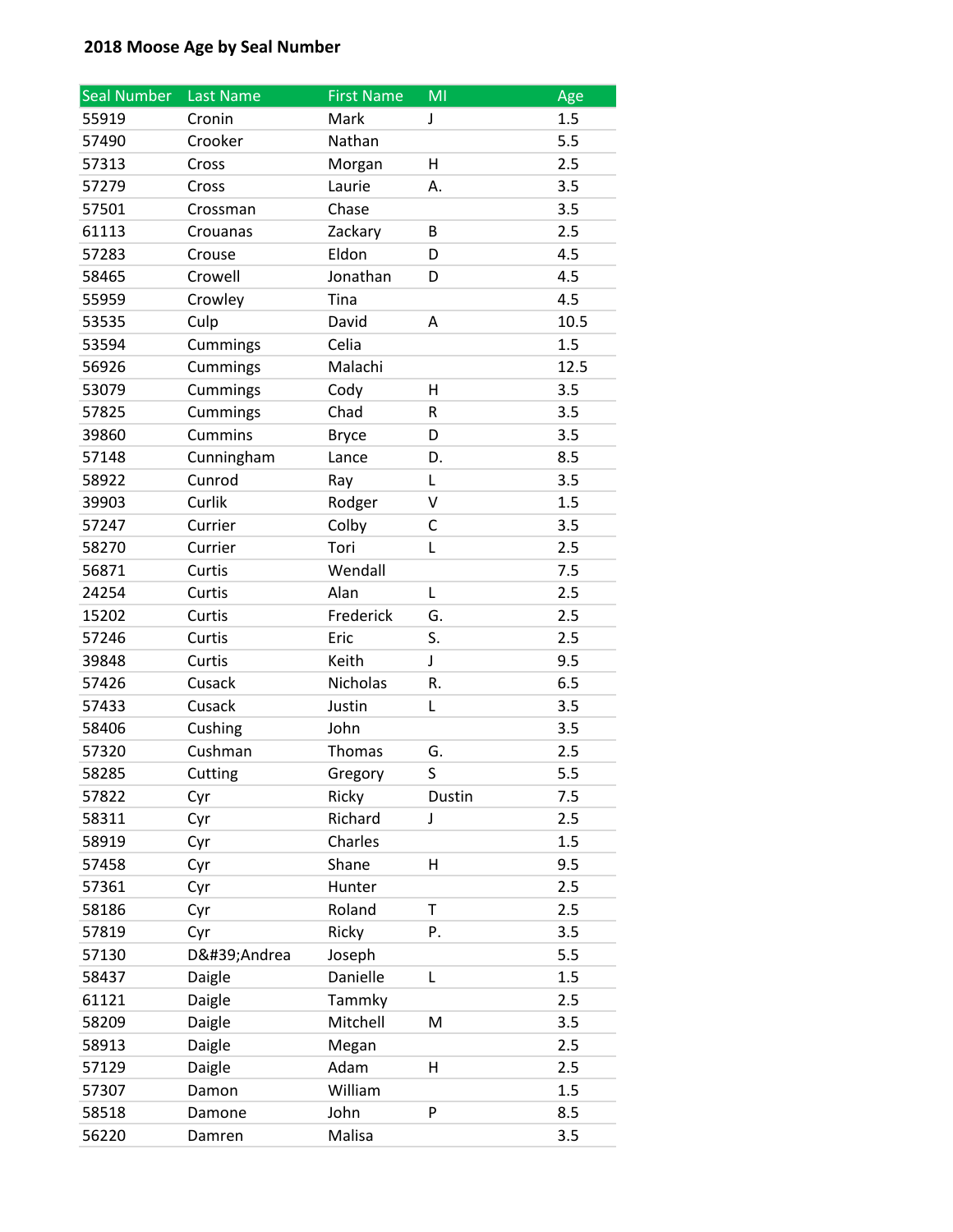| <b>Seal Number</b> | Last Name    | <b>First Name</b> | MI     | Age  |
|--------------------|--------------|-------------------|--------|------|
| 12808              | Davenport    | Stephen           | P      | 6.5  |
| 58420              | Davis        | Dakoda            | К      | 2.5  |
| 57106              | Davis        | Walter            | Ε.     | 4.5  |
| 57290              | Davis        | Daniel            | J      | 3.5  |
| 58502              | Davis        | Kirk              | W.     | 3.5  |
| 52910              | Davis        | Timothy           | S      | 4.5  |
| 58407              | Davis        | Ryan              | J      | 4.5  |
| 53588              | Davis        | Peter             |        | 8.5  |
| 58301              | Davis        | Stephen           | P      | 3.5  |
| 58237              | Day          | Zoey              | M      | 2.5  |
| 24908              | Day          | Renee             | Г      | 3.5  |
| 57332              | Day          | Noah              |        | 1.5  |
| 60685              | Dean         | Hannah            |        | 2.5  |
| 42634              | Dean         | Thomas            |        | 4.5  |
| 57346              | Deane        | Steven            | P.     | 1.5  |
| 53711              | Deering      | Sharen            | L.     | 1.5  |
| 24896              | Degrasse     | Matthew           | J      | 3.5  |
| 57849              | Delage       | Denis             |        | 4.5  |
| 12812              | Delano       | Samuel            | C      | 0.5  |
| 58223              | Demchak      | Robert            | E      | 10.5 |
| 54026              | Demoranville | Nolan             |        | 2.5  |
| 59790              | Demusz       | Clint             | А      | 5.5  |
| 53077              | Dening       | Scott             |        | 1.5  |
| 56865              | Denis        | Keven             | M      | 1.5  |
| 58490              | Dennison     | Ralph             | Ε.     | 1.5  |
| 57488              | Dennison     | Callie            |        | 1.5  |
| 40766              | Depatie      | Patricia          | M.     | 3.5  |
| 54470              | Derenburger  | Patrick           | D      | 8.5  |
| 58210              | Derosa       | Joseph            | Τ      | 2.5  |
| 58894              | Derrah       | Kurt              | Α      | 1.5  |
| 58928              | Deschaines   | Beverly           | L.     | 4.5  |
| 53708              | Desjardins   | Lydia             | J      | 3.5  |
| 58430              | Desjardins   | Michael           | J      | 1.5  |
| 61124              | Desjardins   | Lisa              | C      | 1.5  |
| 61125              | Desjardins   | James             |        | 1.5  |
| 58309              | Dettori      | Jeffrey           | Ε.     | 6.5  |
| 56053              | Devoe        | David             | B      | 2.5  |
| 57479              | Dicker       | Kyle              | R.     | 4.5  |
| 57173              | Dickinson    | Frieda            | P.     | 2.5  |
| 42602              | Diemer       | James             | W      | 10.5 |
| 54459              | Dighton      | Christopher       |        | 3.5  |
| 57235              | Digregorio   | Kurt              | А.     | 4.5  |
| 57447              | Dinsmore     | Autumn            | Nicole | 7.5  |
| 58177              | Dionne       | Kyle              | J      | 1.5  |
| 56801              | Dirnberger   | Jordan            | P      | 8.5  |
| 58259              | Doge         | Lori              |        | 1.5  |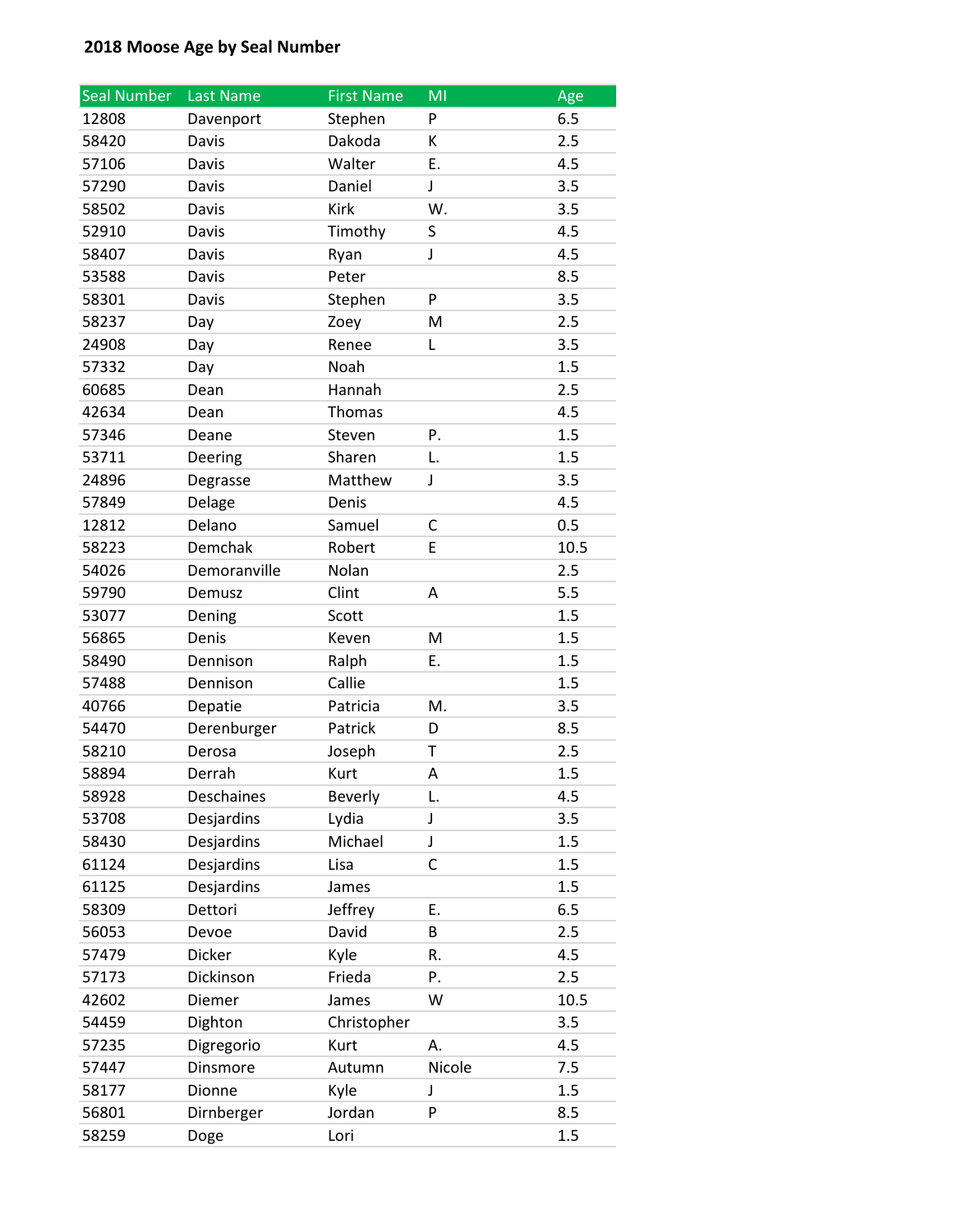| Seal Number | Last Name       | <b>First Name</b> | MI      | Age  |
|-------------|-----------------|-------------------|---------|------|
| 53600       | Donaldson       | Richard           | R.      | 7.5  |
| 58410       | Dondero         | Paul              | J       | 3.5  |
| 59765       | Donovan         | Stephen           | D       | 10.5 |
| 54978       | Dore            | Aaron             | M       | 7.5  |
| 58230       | Doucet          | Joseph            | н       | 1.5  |
| 58899       | Doucette        | Roy               | N       | 2.5  |
| 58932       | Doucette        | Robert            | G       | 4.5  |
| 61149       | Doucette        | <b>Brian</b>      | P       | 1.5  |
| 56924       | Doughty         | Ronald            | К       | 3.5  |
| 53230       | Doughty         | Nicholas          | J       | 9.5  |
| 58235       | Dow             | Rodney            | J       | 5.5  |
| 52922       | Downs           | Lance             | V.      | 3.5  |
| 53539       | Doyle           | Michael           | J       | 1.5  |
| 56227       | <b>Drake</b>    | Ellen             | J       | 1.5  |
| 53726       | Drinkwater      | Nathan            | S       | 2.5  |
| 57323       | Drinkwater      | Rodney            | E       | 3.5  |
| 55901       | Drury           | Stuart            | W.      | 7.5  |
| 58330       | Duane           | Kenneth           | G       | 10.5 |
| 40087       | Dube            | Craig             | A       | 6.5  |
| 52941       | Dube            | Cassie            |         | 8.5  |
| 57203       | Dube            | James             | Ε       | 4.5  |
| 57815       | Dube            | Viateur           |         | 9.5  |
| 56858       | Duff            | Ryan              | Ρ.      | 2.5  |
| 57383       | Dufour          | James             | A       | 3.5  |
| 57438       | <b>Dumas</b>    | Rachel            |         | 1.5  |
| 55903       | Dumont          | Dominic           | Т       | 1.5  |
| 53707       | Dunham          | <b>Tricia</b>     | А       | 5.5  |
| 58365       | Duni            | Michael           | L       | 2.5  |
| 54029       | Dunn            | Patrick           | J       | 6.5  |
| 53953       | Dunn            | Michael           | L       | 3.5  |
| 52942       | Dunn            | Colin             | D       | 4.5  |
| 58206       | Dunne           | Lawrence          | S       | 4.5  |
| 61130       | <b>Dunnells</b> | Isabella          | Rose    | 3.5  |
| 57428       | Dunphy          | Woodrow           | Α       | 6.5  |
| 52588       | Duprey          | Joshua            | С       | 3.5  |
| 55012       | Duquette        | Yvon              | R       | 7.5  |
| 56051       | Durgin          | Gunner            | Paul    | 6.5  |
| 53699       | Dyer            | David             | L.      | 2.5  |
| 56866       | Dyer            | Jacob             | J       | 5.5  |
| 56804       | Dyer            | Daniel            | J.      | 3.5  |
| 58272       | Eastman         | Cole              | T       | 5.5  |
| 24883       | Eaton           | Daniel            | Ε       | 4.5  |
| 57424       | Eckman          | Lawrence          | William | 0.5  |
| 53698       | Edes            | Jennifer          | B       | 2.5  |
| 54977       | Edwards         | Mark              | E       | 2.5  |
| 57224       | Elderkin        | Seth              | D       | 4.5  |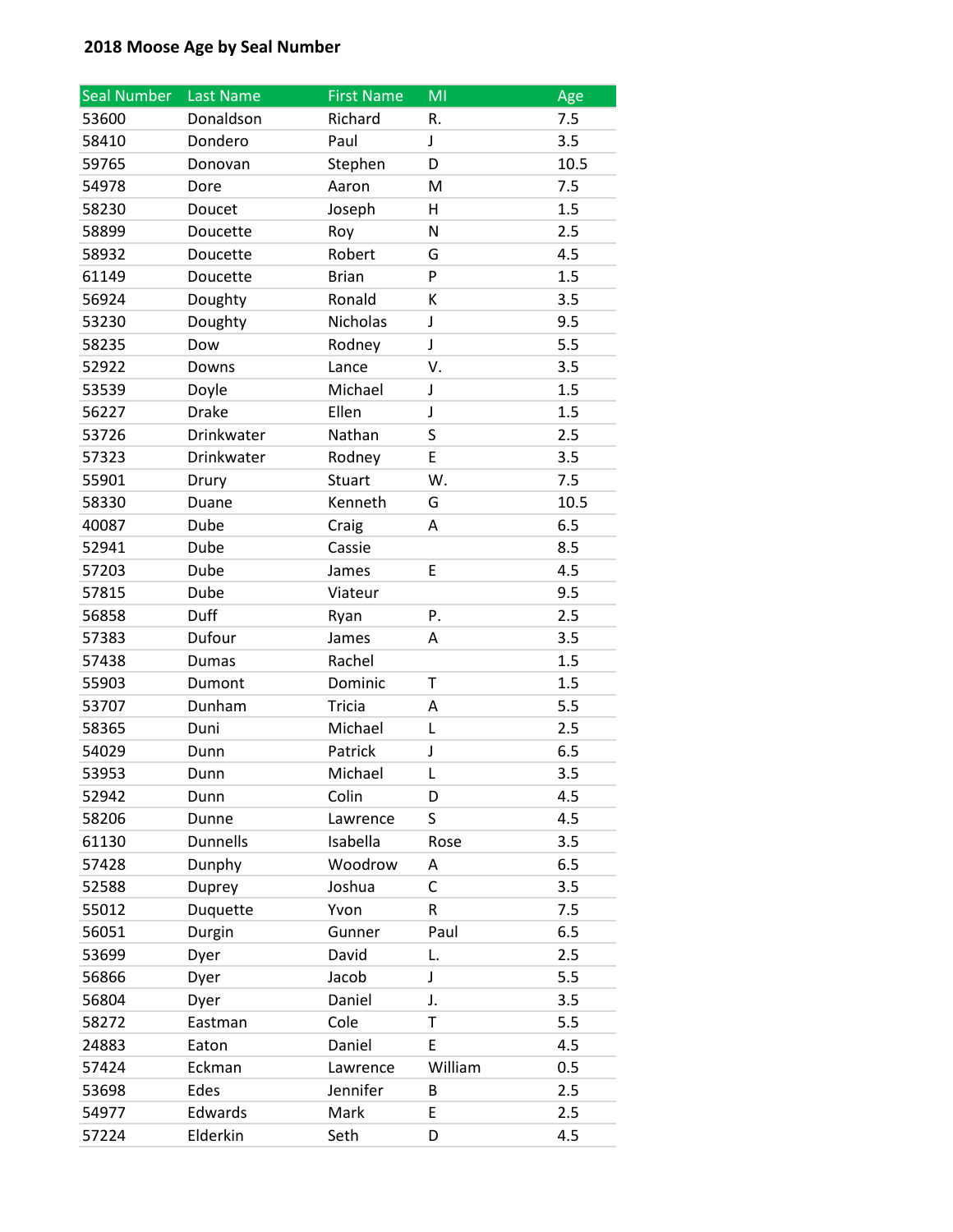| <b>Seal Number</b> | Last Name    | <b>First Name</b> | MI      | Age  |
|--------------------|--------------|-------------------|---------|------|
| 55926              | Elliott      | Craig             | S       | 6.5  |
| 39861              | <b>Ellis</b> | Bennett           | W       | 7.5  |
| 57369              | <b>Ellis</b> | Thomas            | W       | 5.5  |
| 58884              | Emerson      | Zachary           | Т.      | 5.5  |
| 58310              | Emery        | Corey             |         | 5.5  |
| 57374              | England      | Robert            | F       | 2.5  |
| 58288              | English      | Jess              | н       | 2.5  |
| 58332              | Eon          | Joseph            | R       | 2.5  |
| 54496              | Ervin        | Michelle          |         | 1.5  |
| 53661              | Erving       | Cassandra         |         | 3.5  |
| 55954              | Estes        | Patrick           | S       | 2.5  |
| 57498              | Fanshaw      | James             | W       | 5.5  |
| 53719              | Farmer       | Thurlow           | A       | 5.5  |
| 58900              | Farmer       | Gary              | D       | 1.5  |
| 57168              | Farnum       | Krista            | M       | 4.5  |
| 57208              | Farrington   | Robert            | A       | 9.5  |
| 57140              | Faulkingham  | Gordon            | D       | 8.5  |
| 58271              | Feener       | Alexandra         | Η       | 6.5  |
| 24023              | Feeney       | Gage              | C       | 4.5  |
| 55036              | Felker       | Jeremy            | Andrew  | 3.5  |
| 56927              | Ferland      | Elaine            | G.      | 3.5  |
| 60344              | Fickett      | James             | Η.      | 4.5  |
| 57848              | Fifield      | Keith             | R       | 6.5  |
| 60018              | Finemore     | Katherine         | J       | 5.5  |
| 56856              | Finkle       | Jennifer          | Г       | 7.5  |
| 58485              | Finn         | Marie             |         | 2.5  |
| 57416              | Fish         | Daniel            | $\sf S$ | 2.5  |
| 53720              | Fitzcharles  | Robert            | L       | 5.5  |
| 58323              | Fitzgerald   | Michael           |         | 2.5  |
| 53578              | Fitzgerald   | Scott             | А.      | 5.5  |
| 58400              | Fitzpatrick  | Riley             | G       | 2.5  |
| 53606              | Flagg        | Ryan              | D.      | 3.5  |
| 57856              | Flaherty     | Edward            | M       | 2.5  |
| 57449              | Flaherty     | Ryan              | D       | 4.5  |
| 58207              | Flanigan     | Emily             | M       | 3.5  |
| 57847              | Flannery     | Gregory           |         | 10.5 |
| 57304              | Fletcher     | Matthew           | Μ       | 7.5  |
| 24882              | Flood        | Richard           | F       | 5.5  |
| 57432              | Folland      | Sidney            | S       | 2.5  |
| 53596              | Follette     | Robin             | T.      | 10.5 |
| 58205              | Folsom       | Steven            | C.      | 1.5  |
| 52650              | Fongemie     | Jeremiah          | R       | 1.5  |
| 56854              | Forbes       | Jason             | M.      | 2.5  |
| 48188              | Forsythe     | Charles           | Α       | 1.5  |
| 55957              | Foster       | Michael           | J       | 2.5  |
| 57494              | Foster       | Eugene            | Г       | 0.5  |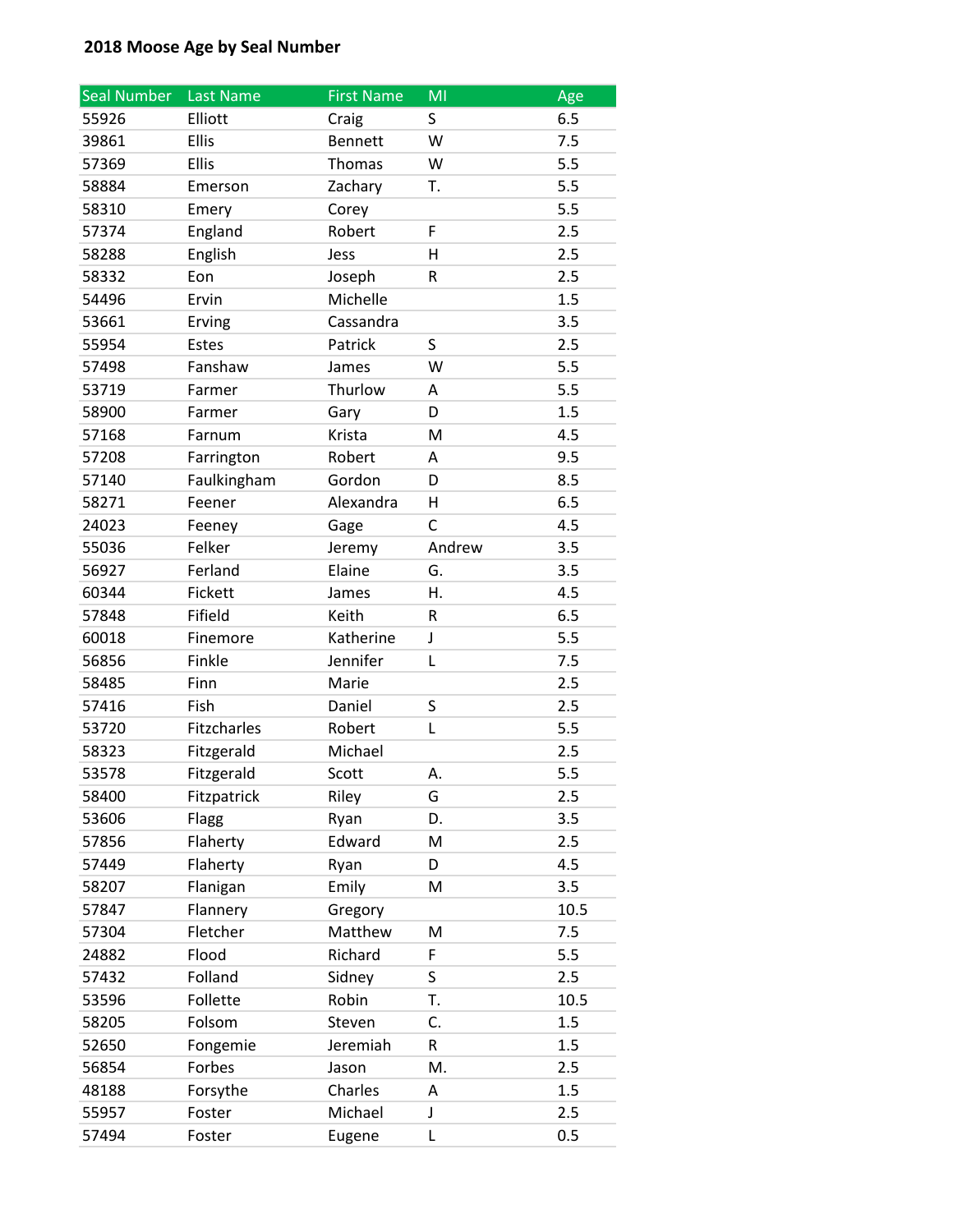| <b>Seal Number</b> | Last Name | <b>First Name</b> | MI          | Age  |
|--------------------|-----------|-------------------|-------------|------|
| 55037              | Fountaine | Joseph            |             | 6.5  |
| 58304              | Fournier  | Larry             |             | 2.5  |
| 58916              | Fournier  | Christine         |             | 7.5  |
| 42629              | Fournier  | Darrel            |             | 2.5  |
| 57425              | Fox       | Christopher       |             | 2.5  |
| 53585              | Franklin  | Kyle              | P           | 2.5  |
| 56796              | Frederick | Joseph            | F.          | 1.5  |
| 61159              | Fredette  | Ryan              | А           | 2.5  |
| 56055              | Fredette  | Amber             | Rita        | 5.5  |
| 42607              | Fredette  | Cameron           | T           | 2.5  |
| 58583              | Frenette  | Anthony           | L           | 1.5  |
| 54970              | Frigon    | Erik              | W.          | 9.5  |
| 56240              | Fronk     | <b>Brenda</b>     |             | 4.5  |
| 53933              | Frost     | Tyler             | D           | 2.5  |
| 56237              | Frost     | Zachery           | L.          | 11.5 |
| 58475              | Frost     | <b>Nicholas</b>   | С           | 5.5  |
| 52958              | Furrow    | Matthew           | Leo         | 4.5  |
| 58382              | Fuss      | William           | F.          | 2.5  |
| 55031              | Gabel     | Alfred            | С           | 3.5  |
| 58283              | Gabriel   | Amber             |             | 2.5  |
| 22975              | Gagnon    | Cameron           |             | 5.5  |
| 58250              | Gagnon    | Tyler             |             | 2.5  |
| 58452              | Gagnon    | Reno              | $\mathsf J$ | 4.5  |
| 58504              | Gagnon    | Jason             |             | 5.5  |
| 59776              | Gallant   | Scott             | А.          | 11.5 |
| 57387              | Gallant   | Edwin             | N           | 3.5  |
| 57286              | Gallant   | <b>Brandon</b>    |             | 2.5  |
| 54052              | Gamage    | John              |             | 3.5  |
| 57499              | Gambino   | James             | Dexter      | 5.5  |
| 55003              | Gammon    | David             | Ε.          | 5.5  |
| 58486              | Gantnier  | John              |             | 1.5  |
| 56835              | Gardiner  | Frank             | L           | 4.5  |
| 61143              | Gardiner  | Wayne             | G.          | 10.5 |
| 58455              | Gardner   | Roy               | E           | 11.5 |
| 39863              | Gardner   | Gavin             | L           | 4.5  |
| 57178              | Gardner   | Libby             | Ε.          | 9.5  |
| 55934              | Gardner   | <b>Brian</b>      | J.          | 3.5  |
| 57226              | Gardner   | Larry             | K           | 1.5  |
| 57358              | Garnsey   | Anne              |             | 8.5  |
| 52949              | Garretson | Tony              | Α           | 2.5  |
| 51391              | Gaudin    | Garrett           | T.          | 10.5 |
| 53939              | Gay       | <b>Nick</b>       |             | 4.5  |
| 54494              | Gellerson | Joshua            | M           | 1.5  |
| 58927              | Gendreau  | Dustin            | J           | 3.5  |
| 53532              | Genest    | Richard           | P           | 7.5  |
| 55912              | Genschel  | Justin            | D           | 6.5  |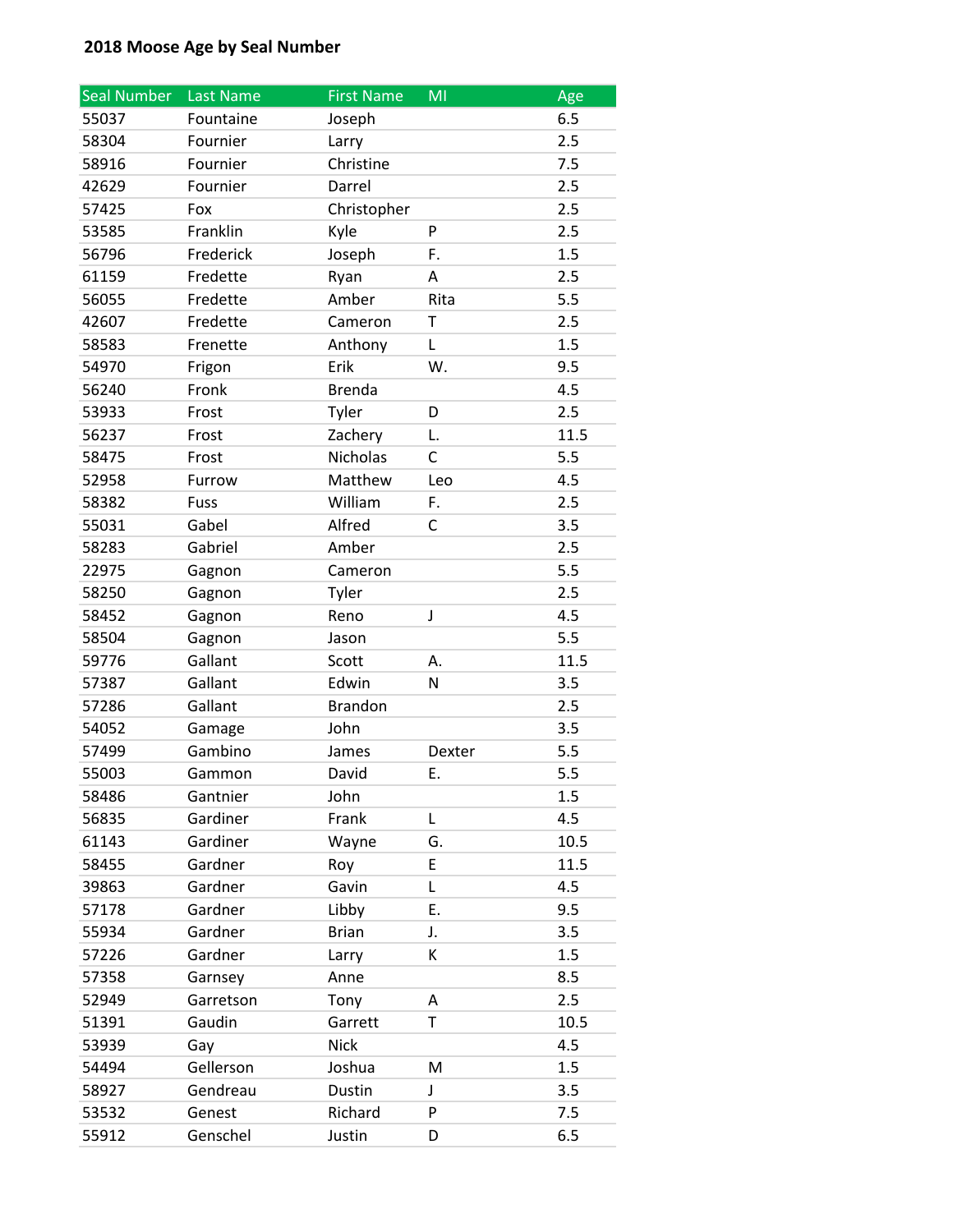| <b>Seal Number</b> | Last Name   | <b>First Name</b> | MI   | Age  |
|--------------------|-------------|-------------------|------|------|
| 54974              | George      | Catherine         | M    | 2.5  |
| 56233              | George      | Stephen           | J    | 2.5  |
| 58409              | George      | <b>Brannen</b>    | H    | 7.5  |
| 53990              | George      | Nimmer            | C    | 2.5  |
| 58441              | Georgitis   | James             | W    | 2.5  |
| 40800              | Gerrish     | Candi             |      | 6.5  |
| 54042              | Gerrish     | Scott             | M    | 6.5  |
| 54966              | Gervais     | Joseph            |      | 7.5  |
| 56850              | Getchell    | Howard            | U.   | 4.5  |
| 42584              | Giarrusso   | Louis             | E    | 4.5  |
| 56813              | Gibson      | Alan              | A    | 5.5  |
| 58466              | Gielarowski | William           | J    | 2.5  |
| 58215              | Gifford     | Justin            | E    | 4.5  |
| 57468              | Gile        | Jay               | Β.   | 6.5  |
| 53691              | Gilley      | Matthew           | C.   | 8.5  |
| 57239              | Gilmore     | Joseph            |      | 10.5 |
| 54046              | Girard      | Albert            | P    | 3.5  |
| 53666              | Giroux      | Justin            | J    | 5.5  |
| 53613              | Girsa       | Jessicca          | Lynn | 5.5  |
| 53544              | Gladders    | Glenn             |      | 2.5  |
| 57327              | Glidden     | Carroll           | н    | 6.5  |
| 57853              | Glidden     | Andrew            |      | 12.5 |
| 53240              | Glidden     | Clifton           | R.   | 6.5  |
| 53556              | Gluscic     | John              |      | 2.5  |
| 58273              | Golet       | Louis             | С    | 7.5  |
| 55002              | Goodenow    | Katie             | D    | 9.5  |
| 57318              | Goodrich    | Seth              |      | 5.5  |
| 56843              | Goodwin     | Ross              | 0    | 6.5  |
| 55005              | Goodwin     | John              | Ε.   | 1.5  |
| 59768              | Goslant     | Albert            | Η.   | 3.5  |
| 58346              | Goth        | Christopher       |      | 11.5 |
| 40811              | Gould       | Glennis           | D    | 4.5  |
| 57214              | Goulet      | Douglas           | Η    | 2.5  |
| 54483              | Gourde      | Rayle             | M    | 5.5  |
| 58352              | Goyette     | Shawn             |      | 11.5 |
| 57141              | Graffam     | <b>Brian</b>      | Г    | 5.5  |
| 58319              | Graffam     | Gene              |      | 3.5  |
| 58351              | Graffam     | Kristen           | E    | 2.5  |
| 60000              | Gramiccioni | Samuel            | J    | 5.5  |
| 56882              | Grass       | Stanley           | W.   | 2.5  |
| 39842              | Grass       | Jeffrey           | W    | 2.5  |
| 57193              | Grass       | Jeffrey           | A    | 11.5 |
| 52914              | Gray        | Joseph            |      | 5.5  |
| 53590              | Gray        | Calvin            | L    | 4.5  |
| 51444              | Gray        | John              | L.   | 2.5  |
| 61139              | Gray        | Joshua            |      | 1.5  |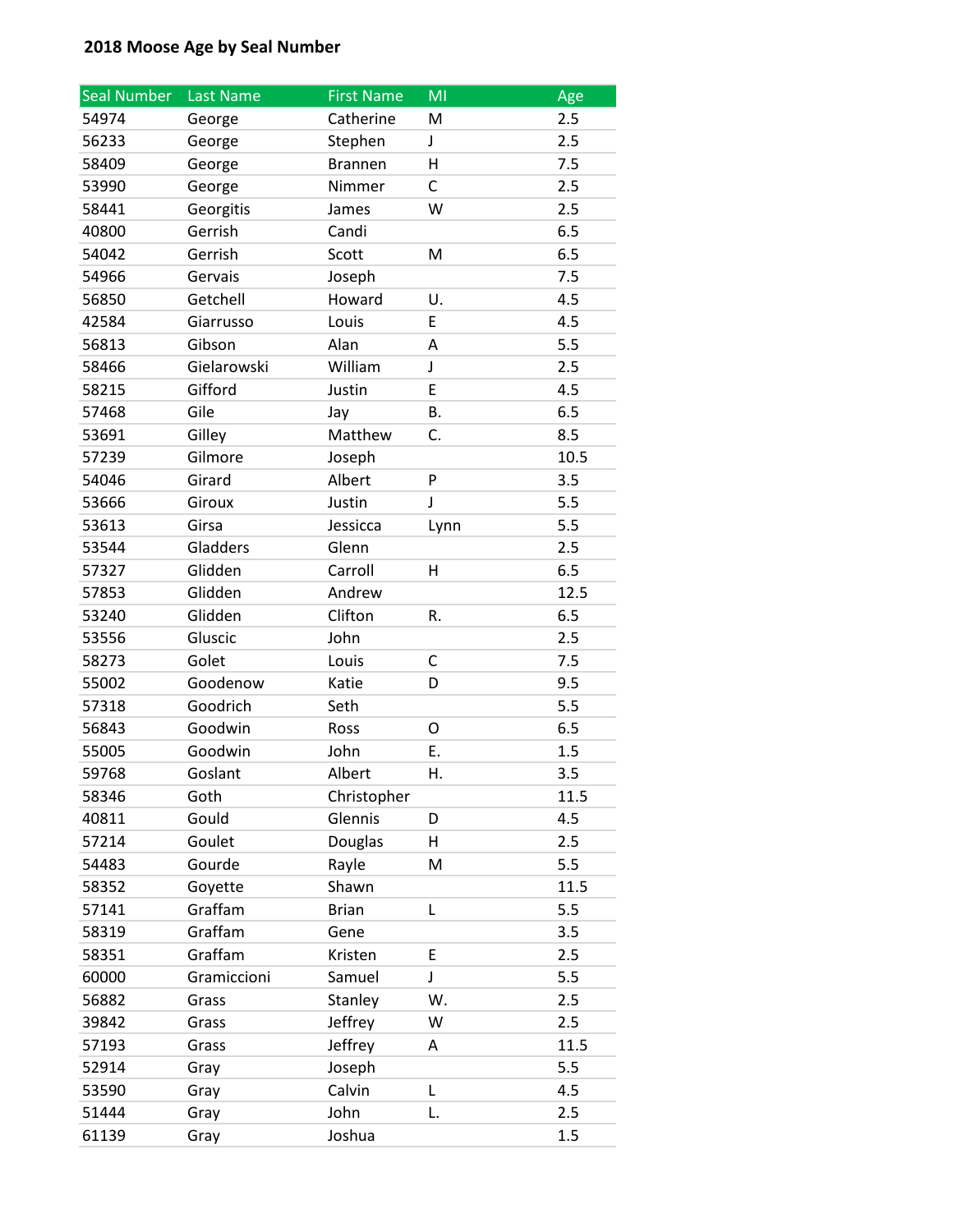| Seal Number | Last Name   | <b>First Name</b> | MI       | Age  |
|-------------|-------------|-------------------|----------|------|
| 57194       | Gray        | Darrell           | W        | 4.5  |
| 58338       | Gray        | Gary              |          | 2.5  |
| 57176       | Gray        | Kevin             | D        | 5.5  |
| 57473       | Greenlaw    | Kenneth           |          | 2.5  |
| 52924       | Greenlaw    | Steven            |          | 6.5  |
| 52570       | Greenman    | Jeremy            | R.E.     | 2.5  |
| 40770       | Gregory     | Kevin             | P        | 8.5  |
| 56790       | Grondin     | Noel              | А.       | 4.5  |
| 57478       | Gross       | Robert            | Joseph R | 7.5  |
| 58586       | Grover      | Sandra            | L        | 3.5  |
| 53705       | Guarino     | Vincent           | J        | 2.5  |
| 58337       | Guerrette   | Lise              |          | 3.5  |
| 58333       | Guerrette   | Michael           |          | 4.5  |
| 58306       | Guild       | James             | P.       | 5.5  |
| 58353       | Guillemette | Thomas            | A        | 6.5  |
| 52573       | Guimond     | Bronson           | L        | 9.5  |
| 56846       | Guiou       | Mark              | В        | 2.5  |
| 42606       | Guy         | Shawn             | R        | 1.5  |
| 61120       | Hafford     | Kimberly          |          | 2.5  |
| 61142       | Hagar       | Mark              | P        | 1.5  |
| 52912       | Haggerty    | Sarah             | Ε.       | 2.5  |
| 53679       | Hahn        | Dylan             | W        | 2.5  |
| 53560       | Hainer      | Scott             | G        | 4.5  |
| 55915       | Haines      | Caleb             | W        | 7.5  |
| 12811       | Haines      | Lucas             | W        | 9.5  |
| 39888       | Hall        | Randy             | С        | 7.5  |
| 57442       | Hall        | Daniel            | F        | 4.5  |
| 53591       | Hamann      | Lee               | J        | 4.5  |
| 53559       | Hamel       | Molly             |          | 6.5  |
| 56859       | Hamilton    | Gary              | W        | 2.5  |
| 57489       | Hamlin      | Dale              | F.       | 3.5  |
| 55913       | Hamm        | Donald            |          | 10.5 |
| 52568       | Hammond     | Andrew            |          | 2.5  |
| 58262       | Hampers     | Marcus            | J        | 8.5  |
| 53614       | Handy       | Tylor             |          | 3.5  |
| 56862       | Haney       | Nathan            | Е        | 6.5  |
| 58277       | Hanlon      | James             | P        | 4.5  |
| 53073       | Hanna       | Laurie            | А.       | 2.5  |
| 40818       | Hanscom     | Margaret          |          | 3.5  |
| 53576       | Hardacker   | <b>Brett</b>      |          | 11.5 |
| 10127       | Hardison    | Damon             | R        | 1.5  |
| 60699       | Hardison    | James             | W        | 4.5  |
| 23724       | Hardison    | Mercy             |          | 5.5  |
| 58516       | Hardy       | Francis           | S        | 2.5  |
| 51415       | Harlow      | Dean              | W        | 6.5  |
| 57288       | Harmon      | Mike              | A        | 2.5  |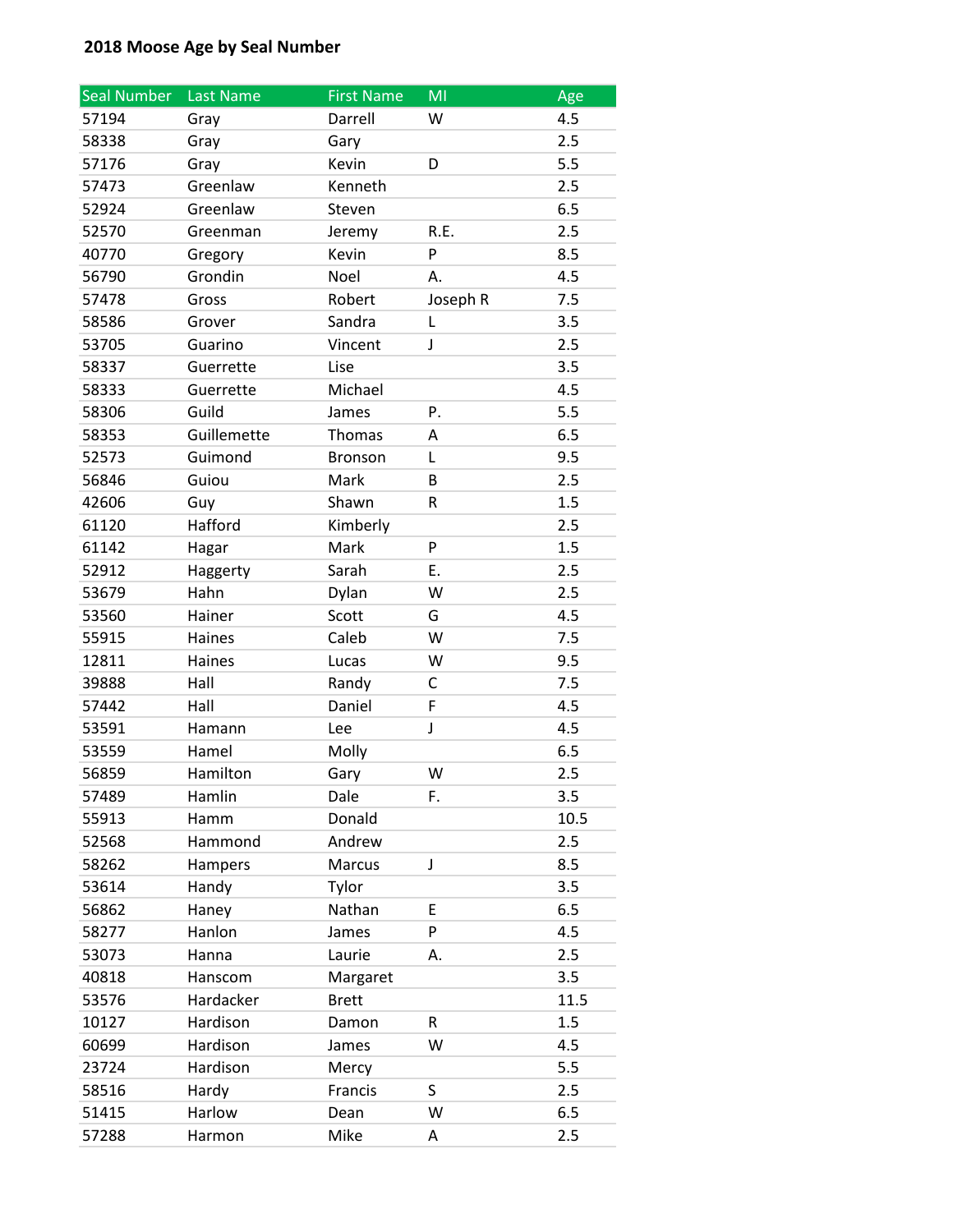| <b>Seal Number</b> | Last Name       | <b>First Name</b> | MI    | Age  |
|--------------------|-----------------|-------------------|-------|------|
| 58424              | Harmon          | Matthew           | E     | 1.5  |
| 58886              | Harper          | Robert            | G     | 3.5  |
| 59793              | Harper          | Gregory           | D.    | 6.5  |
| 58357              | Harriman        | Richard           | Α     | 2.5  |
| 24252              | Harrington      | Matthew           | S.    | 3.5  |
| 51414              | Harrington      | Estelle           | I.    | 4.5  |
| 51389              | Harris          | <b>Brian</b>      | J     | 1.5  |
| 52627              | <b>Harris</b>   | Alex              | J     | 2.5  |
| 57466              | Harrison        | Paul              | I     | 9.5  |
| 40767              | Hart            | Lilly             |       | 5.5  |
| 57497              | Hart            | James             | E     | 5.5  |
| 12815              | Hartford        | Shawn             | M     | 8.5  |
| 53577              | Hartley         | Clinton           | F.    | 5.5  |
| 24881              | Harvey          | Ryan              | J     | 3.5  |
| 57355              | <b>Hastings</b> | Robert            | А.    | 3.5  |
| 58249              | Hastings        | Randy             | L     | 3.5  |
| 55961              | Hatch           | Aaron             | L     | 11.5 |
| 58404              | Hathorne        | Shawn             | А.    | 1.5  |
| 57278              | Hawes           | Jordan            | James | 2.5  |
| 42615              | Hawley          | Jason             | E     | 3.5  |
| 57845              | Hawley          | Michael           | А.    | 5.5  |
| 59994              | Hayes           | Isaac             | R     | 5.5  |
| 58470              | Hayes           | Anthony           | А     | 2.5  |
| 58327              | Hayes           | Harry             |       | 4.5  |
| 57144              | Hayes           | Eugene            | А.    | 8.5  |
| 52623              | Hazelton        | Donald            | R.    | 5.5  |
| 56182              | Heald           | Robert            | P     | 3.5  |
| 58246              | Hearn           | Heather           | Ann   | 7.5  |
| 52621              | Heath           | Emily             | S     | 2.5  |
| 58920              | Hebert          | Jake              | R     | 4.5  |
| 52923              | Hebert          | Alex              | P     | 3.5  |
| 58449              | Hebert          | Dean              |       | 1.5  |
| 61146              | Hebert          | Dylan             |       | 14.5 |
| 58508              | Hebert          | Thomas            | J     | 10.5 |
| 58390              | Heikkinen       | <b>Blaine</b>     |       | 2.5  |
| 40765              | Henneberry      | Daniel            | J     | 4.5  |
| 58428              | Henson          | Kenneth           |       | 10.5 |
| 57309              | Hersey          | Nathan            | D     | 2.5  |
| 59764              | Hesseltine      | Richard           |       | 13.5 |
| 58907              | Hews            | Dana              | F     | 2.5  |
| 52638              | Hibbard         | James             | W     | 1.5  |
| 23677              | <b>Higgins</b>  | Sydney            | L     | 1.5  |
| 58203              | <b>Higgins</b>  | Chris             |       | 8.5  |
| 59992              | High            | Edwin             | Ray   | 4.5  |
| 57396              | Hill            | Sheila            | Α     | 3.5  |
| 58482              | Hill            | Janine            | J     | 7.5  |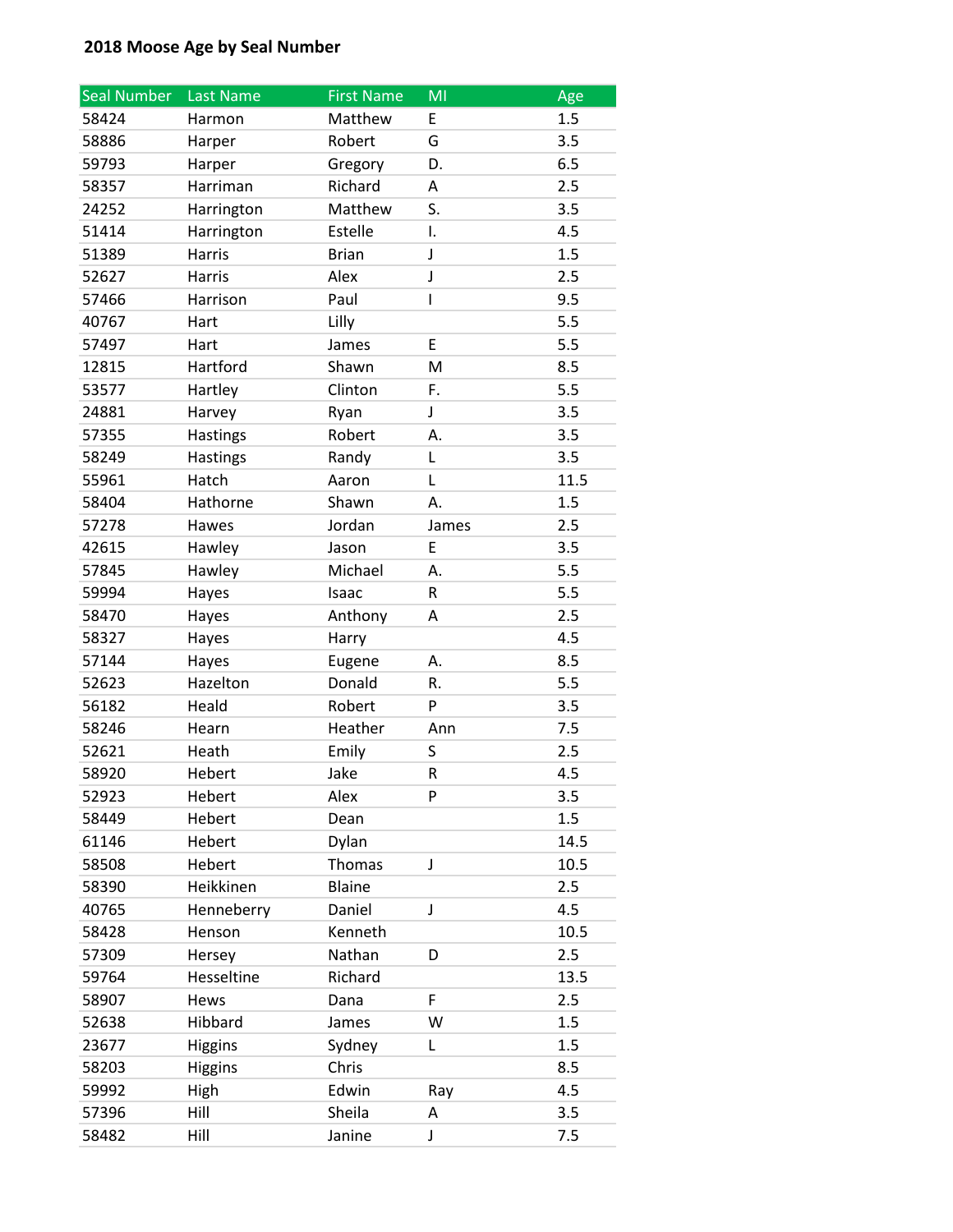| <b>Seal Number</b> | Last Name       | <b>First Name</b> | MI    | Age  |
|--------------------|-----------------|-------------------|-------|------|
| 58236              | Hill            | Christopher       | Г     | 4.5  |
| 60019              | Hill            | Gary              | P     | 5.5  |
| 51392              | Hill            | Philip            | W     | 3.5  |
| 60012              | Hill            | Robert            | А     | 6.5  |
| 53703              | Hilton          | <b>Brandon</b>    | C     | 7.5  |
| 58417              | Hilyard         | Peter             |       | 1.5  |
| 57204              | Hines           | Rondin            | Keith | 7.5  |
| 55927              | Hinkley         | James             | E     | 5.5  |
| 57391              | Hochheiser      | Gary              | M.    | 5.5  |
| 40097              | Hodgkins        | Robert            | J.    | 5.5  |
| 56200              | Hodsdon         | John              | R.    | 1.5  |
| 55914              | Hoffman         | Vinton            | D     | 3.5  |
| 58348              | Hogan           | Michael           | J     | 3.5  |
| 53676              | Holman          | Adam              | S     | 2.5  |
| 12809              | Holman          | <b>Brenda</b>     | T     | 0.5  |
| 58509              | Holtet          | Kyle              | T     | 2.5  |
| 52589              | Holyoke         | Jesse             | C     | 5.5  |
| 58220              | Holzworth       | Dale              |       | 6.5  |
| 57858              | Hopkins         | Kevin             |       | 1.5  |
| 58265              | Horn            | Christopher       | R     | 5.5  |
| 57171              | Horning         | Roger             | B     | 3.5  |
| 58255              | Houde           | Timothy           |       | 7.5  |
| 56803              | House           | Griffin           |       | 5.5  |
| 54959              | Howard          | Theresa           | L     | 2.5  |
| 54025              | Howard          | Stephen           | P.    | 8.5  |
| 42581              | Howard          | Donald            | L.    | 9.5  |
| 54963              | Howard          | Hunter            | T     | 2.5  |
| 60011              | Howard          | Natasha           | L     | 9.5  |
| 56861              | Hoyt            | David             | J     | 2.5  |
| 56842              | Hreben          | Michael           | J     | 7.5  |
| 52576              | Humphrey        | Cody              | Α     | 5.5  |
| 55910              | Hundley         | Thomas            | R     | 4.5  |
| 58419              | Hunt            | Joseph            | R     | 2.5  |
| 57360              | Hunter          | Wesley            |       | 1.5  |
| 58289              | Hunter          | Jeffrey           |       | 3.5  |
| 58925              | Hurd            | Noah              |       | 3.5  |
| 53567              | <b>Hustus</b>   | Anthony           | D.    | 2.5  |
| 57180              | <b>Hustus</b>   | Dakota            |       | 5.5  |
| 57474              | <b>Hutchins</b> | Luke              | S.    | 1.5  |
| 57465              | Hutchinson      | Warren            | J.    | 1.5  |
| 51408              | lams            | Donald            | M     | 10.5 |
| 23798              | Ilvonen         | Kerry             | Α     | 2.5  |
| 52920              | Inness          | Christopher       | J     | 4.5  |
| 57399              | Introne         | Douglas           | S     | 2.5  |
| 53531              | Ireland         | Wayne             | С     | 3.5  |
| 12807              | Ireland         | William           | К     | 4.5  |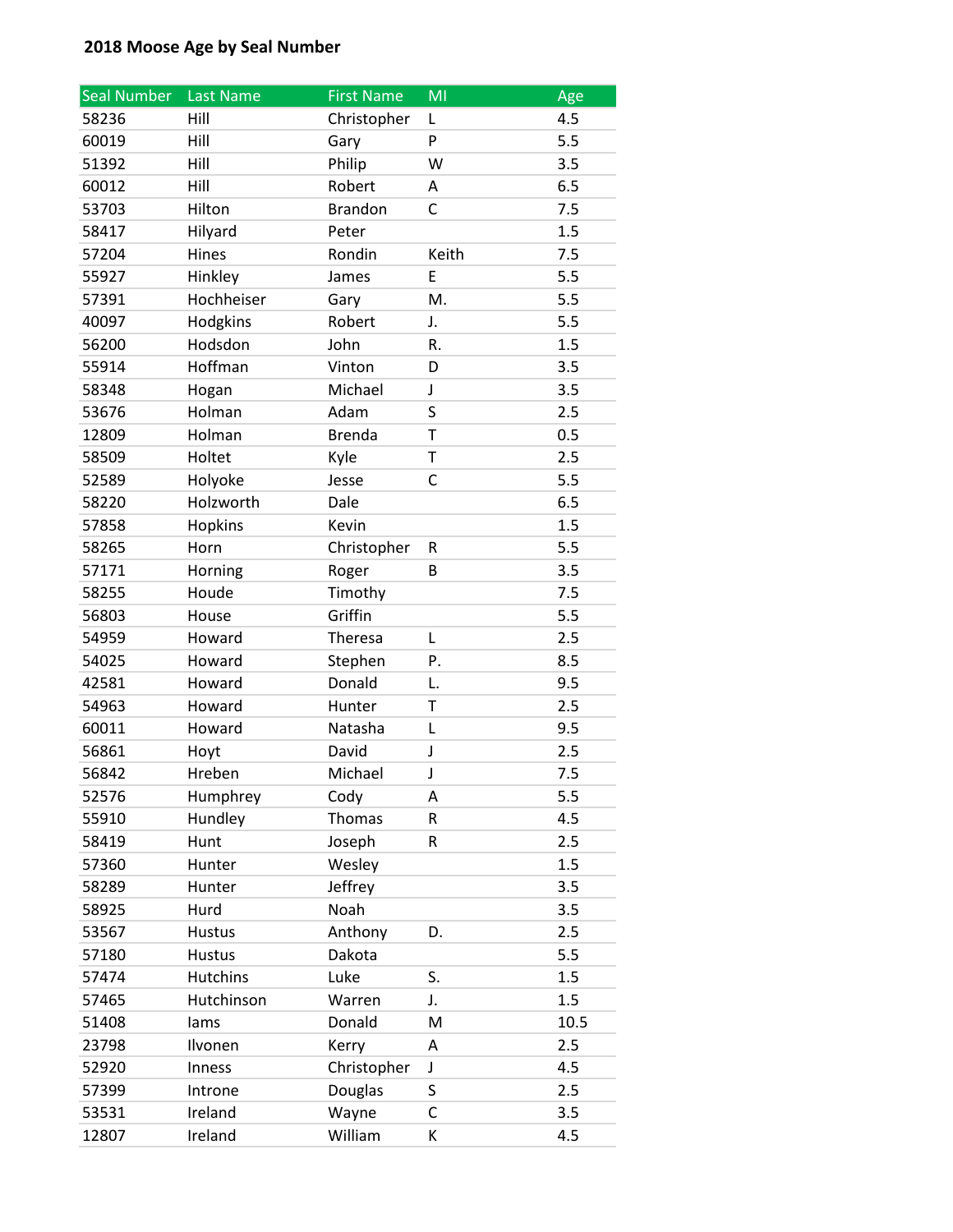| <b>Seal Number</b> | Last Name      | <b>First Name</b> | MI       | Age  |
|--------------------|----------------|-------------------|----------|------|
| 56838              | Jackson        | Carter            | D        | 2.5  |
| 58243              | Jackson        | Connor            | н        | 4.5  |
| 53935              | Jacques        | Joseph            | F.       | 5.5  |
| 40817              | Jamison        | Samuel            | Emmett   | 1.5  |
| 58361              | Jandreau       | Heather           | J        | 2.5  |
| 58901              | Janose         | Maria             | Albright | 2.5  |
| 58359              | Jaramillo      | Christopher       |          | 2.5  |
| 57190              | Jarrett        | Randee            | W.       | 8.5  |
| 53714              | Jenney         | Spencer           | D.       | 1.5  |
| 54028              | Jewell         | Paul              | Г        | 5.5  |
| 57840              | John           | Reinzo            | J        | 4.5  |
| 53704              | Johnson        | Eric              | D        | 2.5  |
| 57184              | Johnson        | Matthew           | Ethan    | 6.5  |
| 58514              | Johnson        | Roxanne           |          | 3.5  |
| 61157              | Johnson        | Steve             |          | 1.5  |
| 53709              | Johnson        | Darik             |          | 9.5  |
| 58379              | Johnson        | Adam              |          | 3.5  |
| 56853              | Johnson        | Jacob             |          | 4.5  |
| 61153              | Johnson        | William           | Α        | 8.5  |
| 59780              | Johnston       | Andrew            | L        | 3.5  |
| 54487              | Jones          | Jonathan          | M.       | 9.5  |
| 55917              | Jones          | Robert            | P        | 2.5  |
| 57810              | Jones          | Kenneth           | Reed     | 2.5  |
| 52637              | Jones          | Kevin             | E        | 3.5  |
| 58497              | Jones          | Wayne             | А        | 2.5  |
| 56050              | Jones          | Lindsey           |          | 6.5  |
| 59796              | Jones          | Jarrett           |          | 0.5  |
| 55939              | Jones          | Logan             |          | 5.5  |
| 57377              | Jordan         | Nicholas          | M        | 2.5  |
| 52965              | Jorgenson      | Daniel            | S        | 9.5  |
| 54976              | Josselyn       | George            | G        | 8.5  |
| 58496              | Joy            | Duane             | M        | 2.5  |
| 56795              | <b>Judkins</b> | Roy               | R        | 2.5  |
| 52596              | Kane           | Michael           | J        | 1.5  |
| 54035              | Karlis         | John              | J        | 8.5  |
| 61135              | Karr           | Jon               | T.       | 2.5  |
| 58433              | Kasacek        | Anthony           |          | 3.5  |
| 58391              | Keathley       | Ma Yvonne         |          | 6.5  |
| 57260              | Keegan         | Kathy             |          | 2.5  |
| 54464              | Keister        | John              | S        | 5.5  |
| 54486              | Kelley         | Randy             | E        | 3.5  |
| 54454              | Kelley         | Patrick           | Β.       | 5.5  |
| 58214              | Kelley         | <b>Brian</b>      | S.       | 4.5  |
| 57397              | Kelly          | Michael           | Η.       | 2.5  |
| 52587              | Kelly          | Terrie            | L        | 12.5 |
| 55025              | Kemp           | Krystin           | Г        | 12.5 |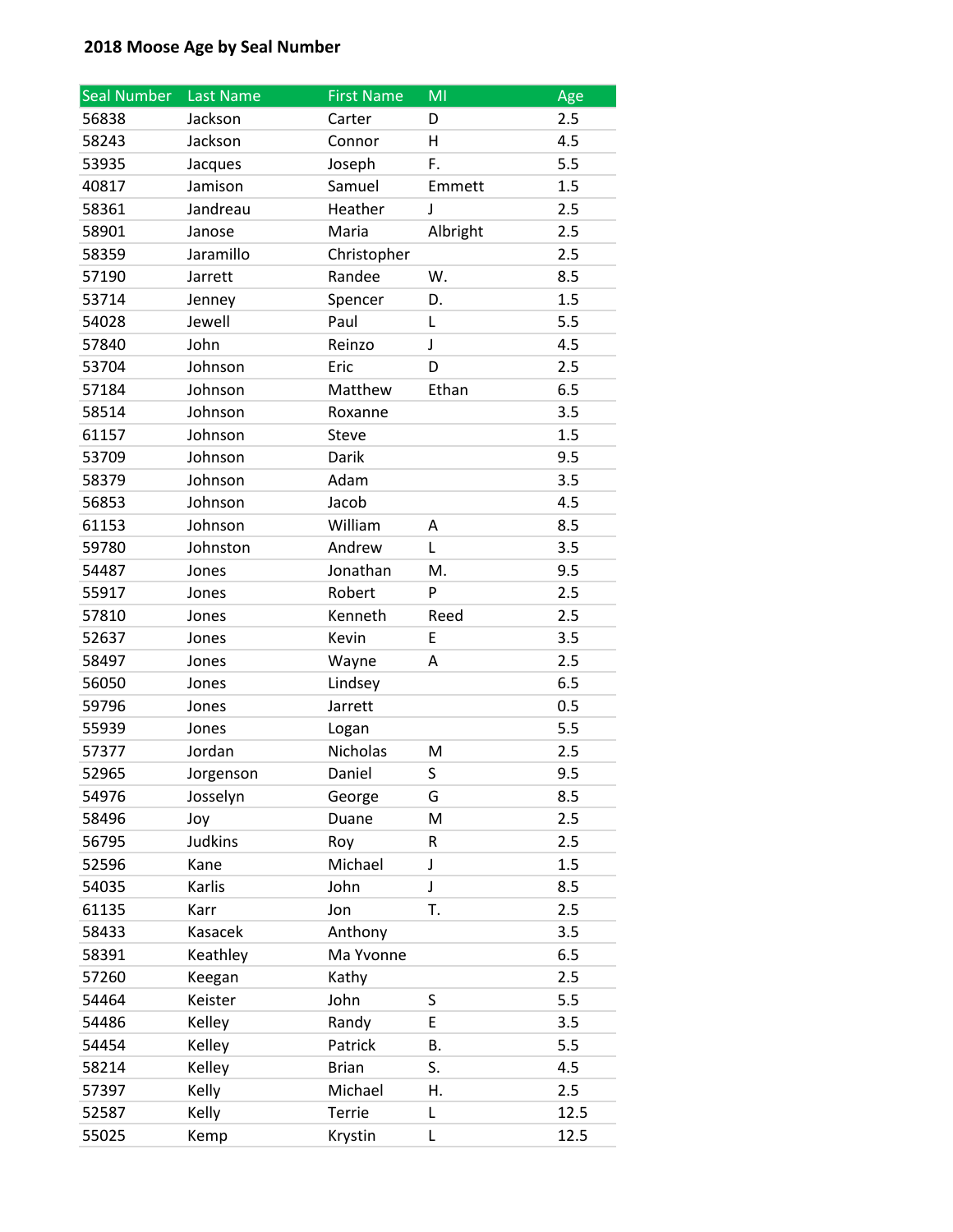| <b>Seal Number</b> | Last Name   | <b>First Name</b> | MI     | Age  |
|--------------------|-------------|-------------------|--------|------|
| 57511              | Kennard     | Clifford          | L.     | 3.5  |
| 57846              | Kenneson    | Christopher       | С      | 2.5  |
| 56867              | Kilcollins  | Deanna            | N      | 7.5  |
| 52567              | Kilmer      | David             | L.     | 2.5  |
| 57388              | Kimball     | Dale              | R      | 2.5  |
| 57485              | Kimball     | James             | S      | 0.5  |
| 40082              | King        | Richard           | J      | 3.5  |
| 60695              | King        | Rebecca           | S      | 7.5  |
| 54998              | King        | David             | А      | 8.5  |
| 52919              | King        | Shawn             | Ε.     | 3.5  |
| 57118              | Kintz       | Donald            | R.     | 10.5 |
| 52572              | Kirlin      | Konnar            | G      | 3.5  |
| 57112              | Kleinfelter | Ann               | Louise | 2.5  |
| 24902              | Kline       | Drew              | Ε.     | 2.5  |
| 58582              | Klosko      | David             | L      | 5.5  |
| 52639              | Klunder     | Robert            | Ε.     | 4.5  |
| 57192              | Knight      | Kimberly          |        | 6.5  |
| 57156              | Knight      | Kaylee            |        | 9.5  |
| 52634              | Knowles     | Matthew           | J      | 1.5  |
| 58263              | Knox        | Joshua            | S.     | 6.5  |
| 58281              | Kolar       | Carl              | J      | 3.5  |
| 42627              | Kolofsky    | Andrew            | C      | 4.5  |
| 57324              | Koptiuch    | Kent              | S      | 6.5  |
| 59779              | Korn        | John              | C.     | 9.5  |
| 57364              | Kowalczyk   | Cathy             | L.     | 2.5  |
| 58411              | Krauser     | Philip            |        | 2.5  |
| 59981              | Kulp        | Jason             | W      | 7.5  |
| 54962              | Kyes        | Audrey            | Υ      | 5.5  |
| 58216              | Labbe       | Roger             | P      | 4.5  |
| 61102              | Labonte     | Robert            | R      | 8.5  |
| 57404              | Labreck     | Owen              |        | 2.5  |
| 42636              | Lacava      | Carmen            | С      | 5.5  |
| 57263              | Lachance    | Arthur            | L.     | 9.5  |
| 58477              | Lacy        | John              | P      | 2.5  |
| 57507              | Ladd        | Michael           |        | 6.5  |
| 60697              | Ladd        | Alden             | D      | 9.5  |
| 56868              | Ladd        | <b>Basil</b>      | L      | 2.5  |
| 57811              | Lafontaine  | Megan             |        | 4.5  |
| 58316              | Lagasse     | Justin            | B      | 3.5  |
| 58429              | Lagasse     | Michael           |        | 1.5  |
| 57483              | Lambert     | Clement           | Г      | 4.5  |
| 42613              | Lambert     | Steven            | A      | 5.5  |
| 53592              | Landry      | Scott             | н      | 9.5  |
| 57209              | Landry      | Seth              |        | 5.5  |
| 60345              | Lane        | Theodore          | А      | 3.5  |
| 51390              | Lane        | Justin            | E      | 9.5  |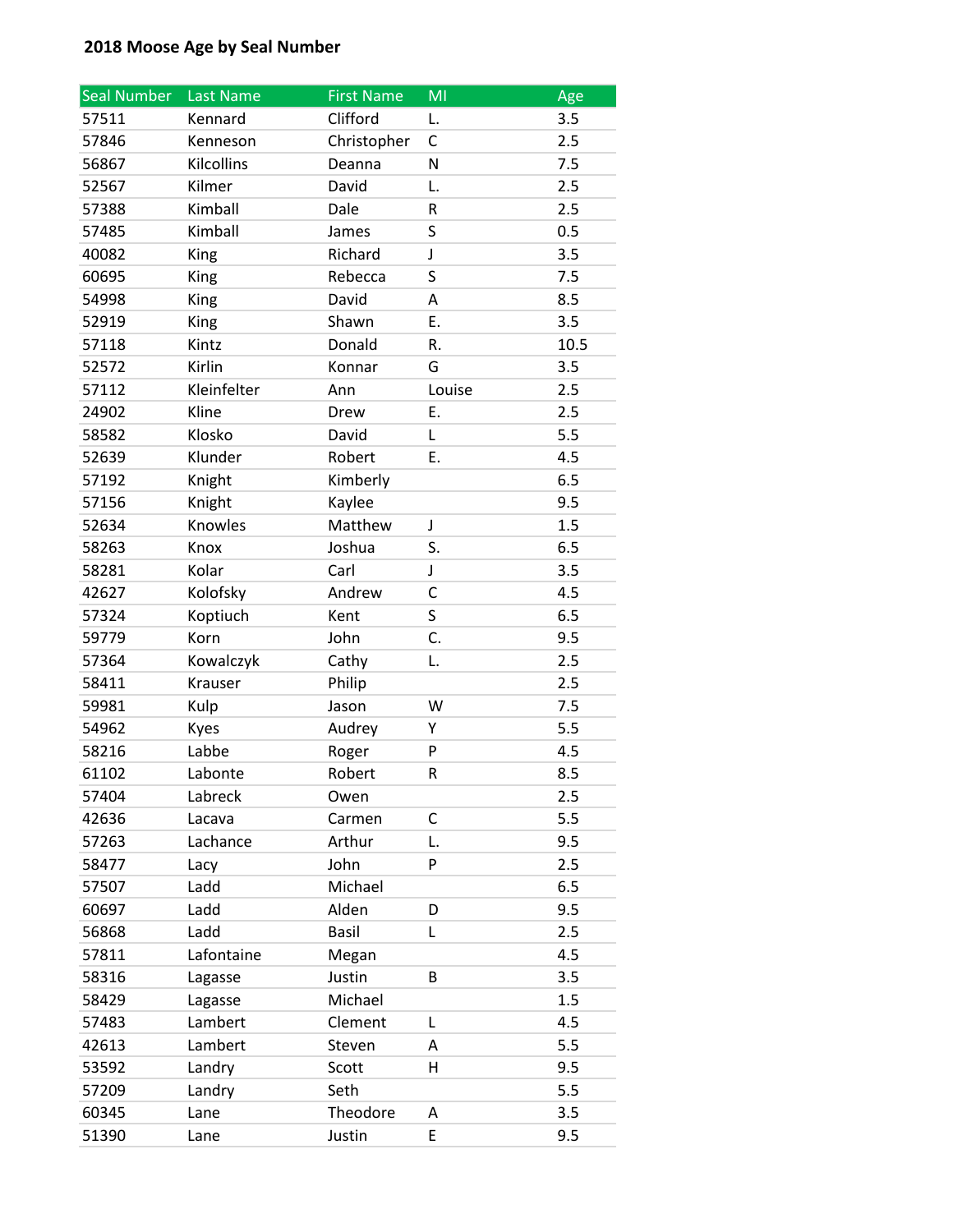| Seal Number | Last Name  | <b>First Name</b> | MI        | Age  |
|-------------|------------|-------------------|-----------|------|
| 57384       | Lane       | Charles           | S         | 3.5  |
| 56216       | Lane       | David             | C.        | 2.5  |
| 54038       | Laney      | Kris              | E         | 2.5  |
| 39869       | Laney      | Paul              | R         | 9.5  |
| 54469       | Langille   | Donald            | R.        | 2.5  |
| 58908       | Lapointe   | Kevin             |           | 4.5  |
| 58340       | Lariviere  | James             | J         | 9.5  |
| 58376       | Larson     | Logan             | James     | 2.5  |
| 57373       | Lary       | David             | J         | 2.5  |
| 42616       | Lattin     | Jason             | <b>B.</b> | 3.5  |
| 53952       | Laukka     | Benjamin          | Κ.        | 8.5  |
| 58931       | Lausier    | Elie              | J.        | 3.5  |
| 57169       | Lavin      | Jessica           | A         | 6.5  |
| 58912       | Lavoie     | Scott             | N         | 5.5  |
| 57245       | Lavoie     | Louis             |           | 2.5  |
| 58469       | Lavoie     | Aaron             |           | 1.5  |
| 61101       | Leach      | Jonathan          | C         | 1.5  |
| 57298       | Leavitt    | Jacolby           |           | 1.5  |
| 57236       | Leavitt    | Franklin          | v         | 8.5  |
| 60681       | Leavitt    | Edward            |           | 2.5  |
| 58935       | lebel      | fred              |           | 1.5  |
| 42611       | Leblanc    | Jesse             | J         | 4.5  |
| 51406       | Lebo       | Allen             |           | 2.5  |
| 59785       | Lebreux    | Mason             | P         | 1.5  |
| 53918       | Leckrone   | Thomas            | R         | 10.5 |
| 55032       | Leclair    | Adam              | L.        | 1.5  |
| 57191       | Leclair    | Michael           | J         | 10.5 |
| 58396       | Leclair    | Jon               | D.        | 1.5  |
| 39847       | Lee        | Carla             |           | 2.5  |
| 58904       | Lee        | Everett           | R         | 3.5  |
| 23832       | Leeder     | Christopher       |           | 3.5  |
| 53078       | Leet       | Tyler             |           | 8.5  |
| 57376       | Leighton   | Eric              | S         | 2.5  |
| 40802       | Leland     | Scott             | H         | 2.5  |
| 58445       | Leland     | Mark              | J.        | 7.5  |
| 24027       | Lemieux    | Jackson           | С         | 1.5  |
| 58495       | Lento      | Michael           | W         | 2.5  |
| 54984       | Letourneau | Dennis            | N         | 4.5  |
| 57308       | Levengood  | Jeffrey           | N         | 4.5  |
| 53723       | Levenseler | Jon               |           | 1.5  |
| 60682       | Levesque   | <b>Brian</b>      | R.        | 5.5  |
| 58253       | Levesque   | Peter             | J         | 1.5  |
| 58909       | Levesque   | Deanna            | M         | 1.5  |
| 57365       | Levesque   | Robert            | P         | 2.5  |
| 57812       | Lewia      | <b>Brian</b>      | К         | 11.5 |
| 58321       | Lewis      | Zachary           | S.        | 2.5  |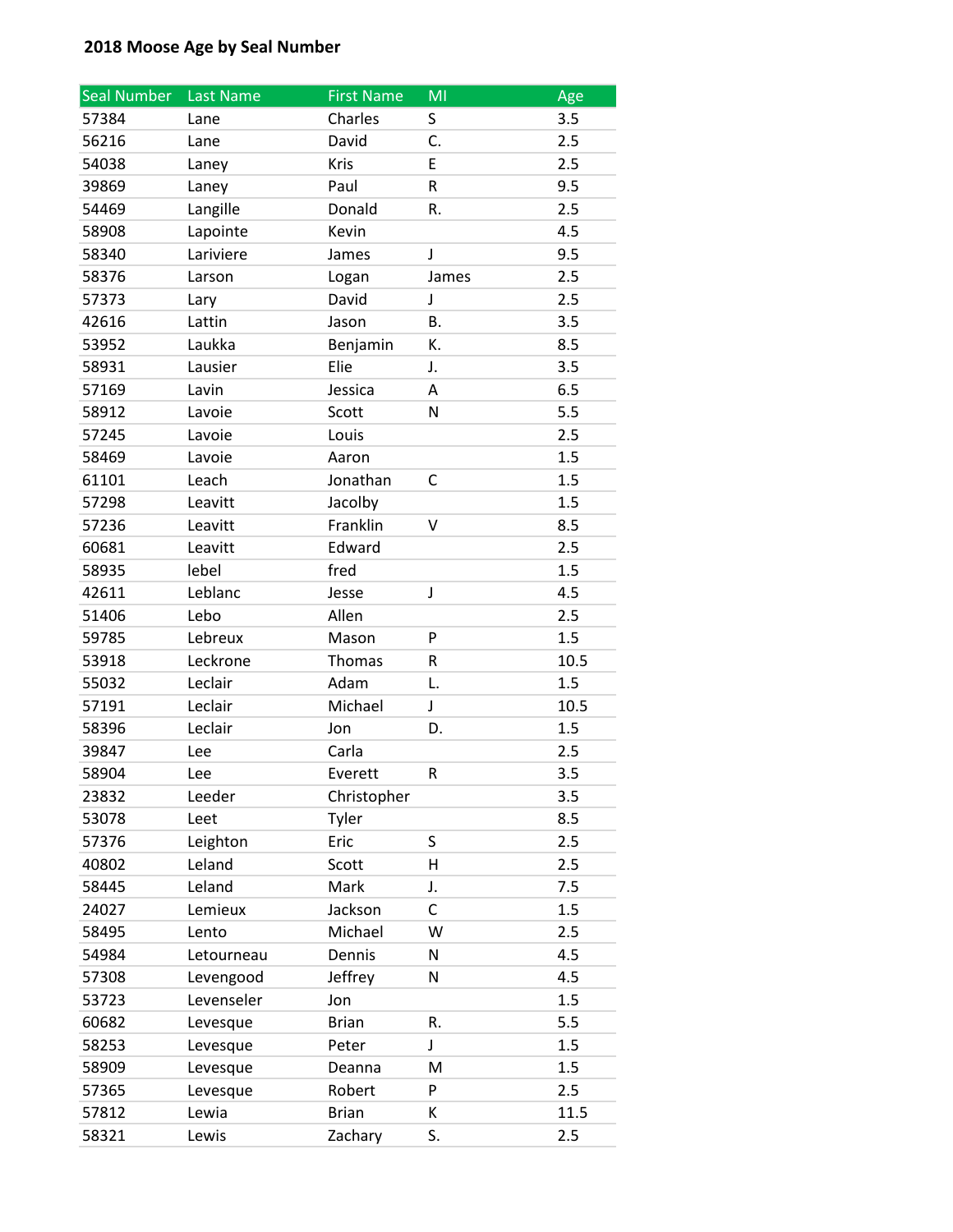| Seal Number | <b>Last Name</b> | <b>First Name</b> | ΜI | Age  |
|-------------|------------------|-------------------|----|------|
| 59778       | Lewis            | Jamey             |    | 2.5  |
| 58291       | Lewis            | Mark              | T  | 6.5  |
| 58347       | Libby            | Fred              |    | 5.5  |
| 57340       | Libby            | Kenneth           | C  | 7.5  |
| 53724       | Libby            | John              | Κ  | 11.5 |
| 53682       | Libby            | Cody              | К  | 6.5  |
| 61108       | Lind             | David             | А. | 9.5  |
| 53586       | Linton           | Elise             | N  | 6.5  |
| 58292       | Little           | Jeremy            | D  | 7.5  |
| 57183       | Livingston       | Garry             | J  | 3.5  |
| 24909       | Livingstone      | Daniel            | F. | 2.5  |
| 58221       | Lloyd            | Michael           | J  | 3.5  |
| 22876       | Lloyd            | Katherine         | E  | 2.5  |
| 52571       | Lockwood         | Peter             | А  | 1.5  |
| 57333       | Lodge            | <b>Brad</b>       | R. | 8.5  |
| 58305       | Lombardi         | John              | J  | 5.5  |
| 56815       | Loncto           | Rhonda            | Ε. | 3.5  |
| 60006       | London           | Matthew           | D  | 3.5  |
| 58484       | Long             | Elmer             | F  | 0.5  |
| 52951       | Lord             | Christopher       | J  | 2.5  |
| 51417       | Lord             | William           | F  | 5.5  |
| 58225       | Lord             | Lawrence          |    | 1.5  |
| 52561       | Lorfano          | Eben              | S  | 9.5  |
| 53543       | Lovejoy          | William           | E  | 7.5  |
| 57240       | Lovetere         | John              | D. | 7.5  |
| 40099       | Lowe             | Dustin            | R  | 2.5  |
| 58480       | Lowe             | Walter            | А. | 0.5  |
| 60009       | Lowery           | David             | G  | 2.5  |
| 58233       | Lozier           | Isabelle          | н  | 1.5  |
| 58910       | Luce             | Darrell           | W  | 6.5  |
| 57150       | Ludington        | Logan             | L  | 4.5  |
| 58212       | Lund             | Alexander         | H  | 5.5  |
| 40085       | Lundin           | Marvin            | W. | 2.5  |
| 55904       | Lyberg           | Victor            | Г  | 5.5  |
| 53595       | Lyford           | Robert            | E  | 5.5  |
| 52598       | Lyons            | Everett           | M  | 2.5  |
| 58245       | Macdonald        | <b>Brad</b>       | H  | 7.5  |
| 52583       | Macdougall       | James             | Α  | 3.5  |
| 57187       | Macfarland       | Wade              | F  | 12.5 |
| 23803       | Macleod          | Robert            | W. | 2.5  |
| 57403       | Macleod          | James             | S. | 4.5  |
| 55938       | Macmillan        | Craig             | E  | 11.5 |
| 53925       | Maddocks         | Lawrence          | E  | 3.5  |
| 54973       | Maddocks         | Jared             | J. | 7.5  |
| 54043       | Madry            | Dave              | M  | 9.5  |
| 57220       | Mahaney          | Brendan           | L  | 2.5  |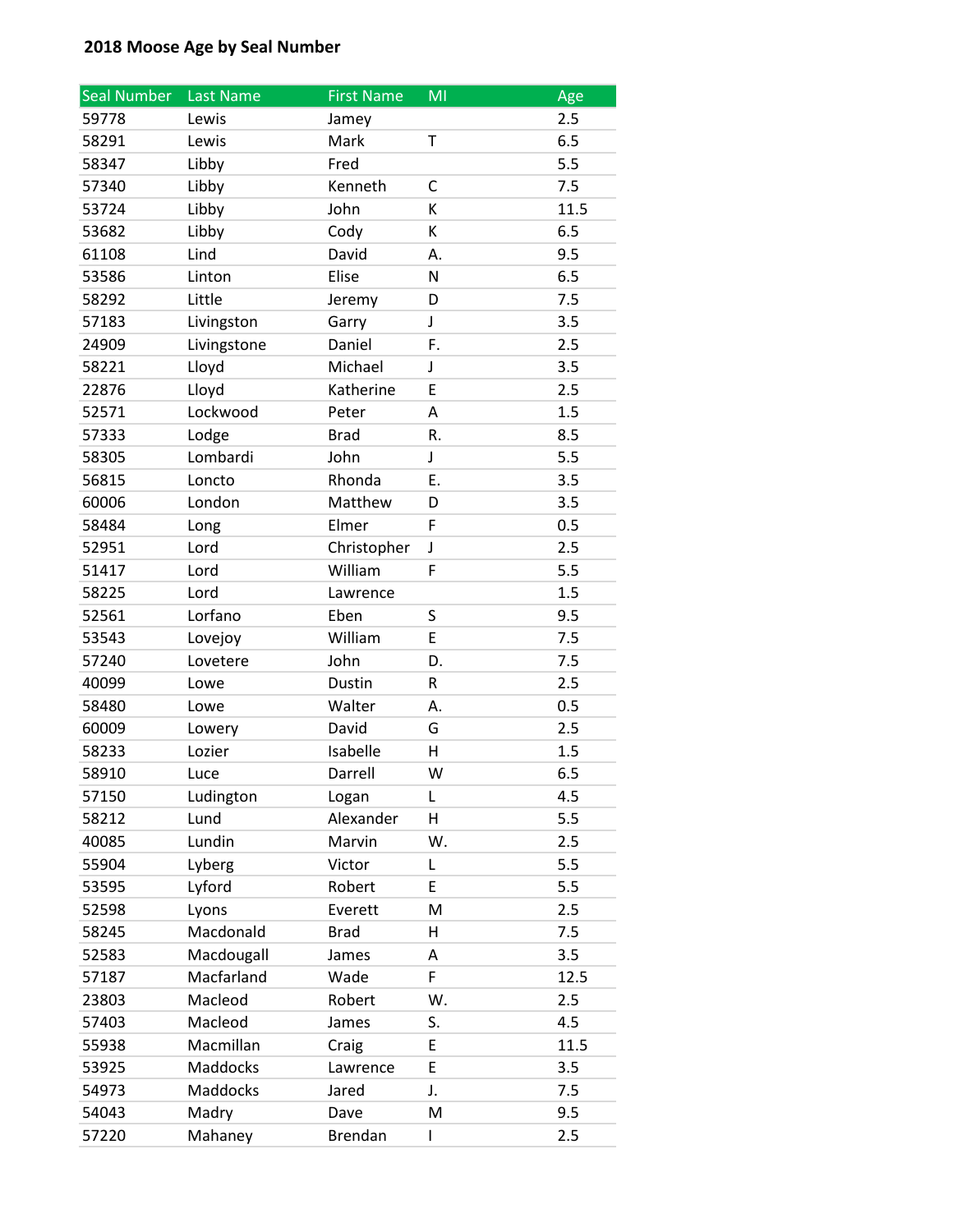| Seal Number | Last Name        | <b>First Name</b> | MI           | Age  |
|-------------|------------------|-------------------|--------------|------|
| 53554       | Mailhot          | Henry             | R.           | 3.5  |
| 61134       | <b>Maines</b>    | William           | А            | 2.5  |
| 53605       | Malenfant        | Robert            | L            | 2.5  |
| 53611       | Malenfant        | Penny             | A            | 2.5  |
| 56791       | Malicky          | Shane             | R            | 6.5  |
| 55908       | Malis            | Bethany           | E            | 5.5  |
| 58324       | Manchester       | Dana              | А.           | 2.5  |
| 58435       | Mansell          | Timothy           | R            | 2.5  |
| 42635       | Marco            | Cameron           |              | 7.5  |
| 57155       | Marriner         | Duane             | $\mathsf{T}$ | 7.5  |
| 39922       | Marshall         | Michael           | R            | 7.5  |
| 58439       | Martin           | Richard           |              | 2.5  |
| 58890       | Martin           | Dennis            | Ε.           | 2.5  |
| 57459       | Martin           | James             | K            | 10.5 |
| 55909       | Martin           | Keenan            |              | 2.5  |
| 51402       | Martin           | Anthony           | T            | 10.5 |
| 61129       | Martin           | Michelle          |              | 8.5  |
| 57421       | Martins          | Alexander         |              | 2.5  |
| 52677       | Mason            | Christine         | L            | 3.5  |
| 53947       | Mason            | Steven            | O            | 4.5  |
| 40769       | Matarazzo        | Charles           | Thomas       | 3.5  |
| 58458       | Matthews         | Clinton           | F            | 1.5  |
| 57493       | Matthews         | Michael           | W            | 6.5  |
| 55015       | Mattingly-Kaldro | Kasey             | L            | 3.5  |
| 57398       | Mattson          | Teagan            | Es           | 3.5  |
| 58229       | Matulis          | Paul              | A            | 4.5  |
| 53930       | Maynard          | <b>Bruce</b>      |              | 7.5  |
| 55950       | Maynard          | Abram             | R            | 2.5  |
| 58888       | Maynard          | Tamria            | J            | 2.5  |
| 57146       | Maynard          | Derrill           | B            | 5.5  |
| 58279       | Mayo             | Thomas            |              | 7.5  |
| 54034       | Mayo             | Timothy           | M            | 3.5  |
| 52966       | Mcallister       | Donald            | J            | 1.5  |
| 60017       | Mcauley          | Dan               | G            | 2.5  |
| 61136       | Mcbreairty       | Michael           |              | 2.5  |
| 58520       | Mccrossin        | Patrick           | G            | 2.5  |
| 57291       | Mccrum           | Timothy           | G            | 1.5  |
| 40796       | Mcelvain         | David             | J            | 5.5  |
| 52636       | mcfalls          | braedon           |              | 4.5  |
| 54452       | Mcfarland        | William           | W.           | 3.5  |
| 53534       | Mcgathey         | <b>Bruce</b>      | Г            | 7.5  |
| 58416       | Mcglaughlin      | Debbra            |              | 1.5  |
| 54036       | Mcglin           | Jeff              | Г            | 8.5  |
| 57450       | Mcglinn          | Gerald            | C            | 1.5  |
| 57223       | Mcglinn          | Cody              | т            | 2.5  |
| 61127       | Mcgonagle        | Andrew            | K.           | 4.5  |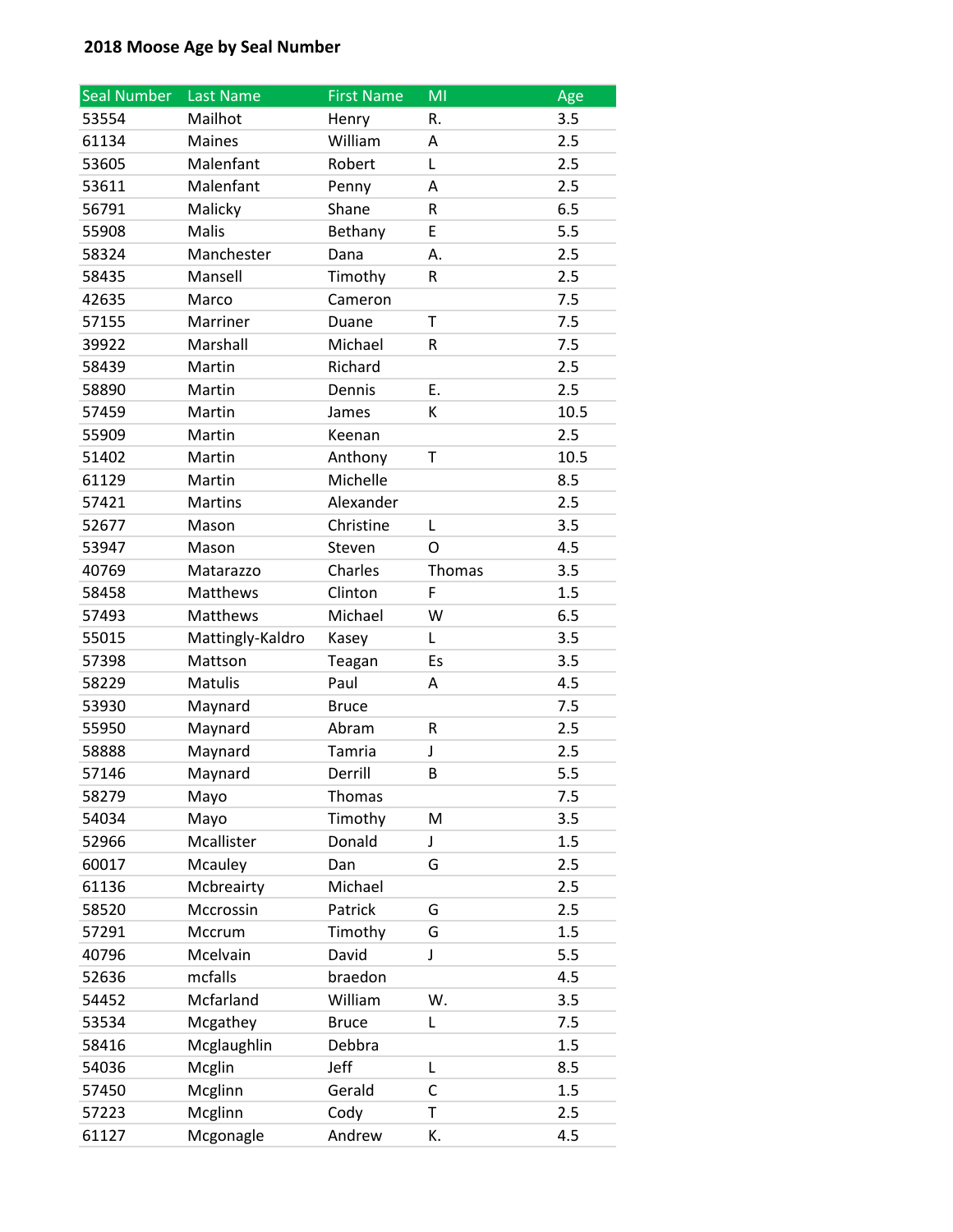| <b>Seal Number</b> | Last Name        | <b>First Name</b> | MI | Age |
|--------------------|------------------|-------------------|----|-----|
| 60002              | Mcguire          | Jared             | А. | 8.5 |
| 60016              | Mcguire          | Joshua            | M  | 2.5 |
| 57228              | Mckay            | Jack              |    | 3.5 |
| 57161              | Mclaughlin       | Edwin             | B  | 3.5 |
| 56806              | Mclaughlin       | David             | Α  | 2.5 |
| 57831              | Mclaughlin       | Charles           | F  | 4.5 |
| 57341              | Mclaughlin       | Daniel            | J  | 4.5 |
| 55920              | Mclean           | Daniel            | W  | 6.5 |
| 53913              | Mcmanus          | <b>Travis</b>     | J  | 4.5 |
| 57839              | Mcnally          | Abigail           | R  | 4.5 |
| 58451              | Mcnally          | Alex              | P  | 1.5 |
| 42620              | Mcnally          | David             | M  | 9.5 |
| 56884              | Mcneal           | Gary              | J. | 1.5 |
| 53722              | Mcpherson        | Michael           | J  | 1.5 |
| 56925              | Mcpherson        | Adam              | W. | 0.5 |
| 57137              | Mcpherson        | <b>Tate</b>       | Α  | 4.5 |
| 51404              | Mcpherson        | Mark              | А  | 5.5 |
| 57418              | Mcvay            | Gail              | M  | 1.5 |
| 22880              | Mcwilliams       | Michael           | S  | 7.5 |
| 57400              | Mea              | Michael           | А. | 2.5 |
| 54956              | Meader           | Richard           | R. | 1.5 |
| 52917              | Means            | Zachary           |    | 6.5 |
| 55935              | Medina           | Victor            |    | 3.5 |
| 57417              | Meehan           | Shawn             | Α  | 0.5 |
| 57477              | Meigs            | John              | К  | 2.5 |
| 56834              | Melcher          | Roland            | А  | 5.5 |
| 57121              | Melnick          | Jonathan          | M  | 2.5 |
| 60703              | Merchant         | Ardeen            | A  | 1.5 |
| 57463              | Merchant         | Adam              | R  | 8.5 |
| 39841              | Merritt          | Jacob             | J  | 9.5 |
| 56817              | Merry            | Kevin             | J. | 5.5 |
| 54980              | Mewer            | Richard           | C  | 1.5 |
| 61112              | Michaud          | Gaetan            | J  | 3.5 |
| 58298              | Michaud          | Benoit            |    | 2.5 |
| 57243              | Mierke           | Stuart            |    | 6.5 |
| 57420              | <b>Mihalakis</b> | Gerasimos         | P  | 0.5 |
| 24029              | Millay           | Tanya             | L. | 6.5 |
| 53710              | Miller           | John              | Ε. | 3.5 |
| 59991              | Miller           | Greg              | Α  | 2.5 |
| 57419              | Miller           | Paul              | G  | 7.5 |
| 57166              | Miller           | Randall           |    | 2.5 |
| 40086              | Miller           | <b>Trey</b>       |    | 4.5 |
| 56841              | Miller           | Joshua            | Г  | 1.5 |
| 55017              | Miller           | Keith             | A  | 8.5 |
| 55948              | Millett          | Edward            | А. | 7.5 |
| 58893              | Millette         | Joseph            | А. | 1.5 |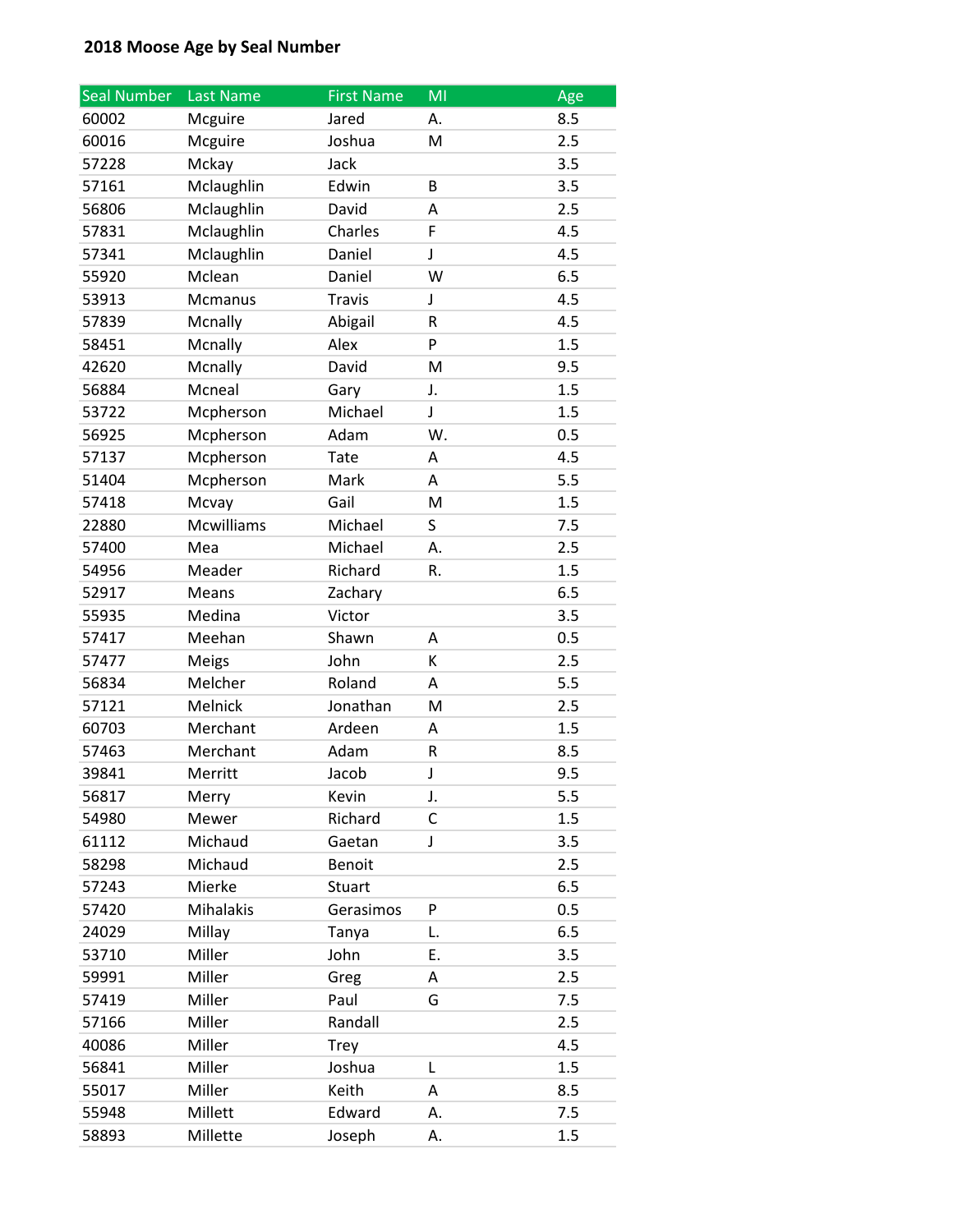| <b>Seal Number</b> | Last Name   | <b>First Name</b> | MI    | Age  |
|--------------------|-------------|-------------------|-------|------|
| 60692              | Milne       | Robert            | C     | 3.5  |
| 10619              | Milton      | Glen              | Α     | 1.5  |
| 39902              | Mine        | Stephen           | G     | 6.5  |
| 57126              | Mitchell    | J Brett           |       | 7.5  |
| 57157              | Mitchell    | Adam              | C.    | 11.5 |
| 39867              | Mitchell    | Heath             |       | 4.5  |
| 57859              | Mitchell    | Mark              | W     | 5.5  |
| 51411              | Mitropoulos | Peter             | G     | 1.5  |
| 61156              | Molinski    | Benajah           | Α     | 4.5  |
| 58489              | Monahan     | Christina         | J     | 6.5  |
| 61150              | Montz       | James             | А.    | 1.5  |
| 56058              | Mooar       | Amanda            |       | 8.5  |
| 52575              | Moody       | Craig             | D.    | 2.5  |
| 54041              | Mooers      | David             | W     | 2.5  |
| 57422              | Moon        | Everett           | Η.    | 7.5  |
| 58883              | Moon        | Tia               | J     | 11.5 |
| 57310              | Moore       | William           | Cody  | 4.5  |
| 53601              | Moore       | Joshua            | D.    | 4.5  |
| 42603              | Moore       | Davis             | James | 4.5  |
| 59993              | Moores      | Seth              | A     | 9.5  |
| 57431              | Morais      | Jeremy            | W     | 5.5  |
| 22878              | Morelli     | Joseph            | W.    | 9.5  |
| 57167              | Morgan      | Benjamin          | B     | 1.5  |
| 57105              | Morgan      | Daniel            | J     | 2.5  |
| 56848              | Morin       | Andre             | N     | 3.5  |
| 58275              | Morin       | Riley             | J.    | 2.5  |
| 58267              | Morin       | Cody              | D     | 3.5  |
| 55038              | Morissette  | John              |       | 1.5  |
| 58505              | Morneault   | <b>Bruce</b>      |       | 1.5  |
| 57172              | Morrell     | James             | L     | 10.5 |
| 57159              | Morrill     | Timothy           | Τ     | 8.5  |
| 40772              | Morrill     | Lawrence          | G.    | 3.5  |
| 54498              | Morrill     | Steven            | Α     | 1.5  |
| 56212              | Morrill     | Cameron           | J     | 4.5  |
| 57124              | Morris      | Jacob             |       | 5.5  |
| 53721              | Morris      | John              | Е     | 0.5  |
| 58467              | Morrison    | Shaun             | James | 1.5  |
| 42624              | Morse       | Patrick           |       | 2.5  |
| 54987              | Morse       | Leslie            | W.    | 4.5  |
| 61103              | Morton      | Kevin             | J.    | 3.5  |
| 40812              | Morton      | Jessica           | Α     | 7.5  |
| 58226              | Moses       | Kurt              | Н     | 1.5  |
| 57104              | Mrowca      | Todd              | D     | 6.5  |
| 56230              | Mullen      | Deborah           | L     | 4.5  |
| 57205              | Mulloy      | Jerald            | J     | 5.5  |
| 54968              | Murcin      | Joel              |       | 6.5  |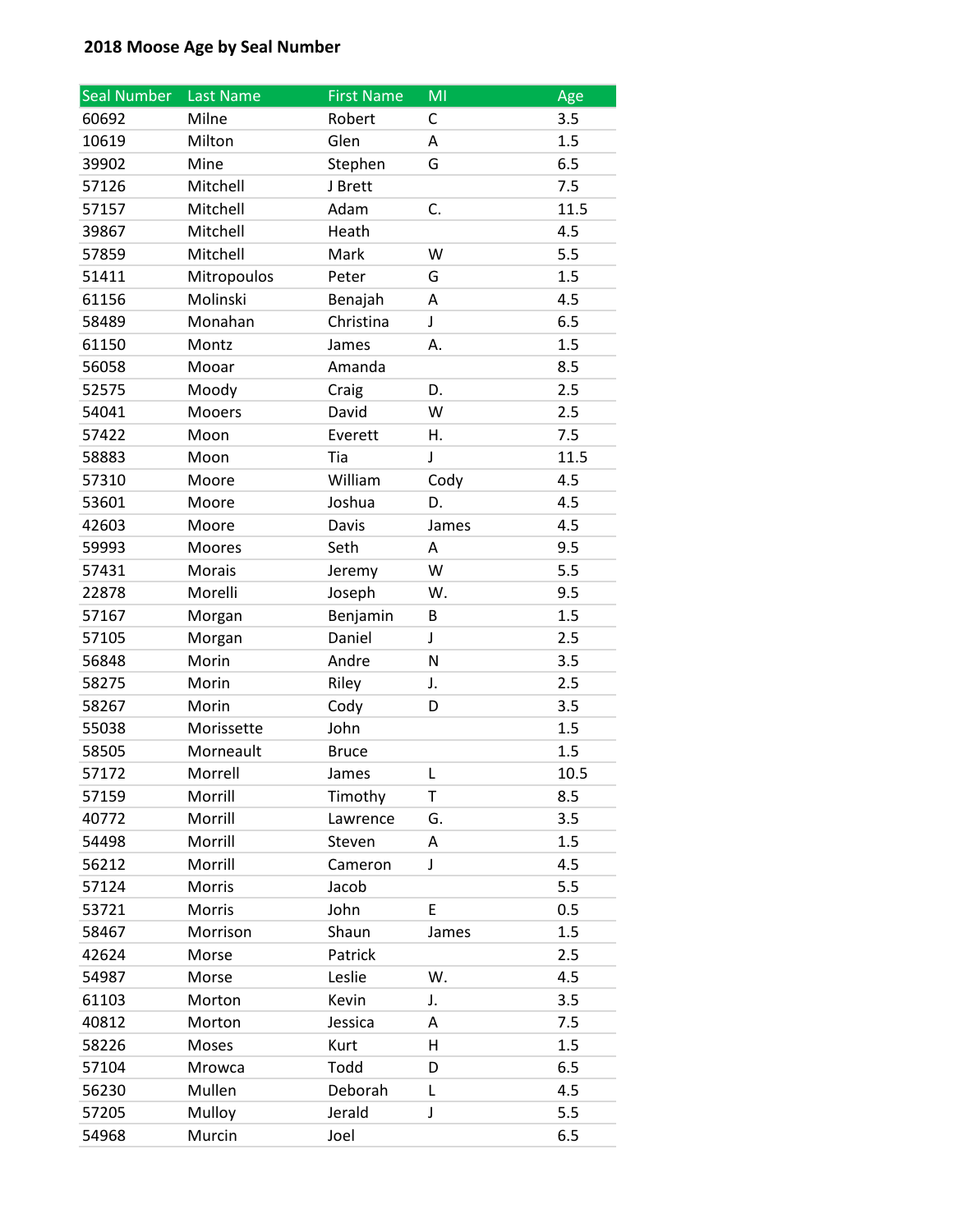| <b>Seal Number</b> | Last Name       | <b>First Name</b> | MI     | Age  |
|--------------------|-----------------|-------------------|--------|------|
| 58334              | Murphy          | Mark              | А      | 4.5  |
| 58906              | Murphy          | Danny             | Martin | 2.5  |
| 57206              | Murray          | Joyce             | А      | 5.5  |
| 40768              | Murray          | Andrew            | M      | 6.5  |
| 57179              | Murtha          | Sean              |        | 7.5  |
| 54497              | Mushero         | Cameron           | R      | 9.5  |
| 56209              | Naborowsky      | Cameron           |        | 1.5  |
| 53928              | Nadeau          | Scott             |        | 7.5  |
| 58364              | Nadeau          | Larry             |        | 1.5  |
| 61158              | Nadeau          | Glenn             | P.     | 3.5  |
| 61133              | Nadeau          | Jennifer          |        | 1.5  |
| 51447              | Nadeau          | Peter             | J      | 2.5  |
| 58921              | Nadeau          | Richard           | F.     | 0.5  |
| 58494              | Nagy            | Stephen           | J      | 2.5  |
| 24890              | Nason           | Robbie            | M.     | 5.5  |
| 58234              | Nataluk         | Mark              | А      | 6.5  |
| 56857              | Neill           | John              |        | 7.5  |
| 58473              | Nelson          | Kenneth           | R.     | 3.5  |
| 52624              | Nelson          | Michael           | R.     | 2.5  |
| 52967              | Nelson          | Charles           | E      | 2.5  |
| 57436              | Nelson          | Lorri             | А.     | 3.5  |
| 57139              | Nelson          | Mary              | В      | 8.5  |
| 53688              | Nichols         | <b>Brenda</b>     |        | 1.5  |
| 53989              | Nichols         | Clayton           | J      | 4.5  |
| 57852              | <b>Nichols</b>  | Hunter            | J      | 2.5  |
| 58314              | Nichols         | Todd              | S      | 3.5  |
| 58184              | Nickerson       | Wayne             |        | 2.5  |
| 55028              | Nickerson       | Lisa              |        | 1.5  |
| 42585              | <b>Nickless</b> | Richard           | D      | 2.5  |
| 57154              | Nikolai         | Michael           | J      | 8.5  |
| 56236              | Nile            | Carmine           | J      | 6.5  |
| 59767              | <b>Niles</b>    | Gary              | L      | 6.5  |
| 59983              | Nissley         | Timothy           | Α      | 4.5  |
| 40801              | Nolan           | Richard           | А.     | 4.5  |
| 58891              | Nonken          | Susan             |        | 2.5  |
| 59794              | <b>Norris</b>   | Christopher       | M      | 1.5  |
| 40774              | Norton          | Roy               | M      | 1.5  |
| 57315              | Nowicki         | Allan             | J      | 5.5  |
| 57445              | Nowinski        | Jake              | А      | 1.5  |
| 58389              | Nutter          | Barry             | G      | 4.5  |
| 39846              | <b>Nutter</b>   | Jeremie           | R      | 7.5  |
| 55928              | Nye             | Perry             | D      | 2.5  |
| 57289              | Obrien          | Herbert           | R      | 4.5  |
| 57261              | Ockerbloom      | Christopher       | J      | 8.5  |
| 57199              | Oclair          | Donald            |        | 2.5  |
| 58302              | Odlin           | Christopher       | M.     | 10.5 |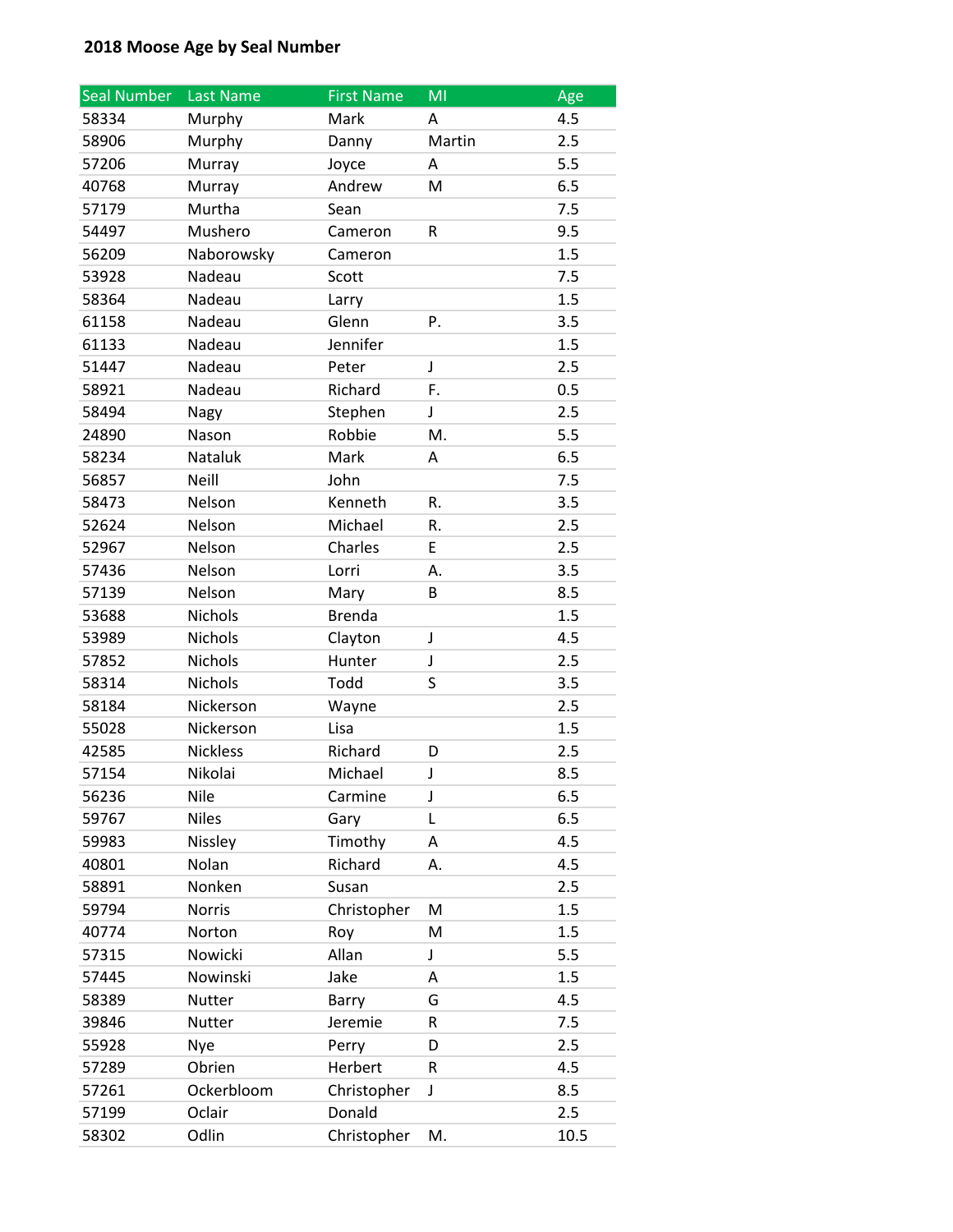| <b>Seal Number</b> | <b>Last Name</b> | <b>First Name</b> | MI     | Age  |
|--------------------|------------------|-------------------|--------|------|
| 59996              | Odonnell         | Avery             | J      | 3.5  |
| 40807              | Odwyer           | Benjamin          | R      | 4.5  |
| 58276              | Ohman            | Scott             | David  | 2.5  |
| 53954              | O'Kane           | James             | R.     | 2.5  |
| 57225              | Olive            | Stephen           |        | 4.5  |
| 58299              | Oliver           | Henry             | V      | 2.5  |
| 59769              | Omalley          | Andrew            |        | 5.5  |
| 54040              | Orr              | Michael           | Howard | 8.5  |
| 58358              | Ortiz            | Viola             |        | 10.5 |
| 40098              | Osullivan        | Kassandra         | L      | 2.5  |
| 58248              | Otley            | Victor            | C      | 2.5  |
| 56810              | Ouellette        | Gary              | J      | 1.5  |
| 61131              | Ouellette        | Jordan            |        | 16.5 |
| 55027              | Ouellette        | Carolann          |        | 3.5  |
| 56839              | Ouellette        | Philip            | G      | 1.5  |
| 56219              | Ouellette        | Paul              | A      | 5.5  |
| 58471              | <b>Ouellette</b> | David             | А.     | 1.5  |
| 56818              | Owens            | Stephen           | J      | 2.5  |
| 57338              | Padron           | Jorge Luis        |        | 2.5  |
| 53547              | Paey             | Jessica           |        | 2.5  |
| 57305              | Page             | Roger             | Α      | 8.5  |
| 55018              | Page             | James             | Ε.     | 1.5  |
| 55013              | Page             | William           | L      | 4.5  |
| 54964              | Palko            | Don               | L      | 9.5  |
| 55924              | Palmer           | Charles           | L.     | 3.5  |
| 58384              | Palmer           | Jonathan          | M      | 2.5  |
| 54045              | Papenberg        | Robert            | M      | 2.5  |
| 55929              | Papsadora        | Nicholas          | н      | 1.5  |
| 53536              | Paradis          | Guy               | R      | 4.5  |
| 58331              | Paradis          | Judy              | S      | 2.5  |
| 54958              | Park             | Danica            | J      | 9.5  |
| 55925              | Parker           | Jaye-Ellen        |        | 3.5  |
| 57138              | Parker           | Amanda            | E      | 5.5  |
| 56048              | Parker           | Jason             | M      | 3.5  |
| 56239              | Parker           | Robert            | A      | 3.5  |
| 59787              | Passmore         | Victoria          |        | 1.5  |
| 10128              | Passmoree        | David             | R      | 1.5  |
| 58183              | Patoine          | Raymond           | С      | 3.5  |
| 53533              | Patoine          | Richard           | J      | 2.5  |
| 56836              | Patterson        | Tony              | R.     | 3.5  |
| 58213              | Paul             | Sterling          | R.     | 5.5  |
| 58393              | Paules           | Woodrow           | W.     | 10.5 |
| 57375              | Payeur           | Benjamin          | Т      | 5.5  |
| 56223              | Pease            | Randy             | E      | 6.5  |
| 53936              | Pease            | Martin            | Β.     | 8.5  |
| 57470              | Peaslee          | Carleena          | M      | 6.5  |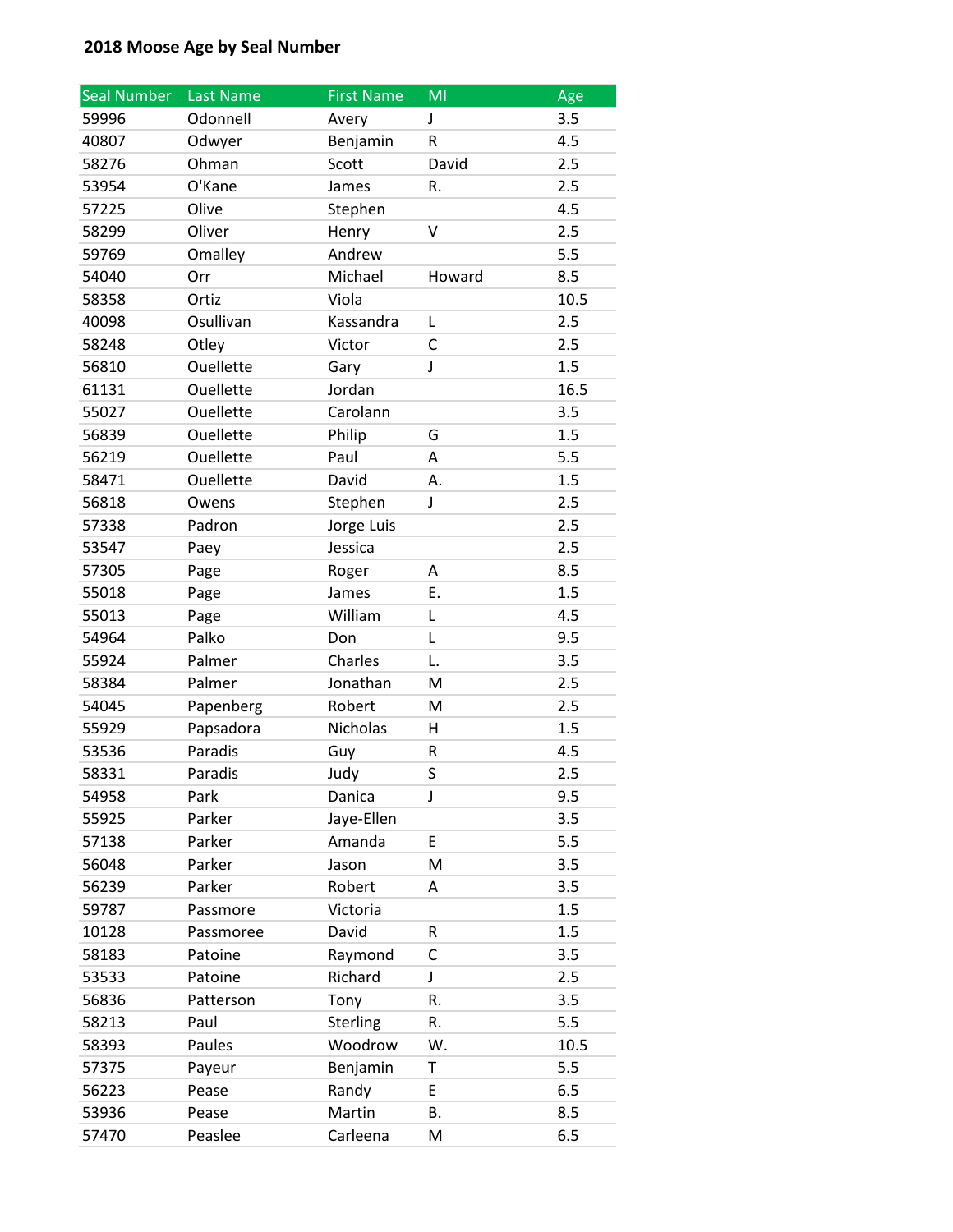| <b>Seal Number</b> | Last Name    | <b>First Name</b> | MI      | Age  |
|--------------------|--------------|-------------------|---------|------|
| 53553              | Peasley      | Mitchell          | J.      | 7.5  |
| 61114              | Pecoraro     | Shawn             | M       | 2.5  |
| 58350              | Pelletier    | Colette           |         | 8.5  |
| 58322              | Pelletier    | Taylor            | L.      | 3.5  |
| 57368              | Pelletier    | Wayne             |         | 6.5  |
| 58412              | Pelletier    | Wanda             |         | 1.5  |
| 56812              | Pelletier    | <b>Bobbie</b>     | С       | 6.5  |
| 58380              | Pelletier    | Thomas            | J       | 6.5  |
| 58222              | Pelletier    | Katie             |         | 6.5  |
| 57350              | Pelton       | Kenneth           | P       | 7.5  |
| 56206              | Pendleton    | Scott             |         | 4.5  |
| 58392              | Pendleton    | Ethan             |         | 8.5  |
| 58476              | Penney       | Charles           | W       | 4.5  |
| 52629              | Pepin        | Kevin             | S.      | 2.5  |
| 53717              | Pepper       | Wade              | W       | 1.5  |
| 57317              | Perkins      | David             | S       | 9.5  |
| 59788              | Perreault    | Craig             | R       | 2.5  |
| 58474              | Perreault    | <b>Burke</b>      |         | 3.5  |
| 58284              | Perron       | Patrick           | P       | 1.5  |
| 57122              | Perrone      | Anthony           |         | 6.5  |
| 57151              | Perry        | George            | D       | 12.5 |
| 53923              | Perry        | Oliver            | Bernard | 6.5  |
| 52915              | Perry        | Jacob             | M       | 3.5  |
| 54456              | Perry        | Douglas           | M       | 3.5  |
| 55943              | Person       | Mark              | J       | 6.5  |
| 40084              | Peters       | Justin            | R       | 3.5  |
| 59771              | Peters       | Derek             |         | 7.5  |
| 40806              | Peters       | Martin            | G       | 2.5  |
| 53713              | Petrie       | Mark              |         | 8.5  |
| 54491              | Petruzziello | Giorgio           |         | 8.5  |
| 55922              | Philbrick    | Joshua            | L       | 2.5  |
| 55945              | Philbrick    | Stephen           | C       | 4.5  |
| 55911              | Piawlock     | Kaine             |         | 7.5  |
| 53235              | Pickard      | Robert            |         | 7.5  |
| 57231              | Pickel       | Christopher       | J       | 4.5  |
| 56880              | Pickering    | Emery             | J       | 1.5  |
| 58383              | Pierce       | Laurie            | R       | 3.5  |
| 58487              | Pierce       | Clayton           | W       | 17.5 |
| 56851              | Pietz        | Theodore          | L       | 3.5  |
| 57143              | Pike         | David             | J       | 4.5  |
| 53931              | Pineau       | Crystal           | J       | 2.5  |
| 57830              | Pipes        | Crystal           | Н.      | 8.5  |
| 60701              | Pirovane     | Robert            |         | 4.5  |
| 53563              | Pitcher      | Sharon            | L       | 3.5  |
| 58274              | Plante       | Isaiah            | E       | 2.5  |
| 58413              | Plourde      | Steven            | M       | 1.5  |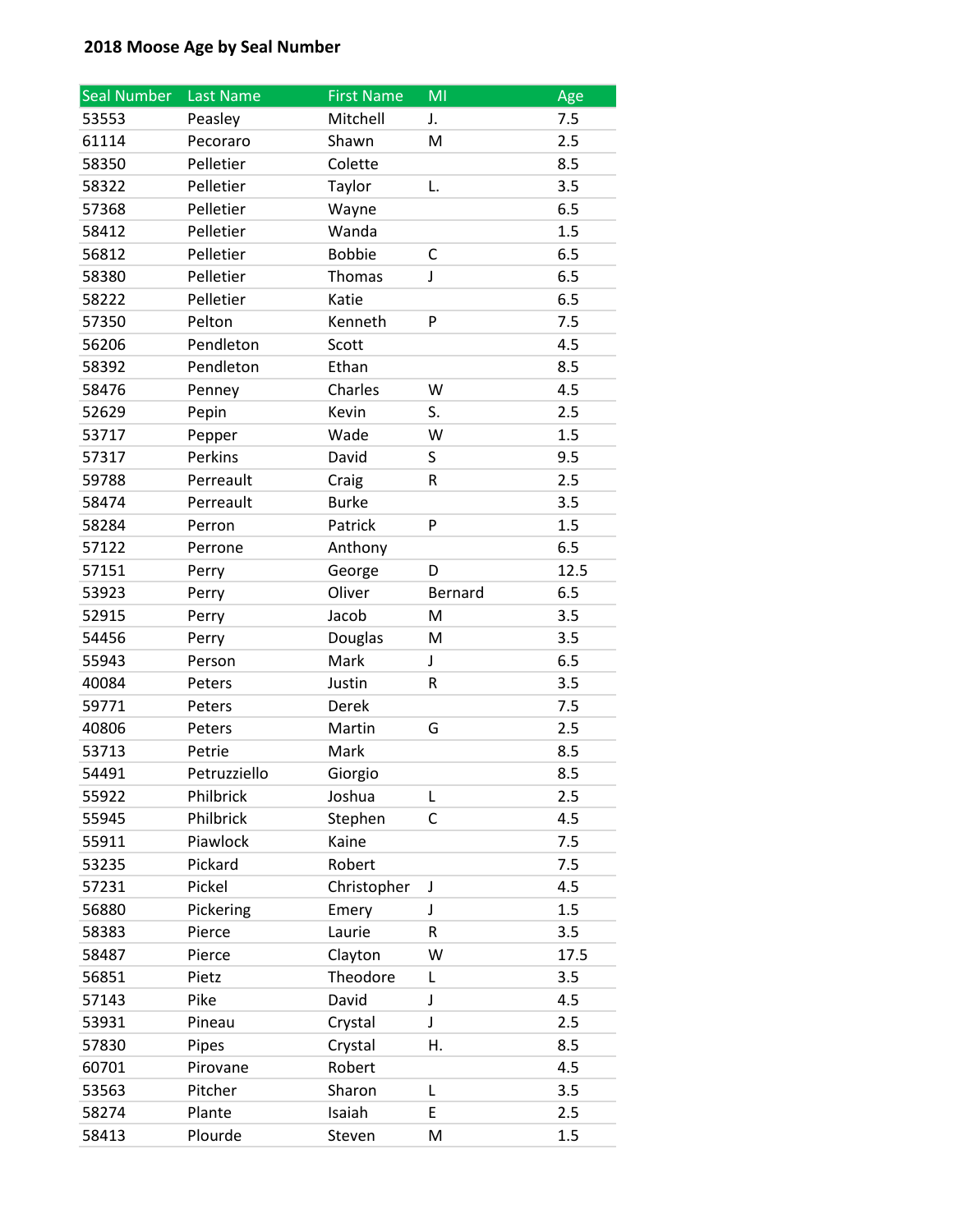| <b>Seal Number</b> | Last Name   | <b>First Name</b> | MI          | Age  |
|--------------------|-------------|-------------------|-------------|------|
| 58506              | Plourde     | Marilyn           |             | 2.5  |
| 53668              | Poisson     | Matthew           | J.          | 7.5  |
| 56830              | Poitras     | Jonathan          | Α           | 6.5  |
| 55949              | Poitras     | Garrett           | E           | 7.5  |
| 58328              | Poland      | Fernald           | J           | 1.5  |
| 54473              | Poli        | Sarah             |             | 2.5  |
| 55955              | Polland     | George            | M           | 7.5  |
| 56808              | Pomelow     | Todd              | Ε.          | 4.5  |
| 55942              | Pomeroy     | Joel              | S           | 4.5  |
| 58201              | Pomeroy     | Nickolas          | C           | 3.5  |
| 54030              | Pooler      | Daniel            | В           | 2.5  |
| 52566              | Porter      | David             | Α           | 2.5  |
| 24024              | Porter      | Bernard           | E           | 2.5  |
| 58885              | Pottle      | Joyce             |             | 8.5  |
| 60003              | Pottle      | Daniel            | К           | 4.5  |
| 57814              | Potvin      | Isaac             | T           | 2.5  |
| 54474              | Poulin      | <b>Steve</b>      |             | 7.5  |
| 57344              | Poulin      | Tyler             | J           | 2.5  |
| 54048              | Poulin      | Michael           | C           | 2.5  |
| 56221              | Pouliot     | Leah              | E.          | 1.5  |
| 57379              | Powell      | David             | А.          | 8.5  |
| 58349              | Power       | Mark              | J           | 3.5  |
| 58217              | Power       | David             | $\mathsf J$ | 7.5  |
| 39859              | Pressley    | Joseph            | A           | 6.5  |
| 55035              | Priest      | Patrick           | W           | 1.5  |
| 57349              | Prisco      | Michael           | С           | 7.5  |
| 57482              | Prosser     | Levi              | K           | 7.5  |
| 53568              | Proudlove   | Tad               | D.          | 6.5  |
| 53693              | Proulx      | Michael           | A           | 1.5  |
| 58254              | Pushaw      | Mary              | L.          | 2.5  |
| 58231              | Quagliaroli | Lindo             | Τ           | 5.5  |
| 53672              | Quimby      | Jennifer          | M           | 4.5  |
| 60686              | Quirion     | Philip            | J           | 0.5  |
| 55024              | Quirrion    | Emma              |             | 2.5  |
| 58423              | Rac         | Kim               |             | 2.5  |
| 58879              | Randall     | Zachary           | A           | 1.5  |
| 55022              | Randlett    | Guy               | E           | 9.5  |
| 57371              | Randlett    | Rae               | F           | 4.5  |
| 57389              | Ranhosky    | Daniel            | J.          | 1.5  |
| 54032              | Raven       | Matthew           |             | 7.5  |
| 58422              | Ray         | Ernest            | A           | 1.5  |
| 57253              | Raymond     | Edmund            | J           | 4.5  |
| 56059              | Readio      | Nathan            | А.          | 10.5 |
| 58345              | Reed        | Dylan             | L           | 7.5  |
| 53572              | Reed        | Vernon            | D.          | 0.5  |
| 42637              | Reed        | <b>Brandon</b>    | J           | 4.5  |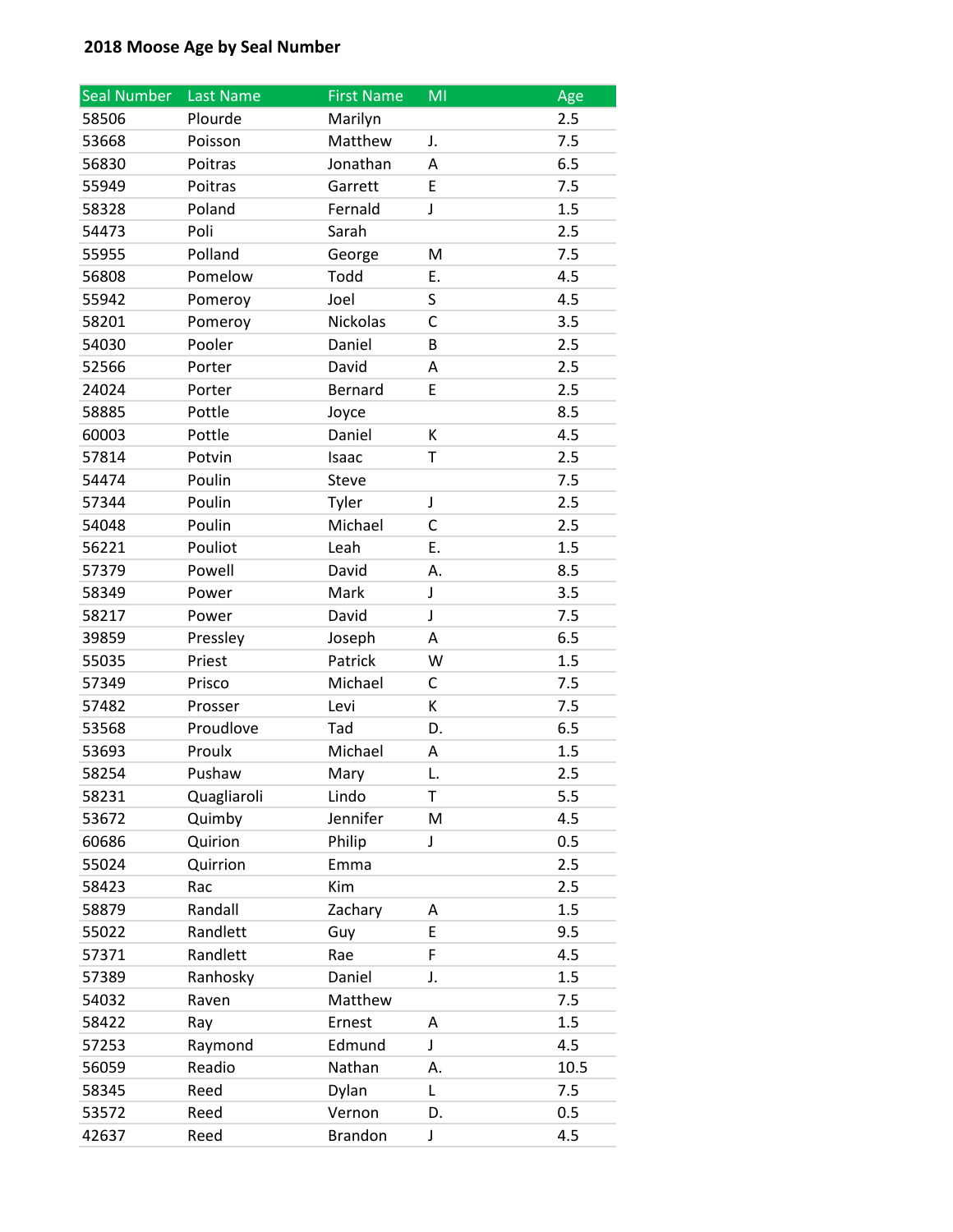| <b>Seal Number</b> | Last Name  | <b>First Name</b> | MI | Age  |
|--------------------|------------|-------------------|----|------|
| 61116              | Reed       | Christian         | J  | 5.5  |
| 53694              | Rego       | Joseph            | N. | 1.5  |
| 57254              | Reynolds   | Michael           | W  | 2.5  |
| 42623              | Reynolds   | Robert            | A  | 1.5  |
| 58933              | Reynolds   | <b>Bruce</b>      | W  | 1.5  |
| 56800              | Rhinebolt  | Holly             |    | 2.5  |
| 51394              | Richard    | David             | L  | 6.5  |
| 55947              | Richard    | Ovide             | V. | 6.5  |
| 58307              | Richard    | Jason             |    | 3.5  |
| 57451              | Richards   | Barry             | E  | 2.5  |
| 54472              | Richards   | Michael           |    | 1.5  |
| 57351              | Richards   | Michael           | J  | 7.5  |
| 57170              | Richardson | Philip            | R  | 3.5  |
| 57817              | Richardson | <b>Bryce</b>      |    | 6.5  |
| 53597              | Ridley     | Roger             | T. | 7.5  |
| 53587              | Ridlon     | Andrew            | S. | 10.5 |
| 58403              | Rielly     | Michael           | G  | 5.5  |
| 54033              | Riitano    | Dominick          | M  | 7.5  |
| 57165              | Riitano    | Joseph            | R  | 4.5  |
| 58937              | Riley      | Kate              | А  | 9.5  |
| 60004              | Ringler    | <b>Terry</b>      | L  | 6.5  |
| 53570              | Ripley     | Justin            | А. | 3.5  |
| 58241              | Rivas      | Robert            | D  | 4.5  |
| 52582              | Roach      | Todd              | W  | 2.5  |
| 53239              | Robbins    | Peter             | M. | 2.5  |
| 57476              | Roberts    | Kerne             | D  | 3.5  |
| 57127              | Robidoux   | Raymond           | J. | 4.5  |
| 58515              | Robinson   | Leslie            |    | 10.5 |
| 53236              | Robinson   | Kenneth           | J  | 7.5  |
| 58914              | Robinson   | Edward            | R  | 3.5  |
| 53684              | Robinson   | Michael           | R  | 6.5  |
| 58897              | Robinson   | Daniel            | J  | 3.5  |
| 23833              | Robinson   | Glenn             | Α  | 2.5  |
| 57110              | Robinson   | Benjamin          | С  | 2.5  |
| 58397              | Rockwell   | Timothy           | J  | 9.5  |
| 54484              | Roderick   | Richard           | D  | 6.5  |
| 57202              | Rogers     | Frank             | D. | 2.5  |
| 57435              | Rogers     | Glenn             | E  | 5.5  |
| 60694              | Rolfe      | Kenneth           | J  | 2.5  |
| 60689              | Rolfson    | Matthew           |    | 1.5  |
| 57434              | Ronco      | Matthew           | S  | 7.5  |
| 53549              | Rosado     | Kris              |    | 9.5  |
| 57262              | Rosario    | Lindsay           |    | 2.5  |
| 55020              | Rose       | Jeffrey           | А  | 5.5  |
| 54990              | Rose       | Robert            | Ρ. | 9.5  |
| 55907              | Rosen      | John              | W. | 1.5  |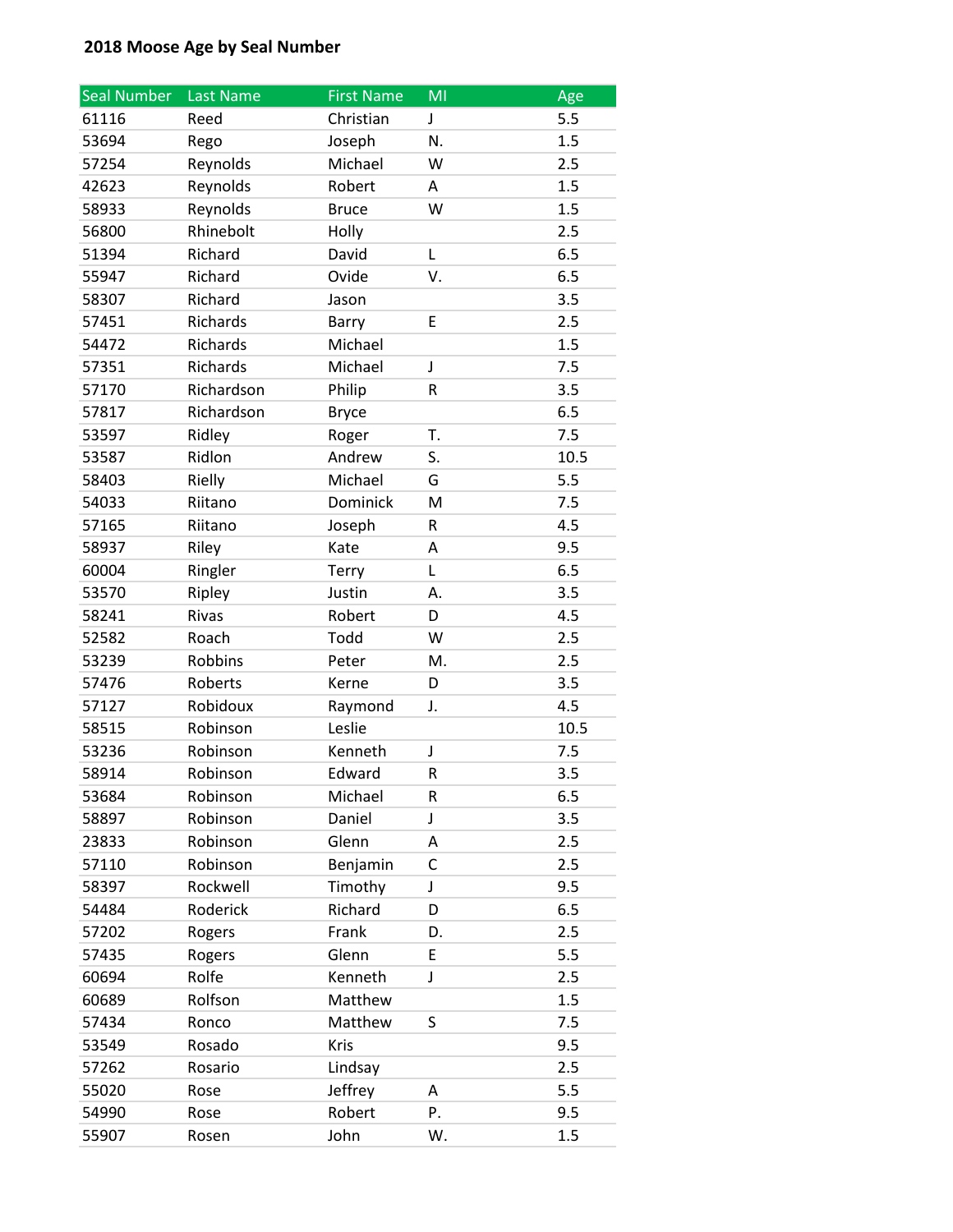| <b>Seal Number</b> | Last Name  | <b>First Name</b> | MI    | Age  |
|--------------------|------------|-------------------|-------|------|
| 57136              | Ross       | David             | J.    | 2.5  |
| 58244              | Rossi      | Michael           |       | 8.5  |
| 53914              | Rounsevell | Curtis            | R     | 4.5  |
| 57460              | Rourke     | William           | J.    | 2.5  |
| 57233              | Roux       | Nicholas          | John  | 9.5  |
| 54996              | Rowell     | Robert            | V     | 2.5  |
| 61147              | Roy        | Arika             |       | 2.5  |
| 53951              | Roy        | Mark              |       | 8.5  |
| 58454              | Roy        | Frank             | W     | 7.5  |
| 52946              | Roy        | James             | Ε.    | 11.5 |
| 58483              | Roy        | James             | К     | 4.5  |
| 57401              | Roy        | Marlene           |       | 1.5  |
| 53725              | Royal      | Sherry            | A     | 2.5  |
| 61123              | Rudecki    | Douglas           | F     | 1.5  |
| 42632              | Rugh       | George            | Wayne | 2.5  |
| 53608              | Rush       | Teresa            | M.    | 8.5  |
| 53706              | Russell    | Frank             |       | 6.5  |
| 58892              | Russell    | Stephanie         |       | 2.5  |
| 40791              | Russell    | Gregory           | н     | 5.5  |
| 57216              | Russell    | Matthew           |       | 4.5  |
| 56860              | Russo      | Anthony           | Ρ.    | 5.5  |
| 58308              | Ryan       | Edward            | L     | 2.5  |
| 52943              | Ryan       | Erik              | D     | 6.5  |
| 57185              | Ryder      | Collin            | J     | 5.5  |
| 57491              | Salch      | Raymond           | F     | 7.5  |
| 57467              | Salemi     | Robert            | E     | 9.5  |
| 53671              | Salley     | Craig             | G.    | 8.5  |
| 57329              | Salls      | Gordon            | А     | 3.5  |
| 58398              | Sanborn    | Carl              | н     | 1.5  |
| 60342              | Sanpedro   | Steven            |       | 6.5  |
| 53602              | Santerre   | Justin            | D     | 3.5  |
| 53669              | Santiago   | Michael           | J     | 11.5 |
| 57475              | Santoro    | <b>Bruce</b>      | C.    | 0.5  |
| 57218              | Santos     | Gary              | M     | 1.5  |
| 54490              | Sargent    | Eric              | Q     | 6.5  |
| 57427              | Sargent    | Jaimie            | D     | 6.5  |
| 53678              | Saucier    | Wayne             | H     | 6.5  |
| 61138              | Saucier    | Ryan              | W     | 2.5  |
| 61144              | Saucier    | Roger             |       | 6.5  |
| 42614              | Saunders   | Byron             | D     | 5.5  |
| 57492              | Savage     | John              | E     | 7.5  |
| 58202              | Savage     | Eric              | S     | 2.5  |
| 53233              | Savage     | Sarah             | M     | 5.5  |
| 54458              | Savard     | Gary              | R     | 3.5  |
| 57356              | Sawyer     | Perry             | Т     | 2.5  |
| 53562              | Saxon      | Richard           | E     | 8.5  |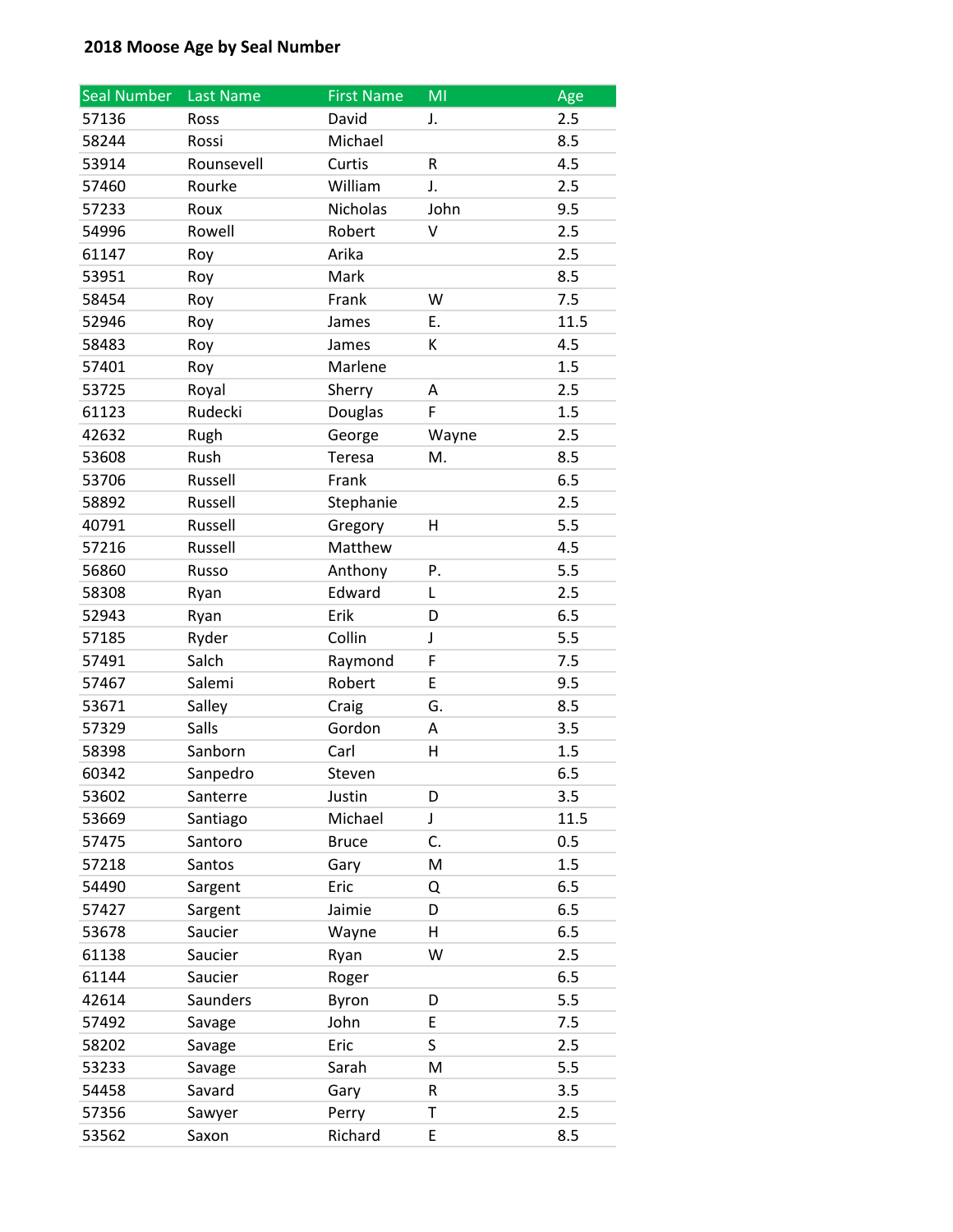| <b>Seal Number</b> | Last Name      | <b>First Name</b> | MI          | Age  |
|--------------------|----------------|-------------------|-------------|------|
| 53932              | Schaeffer      | Daniel            |             | 5.5  |
| 57164              | Schmieks       | Timothy           | D           | 2.5  |
| 57335              | Schmuck        | Robert            | A           | 3.5  |
| 57382              | Schoff         | Jim               |             | 1.5  |
| 53673              | Schreieck      | Theodore          |             | 5.5  |
| 57390              | Scopino        | Ryan              | A           | 6.5  |
| 57244              | Scott          | Thomas            | R.          | 7.5  |
| 56060              | Scott          | William           | В           | 5.5  |
| 57452              | Scott          | Gary              |             | 2.5  |
| 54957              | Scott          | Troy              | E           | 11.5 |
| 55902              | Scott          | Zachary           | T           | 6.5  |
| 52645              | Scribellito    | Cheryl            | Α           | 6.5  |
| 52646              | Scribellito    | David             | L           | 12.5 |
| 54027              | <b>Searles</b> | Michael           | $\mathsf R$ | 9.5  |
| 57339              | Sears          | Jeremy            | J           | 4.5  |
| 53604              | Secone         | Kyle              |             | 2.5  |
| 58371              | Secor          | Richard           | н           | 7.5  |
| 59766              | Seehusen       | Jacob             | T           | 3.5  |
| 58290              | Segerson       | Christopher       | D           | 3.5  |
| 52641              | Seigars        | Timothy           | R.          | 1.5  |
| 56831              | Selfridge      | Justin            | W           | 2.5  |
| 55921              | Sennett        | Matthew           | S           | 2.5  |
| 57147              | Sevigny        | Julie             | D           | 4.5  |
| 57197              | Sewell         | John              | н           | 3.5  |
| 55034              | Sexton         | William           | D.          | 2.5  |
| 57113              | Seymour        | Caleb             |             | 6.5  |
| 59984              | Seymour        | Wayne             | D           | 6.5  |
| 53598              | Shannon        | Stratton          | J.          | 6.5  |
| 57107              | Sharrard       | George            | V           | 6.5  |
| 54493              | Shaw           | Scott             | L           | 2.5  |
| 61152              | Shaw           | Philip            | A           | 5.5  |
| 55941              | Shaw           | John              | W           | 9.5  |
| 58356              | Shedd          | Galen             | Η.          | 2.5  |
| 56054              | Shelley        | Katie             | L           | 2.5  |
| 57221              | Sherling       | John              | Kendrick    | 2.5  |
| 12816              | Shevenell      | Edward            | E           | 5.5  |
| 57496              | Shibles        | Waylon            | H           | 1.5  |
| 39889              | Shields        | Michael           |             | 3.5  |
| 40831              | Shina          | Shari             |             | 4.5  |
| 61117              | Shively        | <b>Tiersa</b>     |             | 2.5  |
| 57330              | Shorey         | Russell           | D.          | 6.5  |
| 57158              | Shrier         | Joshua            | Ε.          | 7.5  |
| 60020              | Shripka        | Jessica           |             | 3.5  |
| 53940              | Shufelt        | William           | George      | 5.5  |
| 53695              | Shufelt        | Corbin            | D           | 1.5  |
| 60690              | Shumway        | Peter             | R           | 8.5  |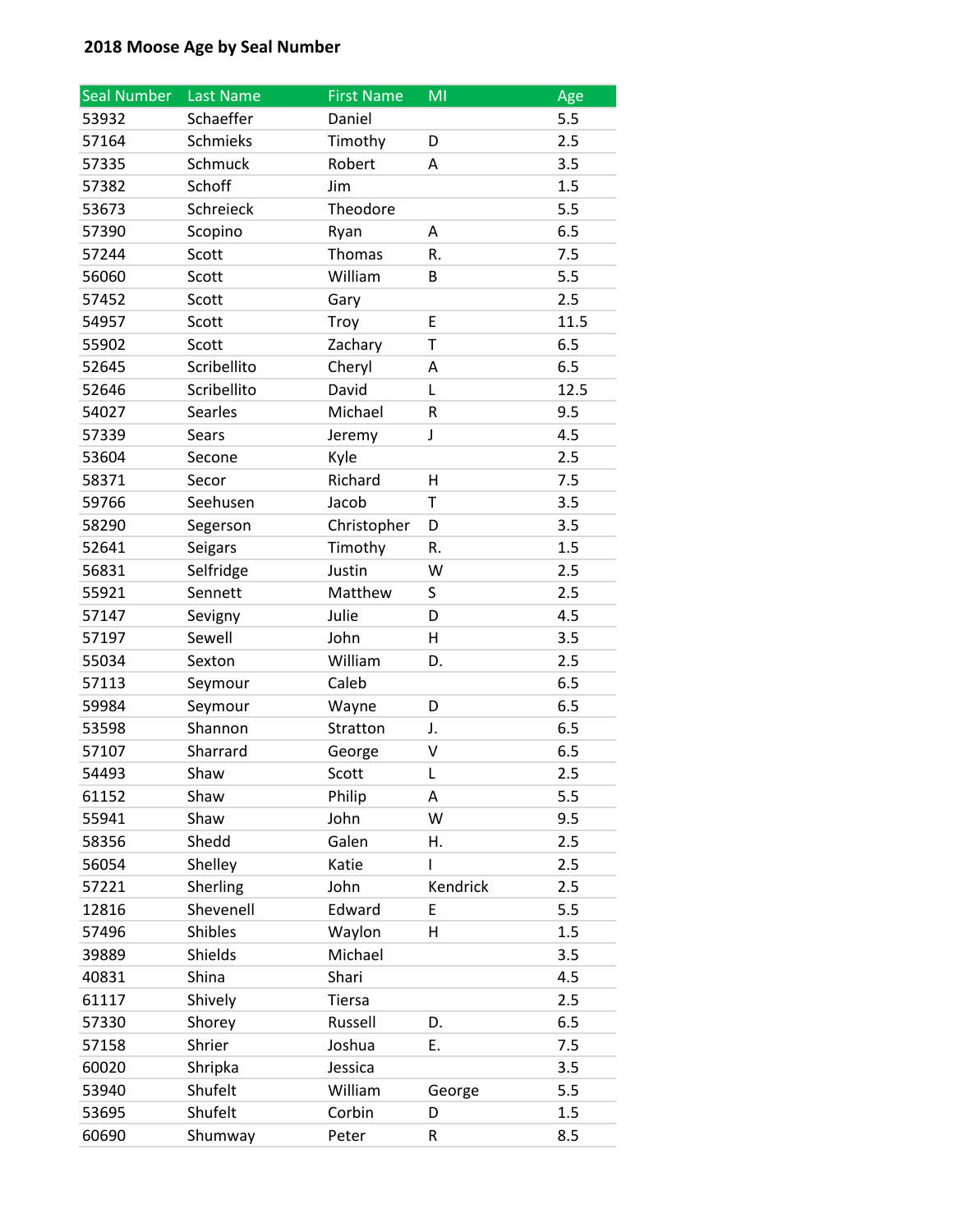| <b>Seal Number</b> | Last Name        | <b>First Name</b> | MI | Age  |
|--------------------|------------------|-------------------|----|------|
| 51410              | Sicotte          | Timothy           | L. | 2.5  |
| 57429              | Silke            | Autumn            | L  | 8.5  |
| 58268              | Silsby           | Kenneth           | Ε. | 7.5  |
| 58447              | Simonds          | Colley            | M. | 2.5  |
| 56052              | Simonse          | Randall           | J  | 3.5  |
| 56201              | Simpson          | Michael           | C  | 4.5  |
| 40081              | Simpson          | Andrew            | D  | 7.5  |
| 55931              | Sirois           | Paul              | J  | 11.5 |
| 56232              | Skelton          | William           | H  | 1.5  |
| 56819              | <b>Skillings</b> | William           | D  | 2.5  |
| 58295              | Skolfield        | Stanley           | V  | 3.5  |
| 53917              | Small            | James             | н  | 2.5  |
| 57827              | Small            | Earl              | C  | 4.5  |
| 53716              | Small            | Scott             | A  | 1.5  |
| 57108              | Smart            | Jason             | K. | 2.5  |
| 53681              | Smiley           | Carroll           | R  | 12.5 |
| 24899              | Smith            | Lacey             | E  | 5.5  |
| 53610              | Smith            | Eston             | R  | 1.5  |
| 24026              | Smith            | Stephen           | J. | 4.5  |
| 57861              | Smith            | <b>Brianna</b>    |    | 4.5  |
| 58394              | Smith            | Theodore          |    | 11.5 |
| 52959              | Smith            | Dirk              | А  | 8.5  |
| 57302              | Smith            | Courtney          | J. | 5.5  |
| 52953              | Smith            | Austin            | Α  | 7.5  |
| 55956              | Smith            | Eugene            | Ε. | 4.5  |
| 57125              | Smith            | Marcus            | Г  | 4.5  |
| 60014              | Smith            | Jeffrey           | J  | 7.5  |
| 40787              | Smith            | <b>Bradford</b>   | S. | 9.5  |
| 61126              | Smith            | Michael           | T  | 6.5  |
| 57860              | Smith            | Mark              | Ε. | 3.5  |
| 57455              | Smith            | Lawrence          | W. | 5.5  |
| 40760              | Smith            | Kenneth           | B  | 7.5  |
| 61118              | Smith            | Suzanne           |    | 0.5  |
| 57259              | Smorch           | Dennis            | W  | 5.5  |
| 55026              | Smyth            | Michael           | С  | 1.5  |
| 57850              | Snow             | Lloyd             | G  | 1.5  |
| 54044              | Snow             | Michael           | P  | 2.5  |
| 56879              | Snyder           | Todd              | R  | 1.5  |
| 52622              | Somers           | Kevin             | J. | 3.5  |
| 55010              | Soper            | Casey             | J. | 3.5  |
| 58491              | Sorey            | Donald            | E  | 6.5  |
| 58363              | Soucy            | Danny             |    | 8.5  |
| 55011              | Spaulding        | Clint             | А. | 6.5  |
| 57408              | Speed            | Kenneth           | E  | 1.5  |
| 54047              | Spence           | John              |    | 2.5  |
| 58341              | Spinney          | Ernest            |    | 5.5  |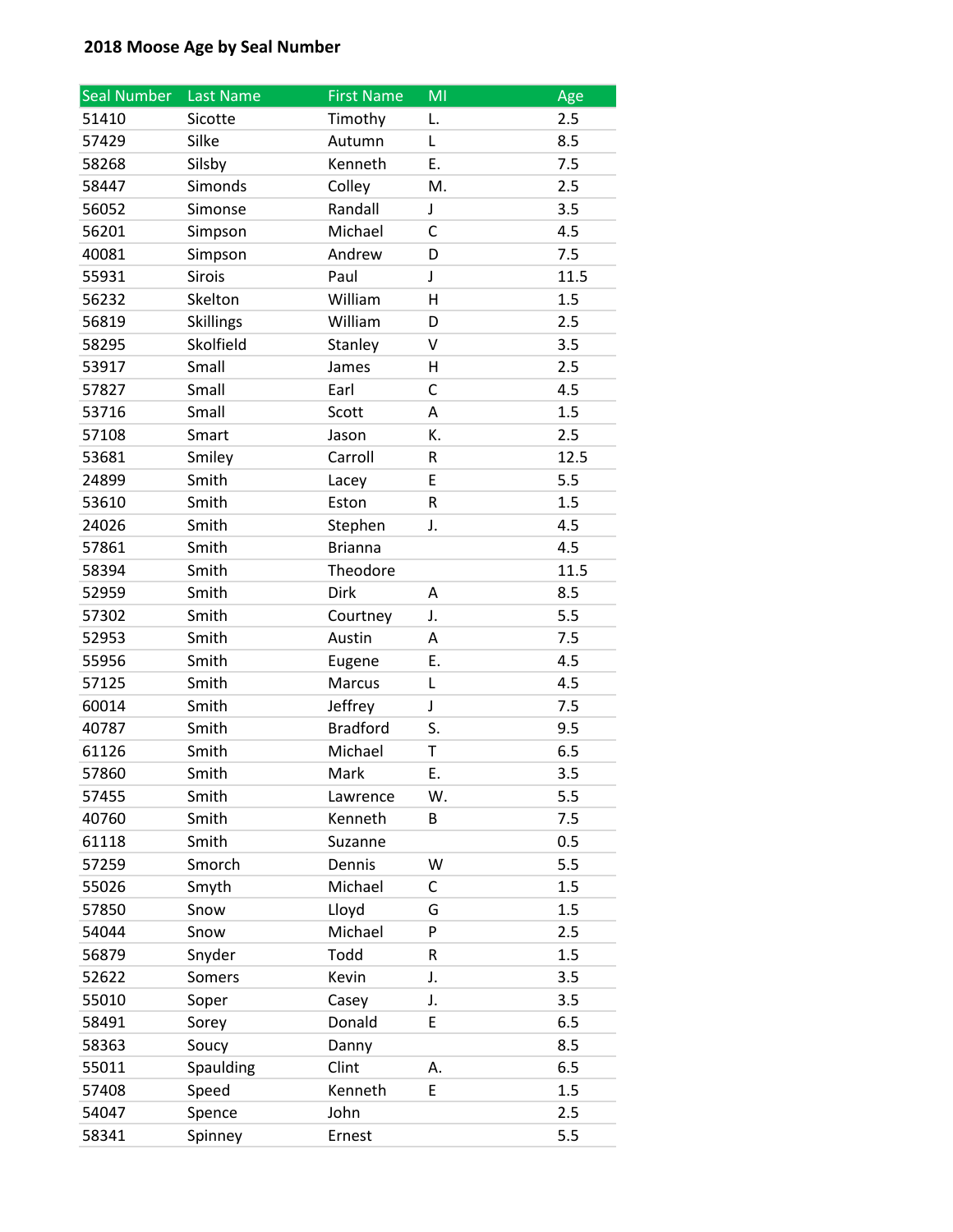| <b>Seal Number</b> | Last Name         | <b>First Name</b> | MI            | Age  |
|--------------------|-------------------|-------------------|---------------|------|
| 56235              | Sprague           | Paul              | D             | 7.5  |
| 61119              | Sprague           | Michael           | S.            | 1.5  |
| 57188              | Spring            | Justin            | E             | 7.5  |
| 56226              | Springer          | Weston            | C             | 2.5  |
| 58312              | Sproul            | Lynn              | В.            | 6.5  |
| 56218              | Sproul            | <b>Bryce</b>      | J             | 1.5  |
| 40805              | <b>St Hilaire</b> | Scot              | G             | 4.5  |
| 53986              | St Jean           | Lakely            |               | 2.5  |
| 58280              | St Pierre         | <b>Brad</b>       | W.            | 2.5  |
| 57142              | St. Andre         | Catherine         | D             | 11.5 |
| 56797              | St.Laurent        | <b>Branden</b>    |               | 5.5  |
| 57210              | St.Pierre         | Corey             | J             | 5.5  |
| 42604              | <b>Stabulis</b>   | Maris             |               | 6.5  |
| 55962              | Stacey            | Richard           | P.            | 1.5  |
| 42621              | Stanley           | Joseph            | L             | 5.5  |
| 58247              | <b>Stanvick</b>   | Stephen           | R             | 3.5  |
| 61115              | Stanvick          | Stephen           | Matthew       | 7.5  |
| 54481              | Starbird          | Makayla           |               | 2.5  |
| 57378              | Stecker           | Harry             | W.            | 4.5  |
| 42583              | Steel             | James             |               | 6.5  |
| 58326              | <b>Steffy</b>     | John              | R             | 3.5  |
| 55033              | Stein             | William           | Isaiah Largey | 3.5  |
| 57469              | <b>Stevens</b>    | Dennis            | L             | 6.5  |
| 57189              | <b>Stevens</b>    | Robert            | E             | 2.5  |
| 57406              | Stevens           | Dylan             | E             | 10.5 |
| 53551              | Stevens           | <b>Bruce</b>      |               | 10.5 |
| 59783              | Stevenson         | Joseph            | F             | 6.5  |
| 53584              | Stewart           | Paul              | C             | 5.5  |
| 60343              | Stewart           | Douglas           | B             | 9.5  |
| 42619              | Stimson           | Lori              | D.            | 10.5 |
| 58257              | Stoebe            | William           | F.            | 2.5  |
| 54477              | Stoops            | Rick              | Г             | 1.5  |
| 61145              | Storen            | Tyler             |               | 2.5  |
| 55937              | Storey            | Robert            | L.            | 9.5  |
| 60010              | Storey            | Dale              | Ε.            | 2.5  |
| 57855              | Stover            | Matthew           | R             | 5.5  |
| 58329              | Stratton          | Marie             | P             | 9.5  |
| 55030              | <b>Stuart</b>     | Jason             | P             | 6.5  |
| 52913              | <b>Stuart</b>     | Mark              | G             | 6.5  |
| 56809              | Stubbs            | Melissa           | J             | 6.5  |
| 57306              | Sturdee           | Michael           | D             | 2.5  |
| 56210              | Sullivan          | Patrick           |               | 4.5  |
| 57495              | Sutherland        | <b>Bailey</b>     | $\mathsf{I}$  | 3.5  |
| 57181              | Sutherland        | Lisa              | А.            | 2.5  |
| 57249              | Sutherland        | Justin            | V             | 4.5  |
| 55905              | Swain             | Shaun             | M             | 2.5  |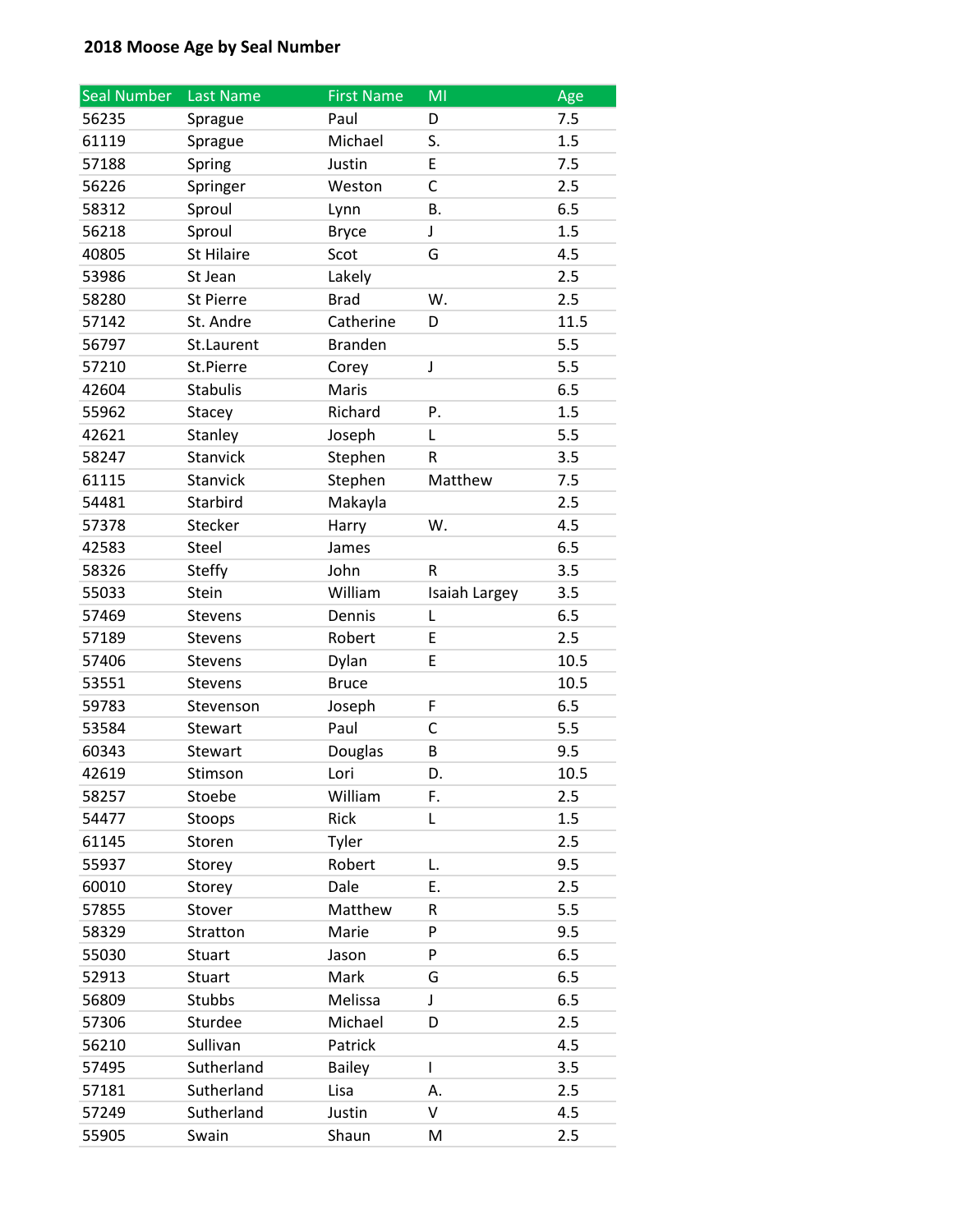| <b>Seal Number</b> | Last Name     | <b>First Name</b> | MI      | Age  |
|--------------------|---------------|-------------------|---------|------|
| 58224              | Sweeney       | Trent             | R.      | 8.5  |
| 54478              | Sylvester     | <b>Brandon</b>    | W.      | 11.5 |
| 56238              | Sylvester     | Christopher       | J       | 2.5  |
| 54604              | Sylvester     | Richard           | N       | 8.5  |
| 57230              | Symonds       | Robert            | T       | 5.5  |
| 56863              | Taddeo        | Rocco             | A       | 6.5  |
| 52940              | Talbot        | Steven            | L.      | 2.5  |
| 52925              | Talbot        | Beau              |         | 2.5  |
| 56876              | <b>Tapley</b> | Jeannie           | M       | 5.5  |
| 58903              | Tardif        | Jakob             | J       | 2.5  |
| 53542              | Tarr          | <b>Brett</b>      | Ε.      | 4.5  |
| 57443              | Taylor        | Richard           | Е       | 2.5  |
| 53674              | Taylor        | David             | H       | 5.5  |
| 55932              | Taylor        | John              | P       | 6.5  |
| 57131              | Tedford       | Peter             | C       | 2.5  |
| 53663              | Temple        | Tucker            | J       | 3.5  |
| 42618              | Temple        | Calvin            | W       | 4.5  |
| 53686              | Thayer        | Alden             | G       | 3.5  |
| 55007              | Thayer        | Floyd             | E       | 2.5  |
| 56870              | Theriault     | Coleson           | T       | 1.5  |
| 40809              | Theriault     | Joseph            | L       | 4.5  |
| 58511              | Theriault     | Justin            | R       | 8.5  |
| 54991              | Theriault     | Sadie             | К       | 6.5  |
| 58239              | Therrien      | David             | Α       | 8.5  |
| 57357              | Thibeault     | Alfred            | н       | 6.5  |
| 58510              | Thibodeau     | Michael           |         | 0.5  |
| 58242              | Thibodeau     | Donna             |         | 3.5  |
| 51446              | Thibodeau     | Kenrick           | James S | 9.5  |
| 58208              | Thibodeau     | Isabel            | C       | 3.5  |
| 51445              | Thomas        | Howard            | L       | 8.5  |
| 57252              | <b>Thomas</b> | James             | Μ       | 3.5  |
| 52562              | Thompson      | Zachary           | M       | 11.5 |
| 57437              | Thompson      | Richard           | E       | 6.5  |
| 58375              | Thompson      | Matthew           | Ε.      | 3.5  |
| 57471              | Thompson      | Robert            | W       | 5.5  |
| 57480              | Thorne        | Sidney            | A       | 7.5  |
| 57200              | Thorne        | James             | E       | 6.5  |
| 52964              | Thornton      | Andrew            |         | 2.5  |
| 56793              | Thorpe        | Gary              | J       | 2.5  |
| 56923              | Thurston      | Wheeler           |         | 4.5  |
| 54460              | Tibbetts      | Scott             | Michael | 6.5  |
| 57135              | Tibbetts      | Oral              | D.      | 10.5 |
| 60693              | <b>Timms</b>  | Tyler             | S       | 6.5  |
| 39845              | Tobey         | David             |         | 11.5 |
| 57177              | Tobey         | William           | Η.      | 2.5  |
| 56832              | Tompkins      | Macie             | К       | 1.5  |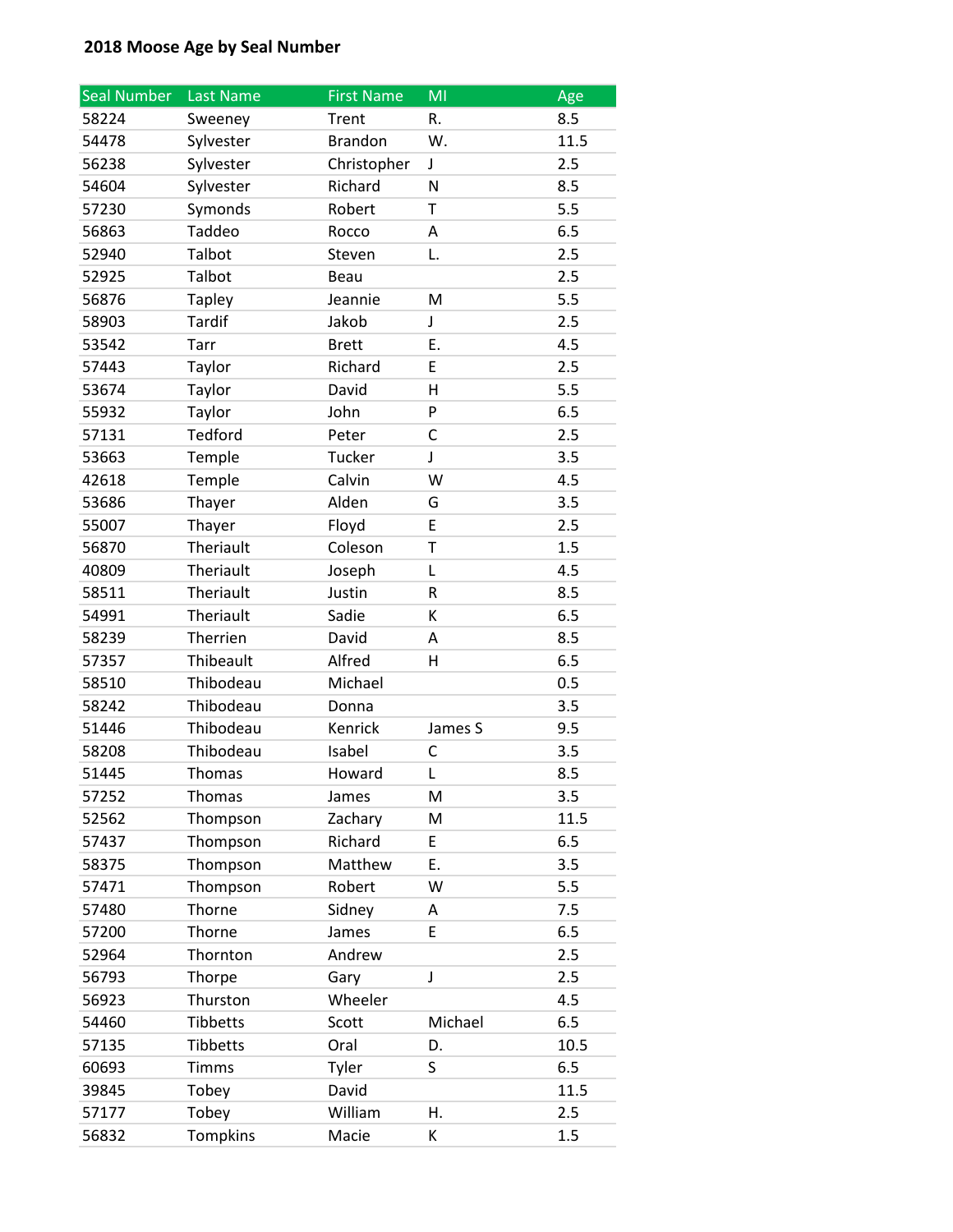| <b>Seal Number</b> | Last Name    | <b>First Name</b> | MI      | Age  |
|--------------------|--------------|-------------------|---------|------|
| 54992              | Tompkins     | Richard           | А.      | 1.5  |
| 58440              | Toms         | Jason             |         | 1.5  |
| 58269              | Torrey       | Zachary           | E       | 2.5  |
| 52647              | Toth         | <b>Travis</b>     | P       | 14.5 |
| 58415              | Toussaint    | Ashley            | Г       | 1.5  |
| 61155              | Towle        | Thomas            | J       | 0.5  |
| 57132              | Townsend     | Kelly             |         | 2.5  |
| 57824              | Townsend     | Darrell           | F       | 2.5  |
| 57217              | Townsend     | Lynne             | M       | 6.5  |
| 59782              | <b>Tracy</b> | Paul              | F       | 10.5 |
| 59774              | <b>Tracy</b> | Rebecca           | S       | 5.5  |
| 59789              | <b>Tracy</b> | Michael           | L.      | 14.5 |
| 52952              | Trader       | Hunter            | E       | 6.5  |
| 54999              | Trahan       | Inez              | В.      | 2.5  |
| 57454              | Tremblay     | Parker            | R       | 4.5  |
| 58434              | Tremblay     | Tyler             |         | 2.5  |
| 51416              | Trenoweth    | Corey             |         | 7.5  |
| 54495              | <b>Tripp</b> | Dennis            | M       | 4.5  |
| 57134              | Tripp        | Halle             | A       | 2.5  |
| 57843              | Trojano      | Julie             | А.      | 3.5  |
| 58448              | Troy         | Holly             | A       | 3.5  |
| 58385              | Trundy       | Nicholas          | M       | 8.5  |
| 53571              | Trussell     | Scot              | Thomas  | 2.5  |
| 56873              | Turmelle     | Ludger            | M.      | 9.5  |
| 61141              | Turner       | Jeremy            | M       | 7.5  |
| 57322              | Turner       | Matthew           | L.      | 2.5  |
| 53731              | Turner       | William           |         | 6.5  |
| 57440              | Tuttle       | Kelly             | L       | 0.5  |
| 60008              | Tweedie      | Ryan              | P       | 6.5  |
| 24907              | Ullrich      | Cole              | R       | 1.5  |
| 55940              | Vachon       | John              |         | 6.5  |
| 58367              | Vaillancourt | Lynette           | M.      | 4.5  |
| 60015              | Vaillancourt | Jeffrey           | A       | 5.5  |
| 57826              | Valeriani    | Patricia          | M       | 3.5  |
| 54995              | Van Mater    | Holmes            | D.      | 5.5  |
| 52918              | Vanner       | Stephen           | N.      | 8.5  |
| 58498              | Varney       | Hayden            | E       | 2.5  |
| 53937              | Varney       | <b>Brad</b>       |         | 7.5  |
| 53583              | Vashon       | Jack              | William | 5.5  |
| 53728              | Veilleux     | Andrew            | С       | 8.5  |
| 53727              | Verrill      | Scott             | R.      | 6.5  |
| 53620              | Verville     | Steven            | G.      | 0.5  |
| 55016              | Vigue        | Jacob             | L       | 1.5  |
| 53552              | Vining       | Seth              |         | 4.5  |
| 54982              | Vining       | Matthew           |         | 11.5 |
| 54049              | Visconti     | Sophia            |         | 8.5  |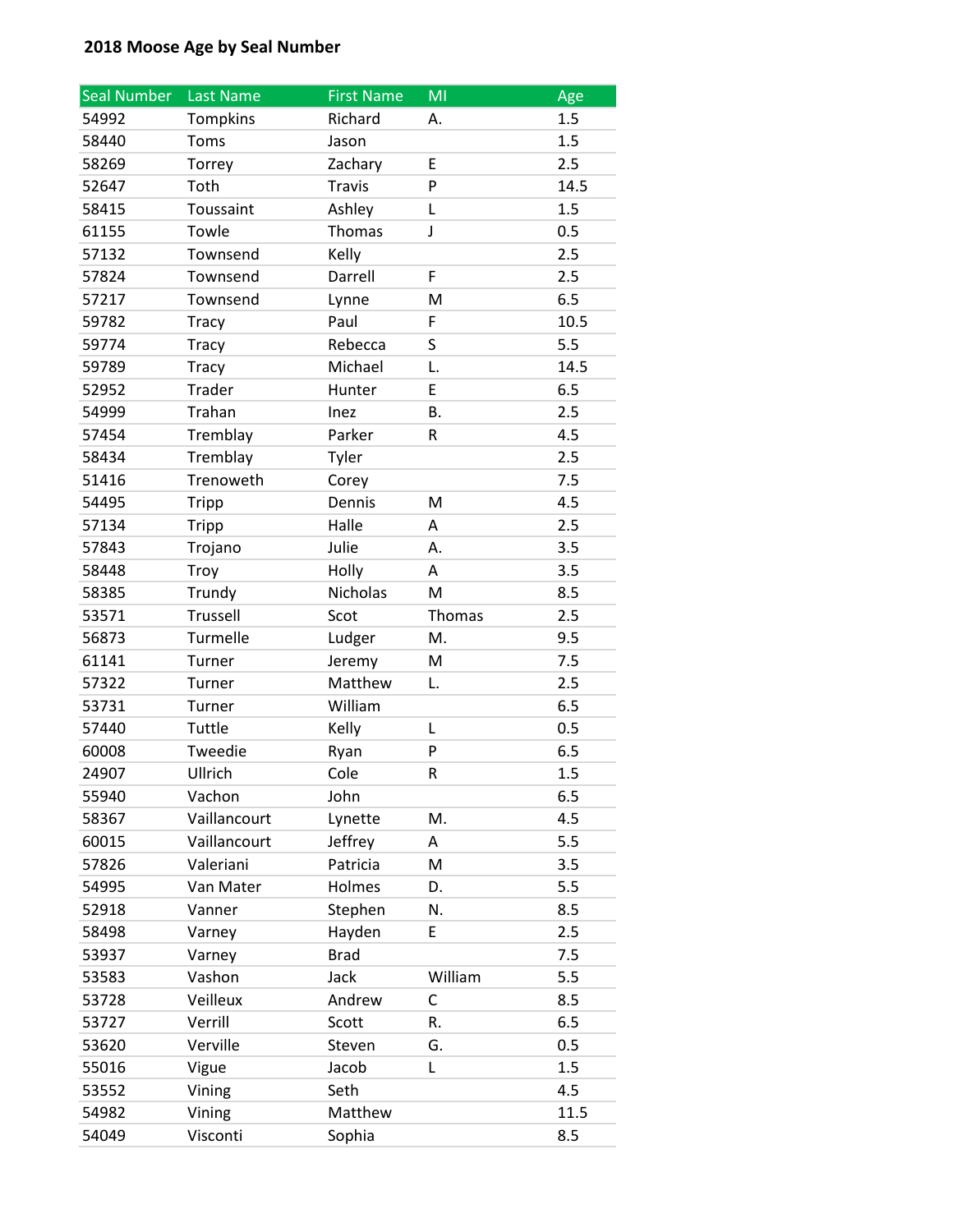| <b>Seal Number</b> | Last Name  | <b>First Name</b> | ΜI    | Age  |
|--------------------|------------|-------------------|-------|------|
| 59795              | Vogel      | Daniel            |       | 1.5  |
| 58444              | Voisine    | Shane             | Allen | 3.5  |
| 57109              | Volkernick | Joseph            |       | 7.5  |
| 54463              | Von Husen  | Nickolas          | L     | 8.5  |
| 57430              | Wadleigh   | Randal            | L.    | 9.5  |
| 53664              | Wadleigh   | Daniel            | W     | 2.5  |
| 58320              | Wagner     | Loveis            | J     | 2.5  |
| 57423              | Wagstaff   | Tate              | E     | 3.5  |
| 59770              | Waite      | Matthew           |       | 7.5  |
| 57238              | Waite      | Daniel            | А.    | 3.5  |
| 54455              | Walker     | Darrell           | Г     | 4.5  |
| 52577              | Walker     | Jeffrey           |       | 3.5  |
| 52630              | Wallace    | Ernest            | J     | 3.5  |
| 58190              | Ward       | Michael           | Η     | 6.5  |
| 58512              | Ward       | <b>Bert</b>       | E     | 2.5  |
| 53670              | Ward       | Peyton            |       | 6.5  |
| 54457              | Ward       | Aaron             |       | 1.5  |
| 58501              | Ward       | Bernard           | D     | 2.5  |
| 55951              | Ward       | Kandi             |       | 2.5  |
| 58399              | Wardwell   | Tony              | Г     | 13.5 |
| 58251              | Ware       | Matthew           |       | 4.5  |
| 58175              | Warner     | Elijah            | E     | 7.5  |
| 53667              | Warner     | Henry             | F.    | 2.5  |
| 57120              | Warren     | Tyler             | С     | 3.5  |
| 58293              | Watson     | <b>Brent</b>      | M     | 4.5  |
| 53680              | Webber     | Thomas            | Α     | 3.5  |
| 40771              | Webber     | Michael           | S     | 6.5  |
| 59773              | Webster    | Regina            | Ε.    | 5.5  |
| 53919              | Weeks      | Darryl            | S.    | 6.5  |
| 53730              | Weigelt    | Kenton            | R     | 4.5  |
| 57163              | Weiss      | Theodore          | H     | 8.5  |
| 53689              | Welch      | Scott             | F.    | 7.5  |
| 58386              | Weller     | Marc              |       | 6.5  |
| 57337              | Wellman    | Allee             | E     | 3.5  |
| 53618              | Wellman    | James             | R     | 2.5  |
| 59792              | Wells      | Mary              | Ε.    | 3.5  |
| 58381              | Wells      | Mark              | А     | 5.5  |
| 58438              | Wells      | Nicholas          | D     | 3.5  |
| 42605              | Wentworth  | Levi              |       | 1.5  |
| 61107              | Wentworth  | James             | S.    | 1.5  |
| 55916              | Wertheim   | Kerry             | Е     | 2.5  |
| 52631              | Wessels    | Jordan            | H     | 1.5  |
| 57367              | West       | Christopher       | н     | 3.5  |
| 58172              | West       | Gabrielle         | А     | 3.5  |
| 58294              | West       | Hylie             | Α.    | 3.5  |
| 57816              | Wetzel     | David             | F.    | 8.5  |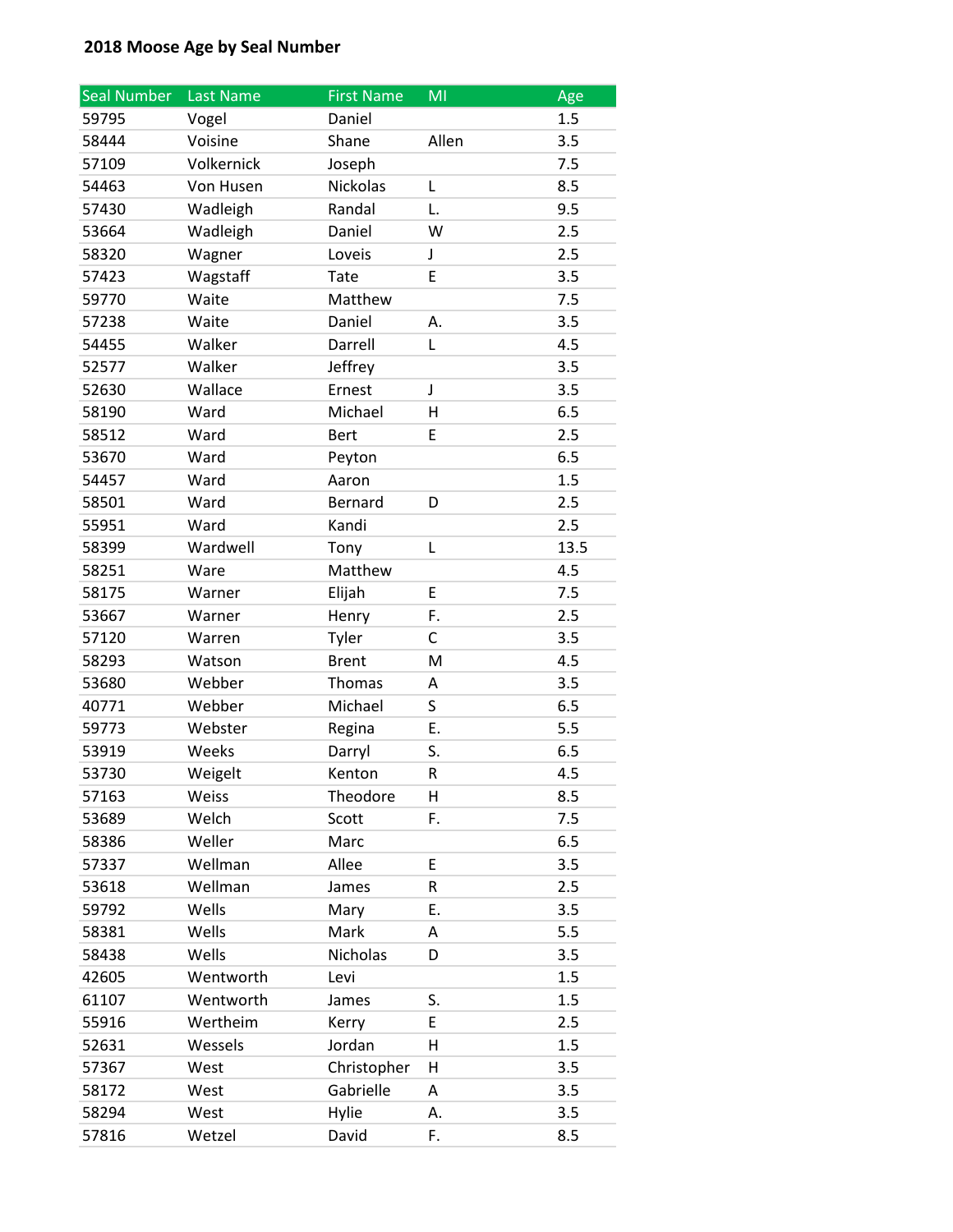| <b>Seal Number</b> | Last Name   | <b>First Name</b> | MI      | Age  |
|--------------------|-------------|-------------------|---------|------|
| 58261              | Weymouth    | Andrew            | R       | 6.5  |
| 53926              | Weymouth    | Walter            | W       | 2.5  |
| 57500              | Whalen      | Joshua            | P       | 0.5  |
| 24926              | Wheeler     | Benjamin          | Α       | 10.5 |
| 60700              | Whitcomb    | Abigail           | Г       | 3.5  |
| 57448              | White       | James             | L.      | 14.5 |
| 57123              | White       | John              |         | 2.5  |
| 56208              | White       | Lindsey           | A.E.    | 6.5  |
| 51393              | White       | Corey             | L       | 2.5  |
| 57352              | Whitehouse  | Adam              | D       | 12.5 |
| 52635              | Whitehouse  | Dennis            | D       | 3.5  |
| 57409              | Whitman     | Dean              | G.      | 10.5 |
| 53920              | Whitmore    | Hosea             | C.      | 2.5  |
| 58911              | Whitmore    | Laurie            |         | 2.5  |
| 39864              | Whitney     | Earle             | Η.      | 6.5  |
| 61106              | Whitt       | Noah              | E       | 6.5  |
| 57149              | Whitten     | Harold            | W       | 6.5  |
| 58176              | Whittenburg | Andrew            |         | 6.5  |
| 56049              | Wieczorek   | Timothy           | Ε       | 1.5  |
| 52625              | Wilbur      | Mark              | P       | 2.5  |
| 57381              | Wilcox      | Sheldon           | A       | 3.5  |
| 57502              | Wilcox      | Seth              |         | 1.5  |
| 42582              | Wildes      | Russell           | D       | 4.5  |
| 57251              | Wilkie      | Andrew            | А.      | 2.5  |
| 57385              | Willard     | Walter            | T       | 5.5  |
| 57472              | Willett     | Grant             | William | 2.5  |
| 57145              | Willette    | Donald            | L.      | 1.5  |
| 53718              | Willhoite   | David             | A       | 0.5  |
| 57487              | Willhoite   | Nathan            | M.      | 1.5  |
| 58453              | Williams    | Wayne             | R.      | 2.5  |
| 61154              | williams    | Chritopher        |         | 8.5  |
| 56207              | Williams    | Rod               | N       | 7.5  |
| 42622              | Williams    | Gavan             |         | 2.5  |
| 58402              | Williams    | Kellie            | Jean    | 3.5  |
| 57314              | Wilson      | Elias             | J       | 6.5  |
| 54985              | Wilson      | Calvin            | L       | 7.5  |
| 51403              | Winson      | Gabriel           | R.T     | 1.5  |
| 57182              | Winsor      | Dwight            | Α.      | 2.5  |
| 54453              | Winter      | Clifford          | L       | 6.5  |
| 58336              | Wisner      | Kevin             | J.      | 4.5  |
| 54967              | Woithe      | William           | T       | 8.5  |
| 53574              | Wolfertz    | Russell           |         | 7.5  |
| 55023              | Wood        | Ronnie            |         | 2.5  |
| 53603              | Wood        | Douglas           | G       | 2.5  |
| 53948              | Wood        | Harvey            | P       | 4.5  |
| 57250              | Wooster     | Ronald            | Η.      | 5.5  |